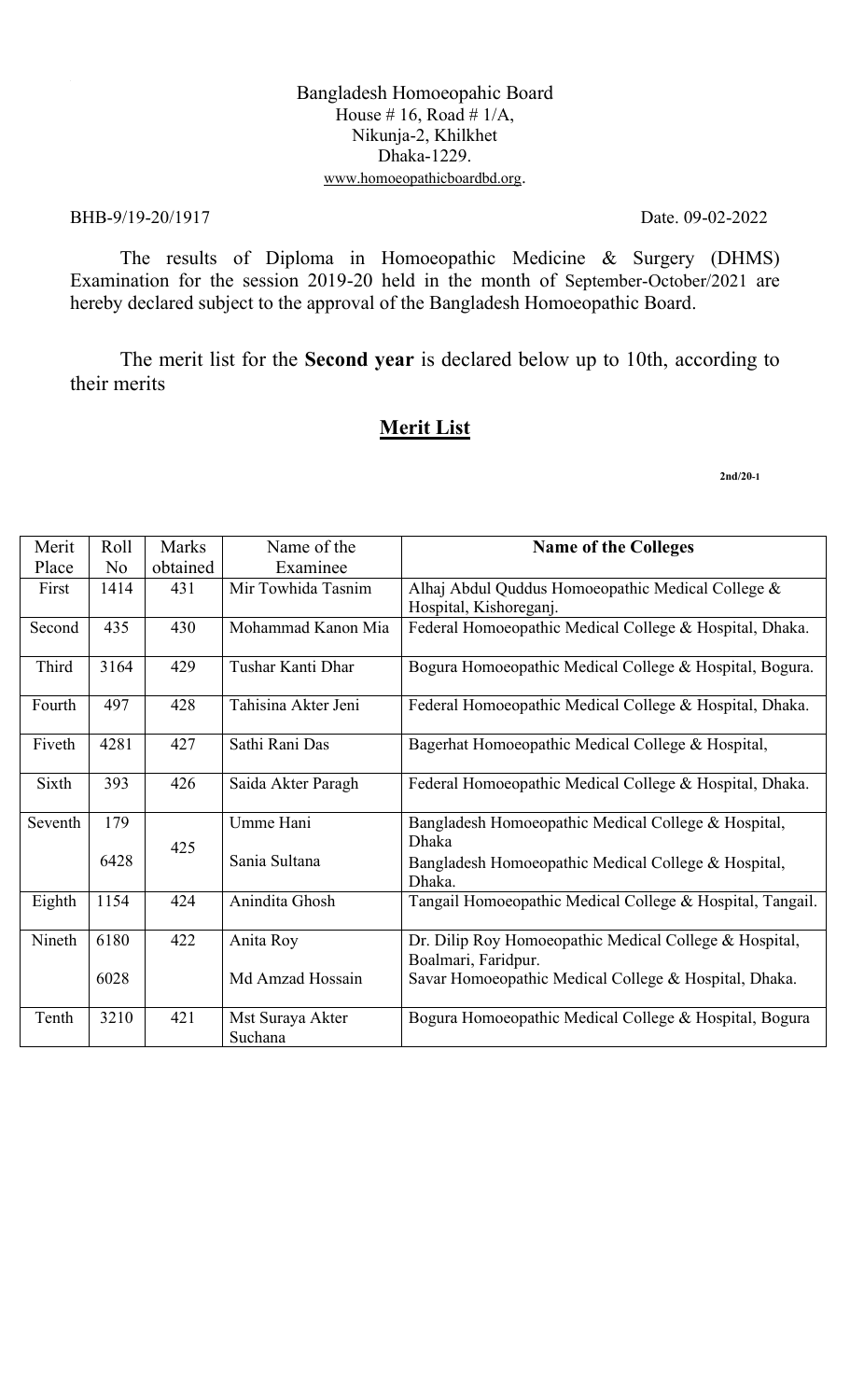|               |                |                |                            |                          |                              |     |                             |     |                            |     |     |     | <u>Bangladesh Homoeopathic Medical College &amp; Hospital, Dhaka.</u> |
|---------------|----------------|----------------|----------------------------|--------------------------|------------------------------|-----|-----------------------------|-----|----------------------------|-----|-----|-----|-----------------------------------------------------------------------|
| <b>Passed</b> |                |                |                            |                          |                              |     |                             |     |                            |     |     |     |                                                                       |
|               | 01             | 02             | 03                         | 04                       | 05                           | 06  | 07                          | 08  | 09                         | 10  | 11  | 13  | 14                                                                    |
|               | 15             | 16             | 17                         | 18                       | 19                           | 20  | 21                          | 22  | 23                         | 24  | 25  | 26  | 27                                                                    |
|               | 28             | 29             | 30                         | 31                       | 32                           | 33  | 34                          | 35  | 36                         | 37  | 38  | 40  | 41                                                                    |
|               | 42             | 43             | 44                         | 45                       | 46                           | 48  | 49                          | 50  | 51                         | 52  | 53  | 54  | 55                                                                    |
|               | 56             | 57             | 58                         | 60                       | 61                           | 62  | 64                          | 65  | 66                         | 67  | 68  | 69  | 70                                                                    |
|               | 71             | 73             | 74                         | 75                       | 76                           | 79  | 80                          | 81  | 82                         | 83  | 84  | 85  | 86                                                                    |
|               | 87             | 88             | 89                         | 90                       | 91                           | 92  | 93                          | 94  | 95                         | 96  | 99  | 100 | 101                                                                   |
|               | 102            | 103            | 104                        | 105                      | 106                          | 107 | 109                         | 110 | 111                        | 112 | 114 | 115 | 116                                                                   |
|               | 117            | 120            | 121                        | 122                      | 123                          | 124 | 125                         | 126 | 127                        | 128 | 129 | 130 | 131                                                                   |
|               | 132            | 133            | 134                        | 135                      | 136                          | 137 | 139                         | 141 | 142                        | 143 | 144 | 145 | 146                                                                   |
|               | 147            | 148            | 149                        | 150                      | 151                          | 152 | 153                         | 154 | 156                        | 157 | 158 | 161 | 162                                                                   |
|               | 163            | 164            | 165                        | 166                      | 167                          | 168 | 170                         | 171 | 173                        | 174 | 175 | 176 | 177                                                                   |
|               | 178            | 180            | 181                        | 182                      | 183                          | 184 | 185                         | 186 | 187                        | 188 | 189 | 190 | 191                                                                   |
|               | 192            |                |                            |                          |                              |     |                             |     |                            |     |     |     |                                                                       |
|               |                | 193            | 194                        | 195                      | 196                          | 197 | 198                         | 199 | 200                        | 201 | 202 | 203 | 204                                                                   |
|               | 206            | 207            | 208                        | 209                      | 210                          | 211 | 212                         | 213 | 215                        | 216 | 217 | 218 | 219                                                                   |
|               | 220            | 221            | 222                        | 223                      | 224                          | 225 | 226                         | 227 | 228                        | 229 | 230 | 232 | 234                                                                   |
|               | 235            | 236            | 238                        | 239                      | 240                          | 242 | 243                         | 244 | 245                        | 246 | 247 | 248 | 249                                                                   |
|               | 250            | 251            | 252                        | 253                      | 254                          | 255 | 256                         | 257 | 258                        | 261 | 262 | 263 | 266                                                                   |
|               | 269            | 273            | 275                        | 276                      | 277                          | 278 | 279                         | 281 | 282                        | 284 | 286 | 287 | 288                                                                   |
|               | 289            | 291            | 292                        | 293                      | 294                          | 296 | 297                         | 298 | 300                        | 301 | 302 | 303 | 304                                                                   |
|               | 306            | 307            |                            | 6424 6426 6427 6431 6432 |                              |     |                             |     |                            |     |     |     |                                                                       |
|               | Supplimentary. |                |                            |                          |                              |     |                             |     |                            |     |     |     |                                                                       |
|               |                |                | Organon of Medicine        |                          | 8                            | 39  | 155                         |     |                            |     |     |     |                                                                       |
|               |                | Materia Medica |                            |                          | 8                            | 63  |                             |     |                            |     |     |     |                                                                       |
|               |                |                | Homoeopathic Pharmacy      |                          | °                            | 98  |                             |     |                            |     |     |     |                                                                       |
|               |                |                | Hygiene & Public Health &  |                          |                              | 97  | 113                         | 214 |                            |     |     |     |                                                                       |
|               |                | Physiology     |                            |                          | 8                            | 233 | 268                         | 270 | 271                        | 272 | 274 | 283 | 285                                                                   |
|               |                |                |                            |                          |                              | 295 | 6425                        |     |                            |     |     |     |                                                                       |
|               | Anatomy        |                |                            |                          | 8                            | 108 |                             |     |                            |     |     |     |                                                                       |
|               | Expeled        |                |                            |                          | °                            |     |                             |     |                            |     |     |     |                                                                       |
|               | With held      |                |                            |                          | $^{\rm o}_{\rm o}$           | --  |                             |     |                            |     |     |     |                                                                       |
|               |                |                |                            |                          |                              |     | <b>Statistics of Result</b> |     |                            |     |     |     |                                                                       |
|               |                |                | Numbers of Listed Examinee |                          | Numbers of Attended Examinee |     |                             |     | Numbers of Passed Examinee |     |     |     | Percentage                                                            |
|               |                | 315            |                            |                          |                              | 282 |                             |     |                            | 269 |     |     | 85.39                                                                 |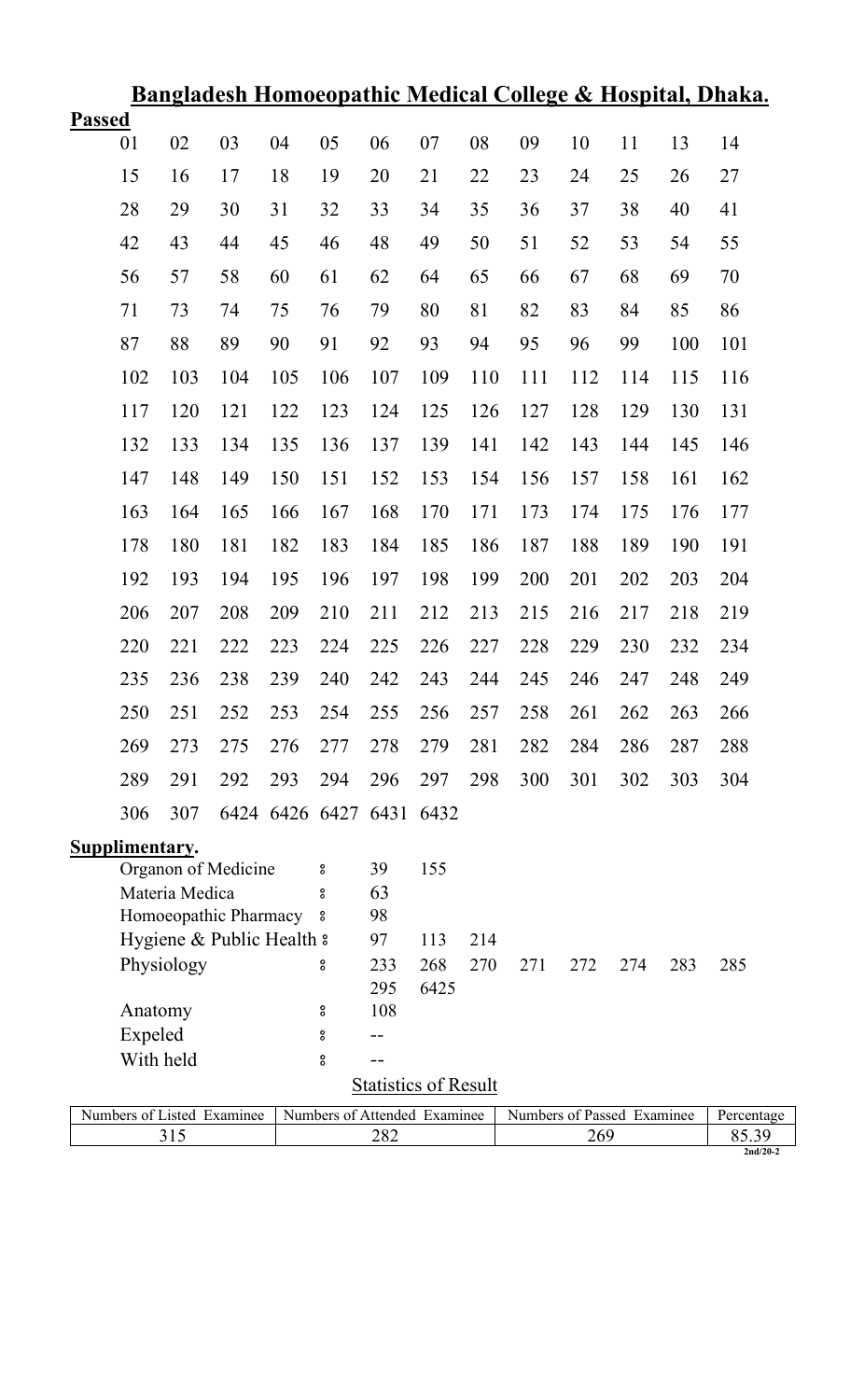| <u>Federal Homoeopathic Medical College &amp; Hospital, Dhaka.</u> |                |                |                            |            |                    |                              |            |            |                            |                  |     |     |                                                                         |
|--------------------------------------------------------------------|----------------|----------------|----------------------------|------------|--------------------|------------------------------|------------|------------|----------------------------|------------------|-----|-----|-------------------------------------------------------------------------|
| <b>Passed</b>                                                      |                |                |                            |            |                    |                              |            |            |                            |                  |     |     |                                                                         |
|                                                                    | 308            | 309            | 310                        | 311        | 312                | 313                          | 314        | 315        | 316                        | 317              | 318 | 319 | 320                                                                     |
|                                                                    | 321            | 322            | 323                        | 324        | 325                | 326                          | 327        | 328        | 330                        | 331              | 332 | 333 | 334                                                                     |
|                                                                    | 337            | 338            | 339                        | 340        | 341                | 342                          | 343        | 344        | 345                        | 346              | 347 | 348 | 349                                                                     |
|                                                                    | 350            | 351            | 352                        | 353        | 354                | 355                          | 356        | 357        | 358                        | 359              | 360 | 361 | 363                                                                     |
|                                                                    | 364            | 366            | 367                        | 368        | 369                | 370                          | 371        | 372        | 373                        | 374              | 375 | 376 | 377                                                                     |
|                                                                    | 378            | 379            | 380                        | 381        | 382                | 383                          | 384        | 385        | 386                        | 387              | 388 | 389 | 390                                                                     |
|                                                                    | 391            | 392            | 394                        | 395        | 396                | 397                          | 398        | 399        | 400                        | 401              | 402 | 403 | 404                                                                     |
|                                                                    | 405            | 406            | 407                        | 408        | 409                | 410                          | 411        | 412        | 413                        | 414              | 415 | 416 | 417                                                                     |
|                                                                    | 419            | 420            | 421                        | 422        | 423                | 424                          | 425        | 426        | 427                        | 428              | 429 | 430 | 431                                                                     |
|                                                                    | 432            | 433            | 436                        | 437        | 438                | 439                          | 440        | 441        | 442                        | 443              | 445 | 446 | 447                                                                     |
|                                                                    | 449            | 450            | 451                        | 452        | 453                | 454                          | 455        | 456        | 458                        | 459              | 460 | 461 | 462                                                                     |
|                                                                    | 463            | 464            | 465                        | 466        | 467                | 468                          | 471        | 473        | 474                        | 476              | 477 | 478 | 479                                                                     |
|                                                                    | 480            | 482            | 483                        | 484        | 485                | 486                          | 487        | 488        | 489                        | 490              | 491 | 492 | 493                                                                     |
|                                                                    | 494            | 496            | 499                        | 500        | 501                | 502                          | 503        | 504        | 505                        | 506              | 507 | 508 | 509                                                                     |
|                                                                    | 511            | 512            | 513                        | 514        | 515                | 6429                         |            |            |                            |                  |     |     |                                                                         |
|                                                                    | Supplimentary. |                |                            |            |                    |                              |            |            |                            |                  |     |     |                                                                         |
|                                                                    |                |                | Organon of Medicine        |            | °                  | 362                          | 444        | 495        |                            |                  |     |     |                                                                         |
|                                                                    |                | Physiology     |                            |            | 8                  | 472                          |            |            |                            |                  |     |     |                                                                         |
|                                                                    | Expeled        |                |                            |            | 8                  | --                           |            |            |                            |                  |     |     |                                                                         |
|                                                                    | With held      |                |                            |            | $_{\rm o}^{\rm o}$ | 448                          | 481        |            |                            |                  |     |     |                                                                         |
|                                                                    |                |                |                            |            |                    | <b>Statistics of Result</b>  |            |            |                            |                  |     |     |                                                                         |
|                                                                    |                |                | Numbers of Listed Examinee |            |                    | Numbers of Attended Examinee |            |            | Numbers of Passed Examinee |                  |     |     | Percentage                                                              |
|                                                                    |                | 210            |                            |            |                    | 201                          |            |            |                            | 193              |     |     | 91.90                                                                   |
|                                                                    |                |                |                            |            |                    |                              |            |            |                            |                  |     |     |                                                                         |
|                                                                    |                |                |                            |            |                    |                              |            |            |                            |                  |     |     | <u>Tanzim Homoeopathic Medical College &amp; Hospital, Narayanganj.</u> |
| <b>Passed</b>                                                      |                |                |                            |            |                    |                              |            |            |                            |                  |     |     |                                                                         |
|                                                                    | 517            | 518            | 519                        | 520        | 521                | 523                          | 524        | 525        | 527                        | 528              | 529 | 530 | 532                                                                     |
|                                                                    | 533            | 534            | 535                        | 536        | 537                | 538                          | 539        | 540        | 541                        | 542              | 543 | 544 | 545                                                                     |
|                                                                    | 546            | 547            | 549                        | 551        | 552                | 553                          | 554        | 555        | 556                        | 557              | 558 | 559 | 561                                                                     |
|                                                                    | 562            | 563            | 564                        | 565        | 566                | 567                          | 568        | 569        | 571                        | 572              | 573 | 575 | 576                                                                     |
|                                                                    | 577<br>592     | 578<br>593     | 579<br>594                 | 580<br>595 | 582<br>596         | 583<br>597                   | 584<br>598 | 585<br>599 | 587<br>600                 | 588<br>603       | 589 | 590 | 591                                                                     |
|                                                                    |                |                |                            |            |                    |                              |            |            |                            |                  |     |     |                                                                         |
|                                                                    | Supplimentary. | Materia Medica |                            |            | 8                  | 548                          | 570        | 586        |                            | 604(Conditional) |     |     |                                                                         |
|                                                                    |                |                | Homoeopathic Pharmacy      |            | °                  | 550                          |            |            |                            |                  |     |     |                                                                         |
|                                                                    | Anatomy        |                |                            |            | °                  | 581                          |            |            |                            |                  |     |     |                                                                         |
|                                                                    | Expeled        |                |                            |            | 8                  | --                           |            |            |                            |                  |     |     |                                                                         |
|                                                                    | With held      |                |                            |            | $^{\rm o}_{\rm o}$ | --                           |            |            |                            |                  |     |     |                                                                         |
|                                                                    |                |                |                            |            |                    | <b>Statistics of Result</b>  |            |            |                            |                  |     |     |                                                                         |
|                                                                    |                |                | Numbers of Listed Examinee |            |                    | Numbers of Attended Examinee |            |            | Numbers of Passed Examinee |                  |     |     | Percentage                                                              |
|                                                                    |                | 88             |                            |            |                    | 82                           |            |            |                            | 75               |     |     | 85.22                                                                   |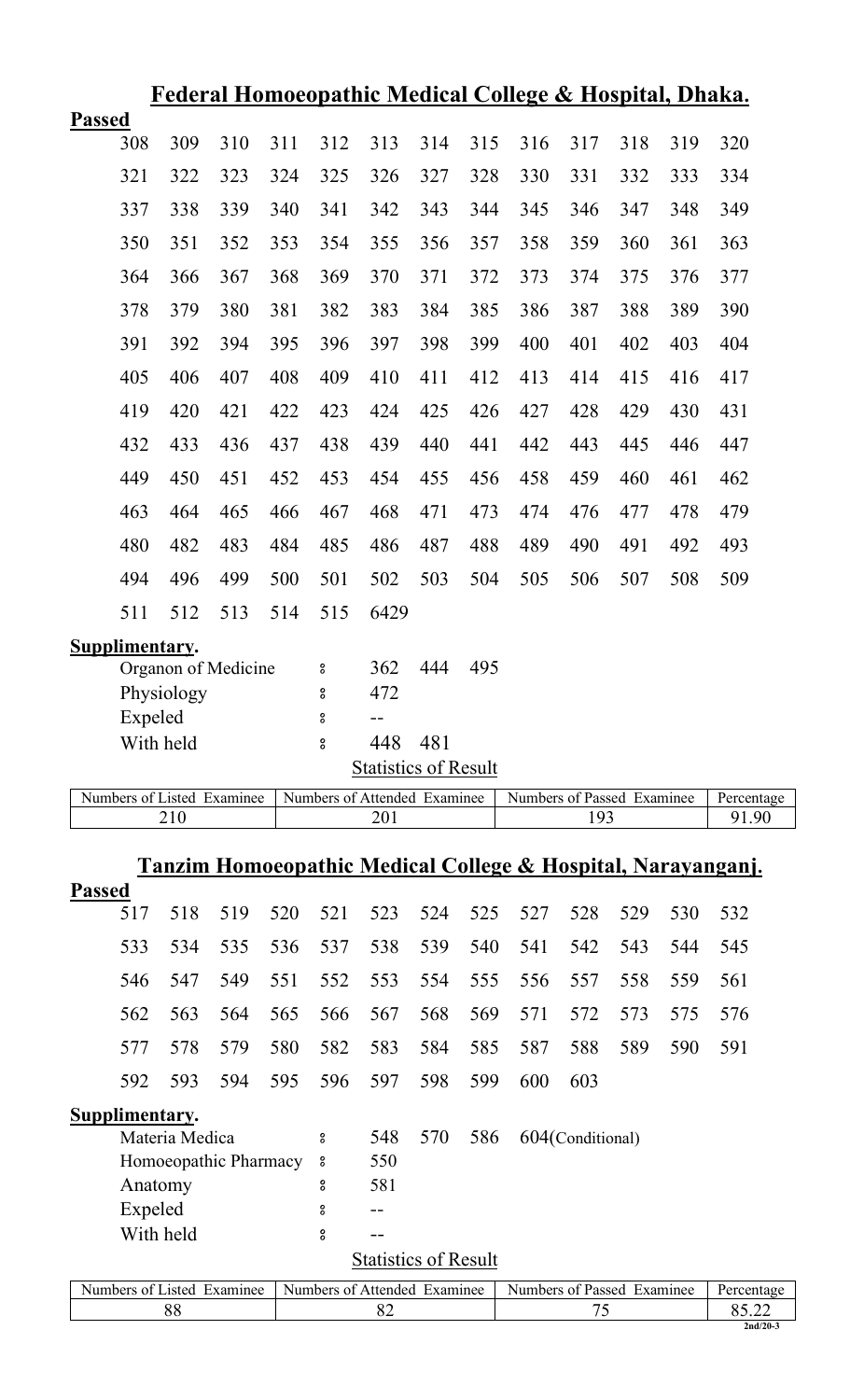|               |                       |                                         |      |     |                              |                             |                         |     |                                                                 |     |     |     | <u> Gazipur Homoeopathic Medical College &amp; Hospital, Gazipur .</u> |
|---------------|-----------------------|-----------------------------------------|------|-----|------------------------------|-----------------------------|-------------------------|-----|-----------------------------------------------------------------|-----|-----|-----|------------------------------------------------------------------------|
| <b>Passed</b> |                       |                                         |      |     |                              |                             |                         |     |                                                                 |     |     |     |                                                                        |
|               | 605                   | 606                                     | 607  | 608 | 609                          | 610                         | 611                     | 612 | 614                                                             | 615 | 616 | 617 | 618                                                                    |
|               | 619                   | 621                                     | 622  | 623 | 624                          | 625                         | 626                     | 627 | 628                                                             | 629 | 631 | 632 | 633                                                                    |
|               | 634                   | 635                                     | 636  | 637 | 639                          | 640                         | 641                     | 642 | 643                                                             | 644 | 645 | 646 | 647                                                                    |
|               | 648                   | 649                                     | 650  | 651 | 652                          | 653                         | 654                     | 655 | 656                                                             | 658 | 659 | 660 | 661                                                                    |
|               | 662                   | 663                                     | 664  | 665 | 668                          | 670                         | 671                     | 672 | 673                                                             | 674 | 675 | 676 | 677                                                                    |
|               | 678                   | 679                                     | 680  | 681 | 682                          | 683                         | 685                     | 686 | 688                                                             | 690 | 692 | 693 | 694                                                                    |
|               | 695                   | 696                                     | 697  | 698 | 699                          | 700                         | 701                     | 702 | 703                                                             | 704 | 705 | 706 | 707                                                                    |
|               |                       |                                         |      |     |                              |                             |                         |     |                                                                 |     |     |     |                                                                        |
|               | 708                   | 709                                     | 710  | 711 | 712                          | 714                         | 715                     | 716 | 717                                                             | 718 | 719 | 720 | 721                                                                    |
|               | 722                   | 723                                     | 725  | 726 | 727                          | 728                         | 729                     | 730 | 731                                                             | 732 | 733 | 734 | 735                                                                    |
|               | 736                   | 737                                     | 738  | 739 | 741                          | 742                         | 744                     | 745 | 746                                                             | 747 | 748 | 749 | 750                                                                    |
|               | 751                   | 752                                     | 753  | 754 | 755                          | 756                         | 757                     | 758 | 759                                                             | 760 | 761 | 763 | 764                                                                    |
|               | 765                   | 6434                                    | 6435 |     |                              |                             |                         |     |                                                                 |     |     |     |                                                                        |
|               | Supplimentary.        |                                         |      |     |                              |                             |                         |     |                                                                 |     |     |     |                                                                        |
|               |                       | Organon of Medicine                     |      |     | °                            | 713                         |                         |     |                                                                 |     |     |     |                                                                        |
|               |                       | Hygiene & Public Health &               |      |     |                              | 630                         |                         |     |                                                                 |     |     |     |                                                                        |
|               | Anatomy               | Physiology                              |      |     | °<br>8                       | 657                         | 669<br>620(Conditional) | 689 | 691<br>666                                                      | 667 | 687 |     |                                                                        |
|               | Expeled               |                                         |      |     | °                            |                             |                         |     |                                                                 |     |     |     |                                                                        |
|               |                       | With held                               |      |     | $_{\rm o}^{\rm o}$           | 724                         |                         |     |                                                                 |     |     |     |                                                                        |
|               |                       |                                         |      |     |                              | <b>Statistics of Result</b> |                         |     |                                                                 |     |     |     |                                                                        |
|               |                       | Numbers of Listed Examinee              |      |     | Numbers of Attended Examinee |                             |                         |     | Numbers of Passed Examinee                                      |     |     |     | Percentage                                                             |
|               |                       | 163                                     |      |     |                              | 160                         |                         |     |                                                                 | 147 |     |     | 90.18                                                                  |
|               |                       |                                         |      |     |                              |                             |                         |     | Mymensingh Homoeopathic Medical College & Hospital, Mymensingh. |     |     |     |                                                                        |
| <b>Passed</b> |                       |                                         |      |     |                              |                             |                         |     |                                                                 |     |     |     |                                                                        |
|               | 766                   | 767                                     | 768  | 769 | 770                          | 771                         | 772                     | 773 | 774                                                             | 775 | 776 | 777 | 778                                                                    |
|               | 779                   | 780                                     | 781  | 782 | 783                          | 784                         | 785                     | 786 | 787                                                             | 788 | 790 | 791 | 792                                                                    |
|               | 793                   | 794                                     | 795  | 796 | 797                          | 798                         | 799                     | 800 | 801                                                             | 802 | 803 | 804 | 805                                                                    |
|               | 807                   | 808                                     | 810  | 811 | 812                          | 813                         | 814                     | 815 | 816                                                             | 817 | 818 | 819 | 820                                                                    |
|               | 821                   | 823                                     | 824  | 825 | 827                          | 829                         | 830                     | 831 | 832                                                             | 833 | 834 | 835 | 836                                                                    |
|               | 837                   | 838                                     | 839  | 840 | 842                          | 843                         | 844                     | 846 | 848                                                             | 850 | 852 | 854 | 855                                                                    |
|               | 858                   | 859                                     | 860  | 861 | 863                          | 865                         | 866                     | 867 | 868                                                             | 869 | 870 | 871 | 872                                                                    |
|               | 873                   | 874                                     | 875  | 876 | 877                          | 878                         | 879                     | 880 | 881                                                             | 882 | 883 | 884 | 885                                                                    |
|               | 889                   | 890                                     | 891  | 892 | 893                          | 894                         | 895                     | 896 | 899                                                             | 900 | 902 | 904 | 905                                                                    |
|               | 906                   | 907                                     | 908  | 910 | 912                          | 913                         | 915                     | 916 | 918                                                             | 919 | 920 | 921 | 922                                                                    |
|               |                       |                                         |      |     |                              |                             |                         |     |                                                                 |     |     |     |                                                                        |
|               |                       |                                         |      |     |                              |                             |                         |     |                                                                 |     |     |     |                                                                        |
|               | 923                   | 925                                     | 926  | 927 | 928                          | 929                         | 933                     | 935 | 936                                                             | 937 | 938 | 939 | 940                                                                    |
|               | 941                   | 942                                     | 944  | 945 | 946                          | 947                         |                         |     |                                                                 |     |     |     |                                                                        |
|               | <b>Supplimentary.</b> |                                         |      |     |                              |                             |                         |     |                                                                 |     |     |     |                                                                        |
|               |                       | Organon of Medicine                     |      |     | °                            | 909                         |                         |     |                                                                 |     |     |     |                                                                        |
|               |                       | Materia Medica<br>Homoeopathic Pharmacy |      |     | °<br>°                       | 887<br>789                  | 888<br>822              | 826 | 847                                                             | 849 | 862 | 864 | 897                                                                    |
|               |                       |                                         |      |     |                              | 911                         | 917                     | 932 | 934                                                             |     |     |     |                                                                        |
|               |                       | Hygiene & Public Health &               |      |     |                              | 828                         | 845                     | 853 | 856                                                             | 857 | 901 | 903 | 914                                                                    |
|               |                       |                                         |      |     |                              | 924                         | 948                     | 948 |                                                                 |     |     |     |                                                                        |
|               | Anatomy               |                                         |      |     | °                            | 809                         |                         |     |                                                                 |     |     |     |                                                                        |
|               | Expeled<br>With held  |                                         |      |     | °<br>8                       |                             |                         |     |                                                                 |     |     |     |                                                                        |
|               |                       |                                         |      |     |                              |                             |                         |     |                                                                 |     |     |     |                                                                        |
|               |                       | Numbers of Listed Examinee              |      |     | Numbers of Attended Examinee | <b>Statistics of Result</b> |                         |     | Numbers of Passed Examinee                                      |     |     |     | Percentage                                                             |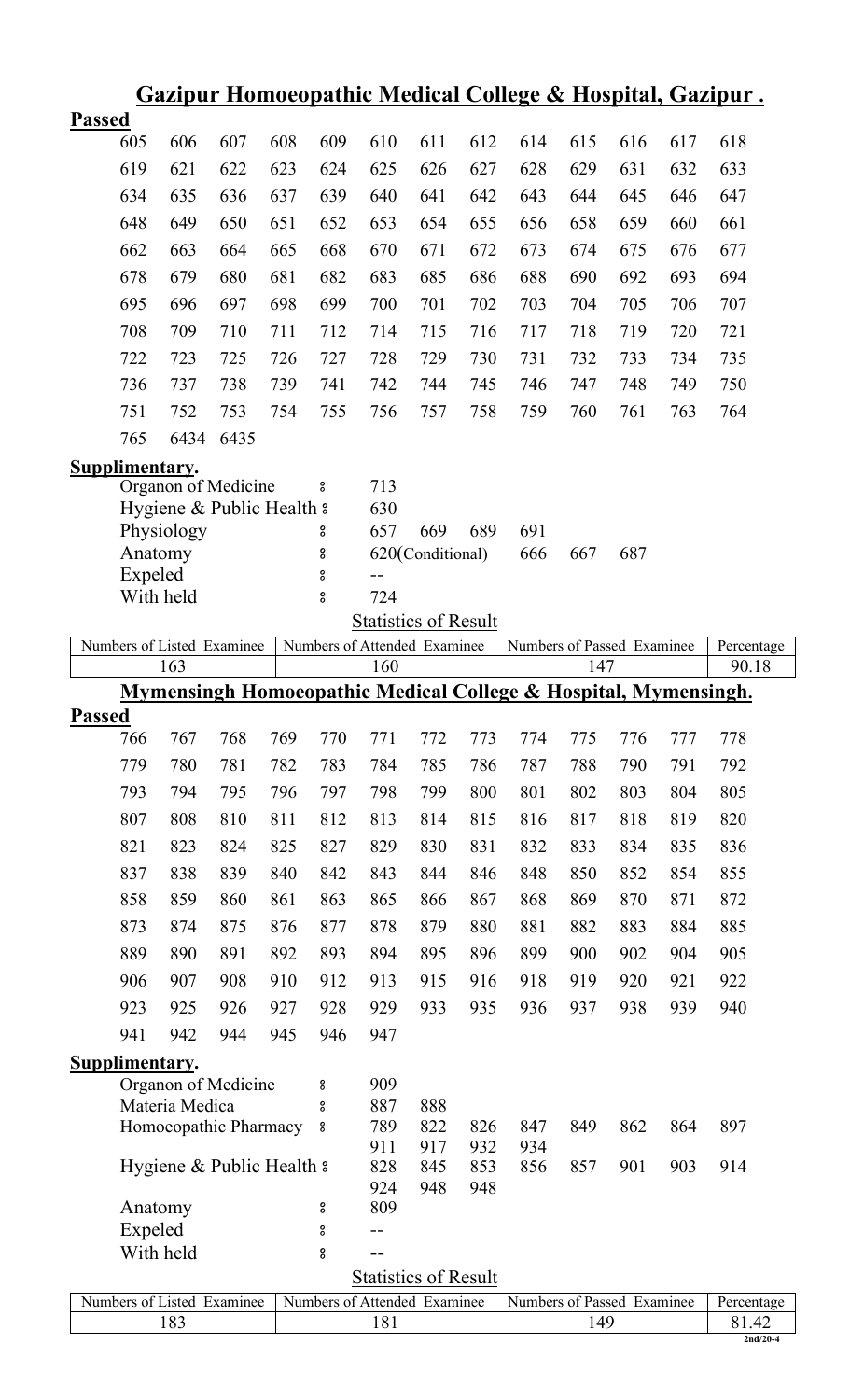|               |                            |                                                      |      |      |                    |             |                              |           | <u> Tangail Homoeopathic Medical College &amp; Hospital, Tangail.</u>  |                   |      |      |            |
|---------------|----------------------------|------------------------------------------------------|------|------|--------------------|-------------|------------------------------|-----------|------------------------------------------------------------------------|-------------------|------|------|------------|
| <b>Passed</b> |                            |                                                      |      |      |                    |             |                              |           |                                                                        |                   |      |      |            |
|               | 949                        | 950                                                  | 951  | 952  | 953                | 954         | 955                          | 956       | 957                                                                    | 958               | 959  | 960  | 961        |
|               | 962                        | 963                                                  | 964  | 965  | 966                | 967         | 969                          | 970       | 971                                                                    | 972               | 973  | 974  | 976        |
|               | 978                        | 981                                                  | 982  | 983  | 984                | 985         | 986                          | 987       | 988                                                                    | 989               | 992  | 993  | 994        |
|               | 995                        | 996                                                  | 998  | 999  | 1000               | 1001        | 1002                         | 1003      | 1005                                                                   | 1006              | 1007 | 1010 | 1011       |
|               | 1012                       | 1013                                                 | 1014 | 1015 | 1017               | 1019        | 1020                         | 1021      | 1022                                                                   | 1023              | 1024 | 1025 | 1026       |
|               | 1027                       | 1028                                                 | 1029 | 1030 | 1031               | 1032        | 1033                         | 1034      | 1035                                                                   | 1036              | 1037 | 1038 | 1039       |
|               | 1040                       | 1041                                                 | 1042 | 1043 | 1044               | 1045        | 1046                         | 1047      | 1048                                                                   | 1049              | 1050 | 1051 | 1052       |
|               | 1053                       | 1054                                                 | 1055 | 1057 | 1059               | 1061        | 1062                         | 1063      | 1064                                                                   | 1065              | 1066 | 1067 | 1069       |
|               | 1071                       | 1072                                                 | 1073 | 1074 | 1075               | 1076        | 1077                         | 1078      | 1079                                                                   | 1080              | 1081 | 1082 | 1083       |
|               | 1084                       | 1085                                                 | 1086 | 1087 | 1088               | 1089        | 1090                         | 1092      | 1093                                                                   | 1094              | 1095 | 1096 | 1097       |
|               | 1098                       | 1101                                                 | 1102 | 1103 | 1105               | 1108        | 1109                         | 1111      | 1112                                                                   | 1113              | 1115 | 1116 | 1118       |
|               | 1119                       | 1120                                                 | 1121 | 1122 | 1123               | 1125        | 1126                         | 1127      | 1128                                                                   | 1129              | 1130 | 1131 | 1132       |
|               | 1133                       | 1134                                                 | 1135 | 1136 | 1137               | 1138        | 1139                         | 1140      | 1141                                                                   | 1142              | 1143 | 1144 | 1145       |
|               | 1146                       | 1147                                                 | 1149 | 1150 | 1152               | 1153        | 1158                         | 1160      | 1161                                                                   | 1162              | 1163 | 1164 | 1165       |
|               | 1166                       | 1168                                                 | 1169 | 1170 | 1171               | 1172        | 1173                         | 1174      | 1175                                                                   | 1178              | 1179 | 1180 | 1182       |
|               | 1184                       | 1185                                                 | 1186 | 1187 |                    |             |                              |           |                                                                        |                   |      |      |            |
|               | Supplimentary.             |                                                      |      |      |                    |             |                              |           |                                                                        |                   |      |      |            |
|               |                            | Organon of Medicine                                  |      |      | 8                  | 1004        | 1018                         | 1056      | 1060                                                                   | 1099 1100         |      | 1106 |            |
|               |                            |                                                      |      |      |                    | 1110        | 1167                         | 1176      |                                                                        | 1181(Conditional) |      |      |            |
|               |                            | Homoeopathic Pharmacy 8<br>Hygiene & Public Health & |      |      |                    | 1091<br>977 | 1068                         |           | 1156(Conditional)                                                      |                   |      |      |            |
|               |                            | Physiology                                           |      |      | 8                  | 1016        | 1177                         |           |                                                                        |                   |      |      |            |
|               | Anatomy                    |                                                      |      |      | °                  | 1058        |                              |           | 1114 1117 1148 1157 1159                                               |                   |      |      |            |
|               | Expeled                    |                                                      |      |      | 8                  | --          |                              |           |                                                                        |                   |      |      |            |
|               | With held                  |                                                      |      |      | 8                  | 968         |                              | 1009 1104 |                                                                        |                   |      |      |            |
|               |                            |                                                      |      |      |                    |             | <b>Statistics of Result</b>  |           |                                                                        |                   |      |      |            |
|               | Numbers of Listed Examinee |                                                      |      |      |                    |             | Numbers of Attended Examinee |           | Numbers of Passed Examinee                                             |                   |      |      | Percentage |
|               |                            | 239                                                  |      |      |                    | 237         |                              |           |                                                                        | 203               |      |      | 84.94      |
|               |                            |                                                      |      |      |                    |             |                              |           | <u>Jamalpur Homoeopathic Medical College &amp; Hospital, Jamalpur.</u> |                   |      |      |            |
| <b>Passed</b> | 1188                       | 1189                                                 | 1191 | 1192 | 1193               | 1194        | 1195                         | 1196      | 1197                                                                   | 1198              | 1199 | 1200 | 1201       |
|               | 1202                       | 1203                                                 | 1205 | 1206 | 1207               | 1208        | 1209                         | 1210      | 1211                                                                   | 1212              | 1214 | 1215 | 1216       |
|               | 1217                       | 1218                                                 | 1219 | 1220 | 1222               | 1223        | 1224                         | 1225      | 1226                                                                   | 1227              | 1228 | 1229 | 1230       |
|               | 1233                       | 1234                                                 | 1238 | 1239 | 1240               | 1241        | 1243                         | 1244      | 1245                                                                   | 1246              | 1247 | 1248 | 1249       |
|               | 1250                       | 1251                                                 | 1252 | 1253 | 1254               | 1255        | 1256                         | 1257      | 1258                                                                   | 1259              | 1260 | 1261 | 1262       |
|               | 1263                       | 1264                                                 | 1265 | 1266 | 1267               | 1268        | 1269                         | 1270      | 1271                                                                   | 1273              | 1274 | 1275 | 1276       |
|               |                            |                                                      |      |      |                    |             |                              |           |                                                                        |                   |      |      |            |
|               | 1277                       | 1279                                                 | 1280 | 1281 | 1282               | 1284        | 1285                         | 1286      | 1287                                                                   | 1288              | 1289 | 1290 |            |
|               | 1293                       | 1295                                                 | 1296 | 1297 | 1298               | 1300        | 1302                         | 1303      | 1304                                                                   |                   |      |      |            |
|               | Supplimentary.             | Organon of Medicine                                  |      |      | 8                  | 1232        | 1242                         | 1272      | 1278                                                                   | 1292              |      |      |            |
|               | Anatomy                    |                                                      |      |      | °                  | 1294        | 1299                         | 1301      |                                                                        |                   |      |      |            |
|               | Expeled                    |                                                      |      |      | 8                  |             |                              |           |                                                                        |                   |      |      |            |
|               | With held                  |                                                      |      |      | $^{\rm o}_{\rm o}$ | 1231        |                              |           |                                                                        |                   |      |      |            |
|               |                            |                                                      |      |      |                    |             | <b>Statistics of Result</b>  |           |                                                                        |                   |      |      |            |
|               | Numbers of Listed Examinee |                                                      |      |      |                    |             | Numbers of Attended Examinee |           | Numbers of Passed Examinee                                             |                   |      |      | Percentage |
|               |                            | 118                                                  |      |      |                    | 117         |                              |           |                                                                        | 100               |      |      | 84.74      |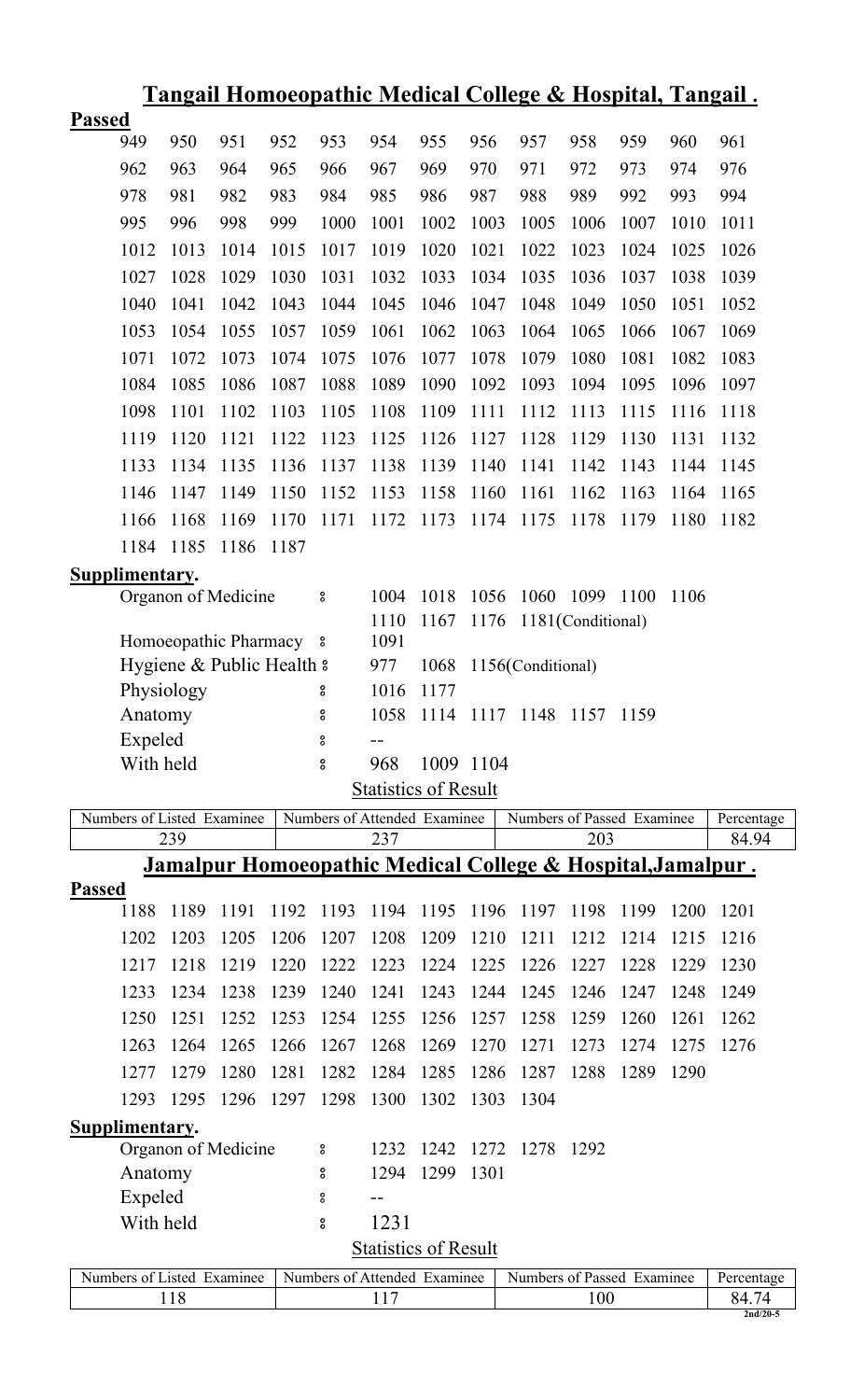| Sarishabari Homoeopathic Medical College & Hospital, Sarishabari, Jamalpur. |           |                |                     |      |                    |                                    |           |      |                                                                             |      |      |           |                                                                                     |
|-----------------------------------------------------------------------------|-----------|----------------|---------------------|------|--------------------|------------------------------------|-----------|------|-----------------------------------------------------------------------------|------|------|-----------|-------------------------------------------------------------------------------------|
| <b>Passed</b>                                                               |           |                |                     |      |                    |                                    |           |      |                                                                             |      |      |           |                                                                                     |
|                                                                             |           |                |                     |      |                    |                                    |           |      | 1306 1307 1308 1309 1310 1311 1312 1313 1314 1315 1317 1318 1319            |      |      |           |                                                                                     |
|                                                                             | 1320      | 1321           | 1322                | 1323 |                    | 1324 1325 1326 1327                |           |      | 1328 1329                                                                   |      | 1331 | 1332      | 1333                                                                                |
|                                                                             |           |                | 1334 1336 1337 1338 |      |                    | 1339 1340 1342 1343                |           |      | 1344 1345 1346                                                              |      |      | 1347      | 1348                                                                                |
|                                                                             | 1349      | 1350 1351      |                     | 1353 |                    | 1354 1355                          | 1356 1357 |      | 1358 1359 1361 1362 1363                                                    |      |      |           |                                                                                     |
|                                                                             |           |                |                     |      |                    | 1364 1365 1366 1367 1368 1369 1370 |           | 1371 | 1372                                                                        |      |      |           |                                                                                     |
| <b>Supplimentary.</b>                                                       |           |                |                     |      |                    |                                    |           |      |                                                                             |      |      |           |                                                                                     |
|                                                                             |           | Materia Medica |                     |      | 8                  | 1352                               |           |      |                                                                             |      |      |           |                                                                                     |
|                                                                             |           | Physiology     |                     |      | 8                  | 1316                               |           |      |                                                                             |      |      |           |                                                                                     |
|                                                                             | Expeled   |                |                     |      | 8                  |                                    |           |      |                                                                             |      |      |           |                                                                                     |
|                                                                             | With held |                |                     |      | $_{\rm o}^{\rm o}$ |                                    |           |      |                                                                             |      |      |           |                                                                                     |
|                                                                             |           |                |                     |      |                    | <b>Statistics of Result</b>        |           |      |                                                                             |      |      |           |                                                                                     |
| Numbers of Listed Examinee                                                  |           | 67             |                     |      |                    | Numbers of Attended Examinee<br>64 |           |      | Numbers of Passed Examinee                                                  | 61   |      |           | Percentage<br>91.04                                                                 |
|                                                                             |           |                |                     |      |                    |                                    |           |      |                                                                             |      |      |           |                                                                                     |
| <b>Passed</b>                                                               |           |                |                     |      |                    |                                    |           |      |                                                                             |      |      |           | <u>Alhaj Abdul Quddus Homoeopathic Medical College &amp; Hospital, Kishoreganj.</u> |
|                                                                             | 1373      |                |                     |      |                    |                                    |           |      | 1374 1375 1376 1377 1378 1379 1380 1381 1382 1383                           |      |      | 1384 1385 |                                                                                     |
|                                                                             | 1386      | 1387           | 1388                | 1389 | 1390               | 1391                               | 1392      | 1393 | 1394                                                                        | 1395 | 1396 | 1397      | 1398                                                                                |
|                                                                             | 1399      | 1400           | 1401                | 1402 | 1403               | 1404 1405                          |           |      | 1406 1407 1408 1409                                                         |      |      | 1411      | 1412                                                                                |
|                                                                             |           |                |                     |      |                    |                                    |           |      | 1413 1415 1416 1417 1418 1423 1424 1425 1426 1430                           |      |      |           |                                                                                     |
| Supplimentary.                                                              |           |                |                     |      |                    |                                    |           |      |                                                                             |      |      |           |                                                                                     |
|                                                                             |           | Physiology     |                     | 8    | 1421               | 1422                               | 1427      | 1428 | 1429                                                                        |      |      |           |                                                                                     |
|                                                                             | Expeled   |                |                     | 8    | $ -$               |                                    |           |      |                                                                             |      |      |           |                                                                                     |
|                                                                             | With held |                |                     | 8    |                    |                                    |           |      |                                                                             |      |      |           |                                                                                     |
|                                                                             |           |                |                     |      |                    |                                    |           |      |                                                                             |      |      |           |                                                                                     |
|                                                                             |           |                |                     |      |                    | <b>Statistics of Result</b>        |           |      |                                                                             |      |      |           |                                                                                     |
| Numbers of Listed Examinee                                                  |           |                |                     |      |                    | Numbers of Attended Examinee       |           |      | Numbers of Passed Examinee                                                  |      |      |           | Percentage                                                                          |
|                                                                             |           | 59             |                     |      |                    | 56                                 |           |      |                                                                             | 50   |      |           | 84.74                                                                               |
|                                                                             |           |                |                     |      |                    |                                    |           |      | <u>Narsingdi Begum Fatikunnesa Idris Homoeopathic Medical College &amp;</u> |      |      |           |                                                                                     |
|                                                                             |           |                |                     |      |                    | Hospital, Narsingdi.               |           |      |                                                                             |      |      |           |                                                                                     |
| <b>Passed</b>                                                               |           |                |                     |      |                    |                                    |           |      | 1432 1433 1434 1435 1436 1437 1438 1439 1440 1441 1442 1443 1444            |      |      |           |                                                                                     |
|                                                                             |           |                |                     |      |                    |                                    |           |      |                                                                             |      |      |           |                                                                                     |
|                                                                             |           |                |                     |      |                    |                                    |           |      | 1445 1446 1447 1448 1449 1450 1451 1452 1453 1454 1456 1457 1458            |      |      |           |                                                                                     |
|                                                                             |           |                |                     |      |                    |                                    |           |      | 1459 1460 1461 1462 1463 1464 1465 1466 1467 1468 1469 1470 1471            |      |      |           |                                                                                     |
|                                                                             |           | 1472 1473      |                     |      |                    |                                    |           |      | 1474 1475 1476 1478 1479 1480 1482 1483 1484 1486 1487                      |      |      |           |                                                                                     |
|                                                                             |           |                |                     |      |                    |                                    |           |      | 1488 1489 1490 1492 1493 1494 1495 1496 1497 1498 1500 1502 1503            |      |      |           |                                                                                     |
|                                                                             |           |                |                     |      |                    |                                    |           |      | 1504 1505 1507 1508 1509 1510 1511 1512 1513 1514 1517 1518 1519            |      |      |           |                                                                                     |
|                                                                             |           |                |                     |      |                    |                                    |           |      | 1520 1521 1522 1523 1524 1525 1526 1527 1528 1529 1531 1532 1533            |      |      |           |                                                                                     |
|                                                                             |           | 1534 1535 1536 |                     |      |                    |                                    |           |      |                                                                             |      |      |           |                                                                                     |
| Supplimentary.                                                              |           |                |                     |      | $\boldsymbol{S}$   | 1485                               | 1515 1516 |      |                                                                             |      |      |           |                                                                                     |
|                                                                             |           |                | Organon of Medicine |      | 8                  | 1477                               | 1481      | 1501 |                                                                             |      |      |           |                                                                                     |
|                                                                             | Anatomy   |                |                     |      | °                  |                                    |           |      |                                                                             |      |      |           |                                                                                     |
|                                                                             | Expeled   |                |                     |      | $_{\rm 8}^{\rm o}$ | 1499                               |           |      |                                                                             |      |      |           |                                                                                     |
|                                                                             | With held |                |                     |      |                    | <b>Statistics of Result</b>        |           |      |                                                                             |      |      |           |                                                                                     |
| Numbers of Listed Examinee                                                  |           |                |                     |      |                    | Numbers of Attended Examinee       |           |      | Numbers of Passed Examinee                                                  |      |      |           |                                                                                     |
|                                                                             |           | 105            |                     |      |                    | 103                                |           |      |                                                                             | 95   |      |           | Percentage<br>90.47<br>$2nd/20-6$                                                   |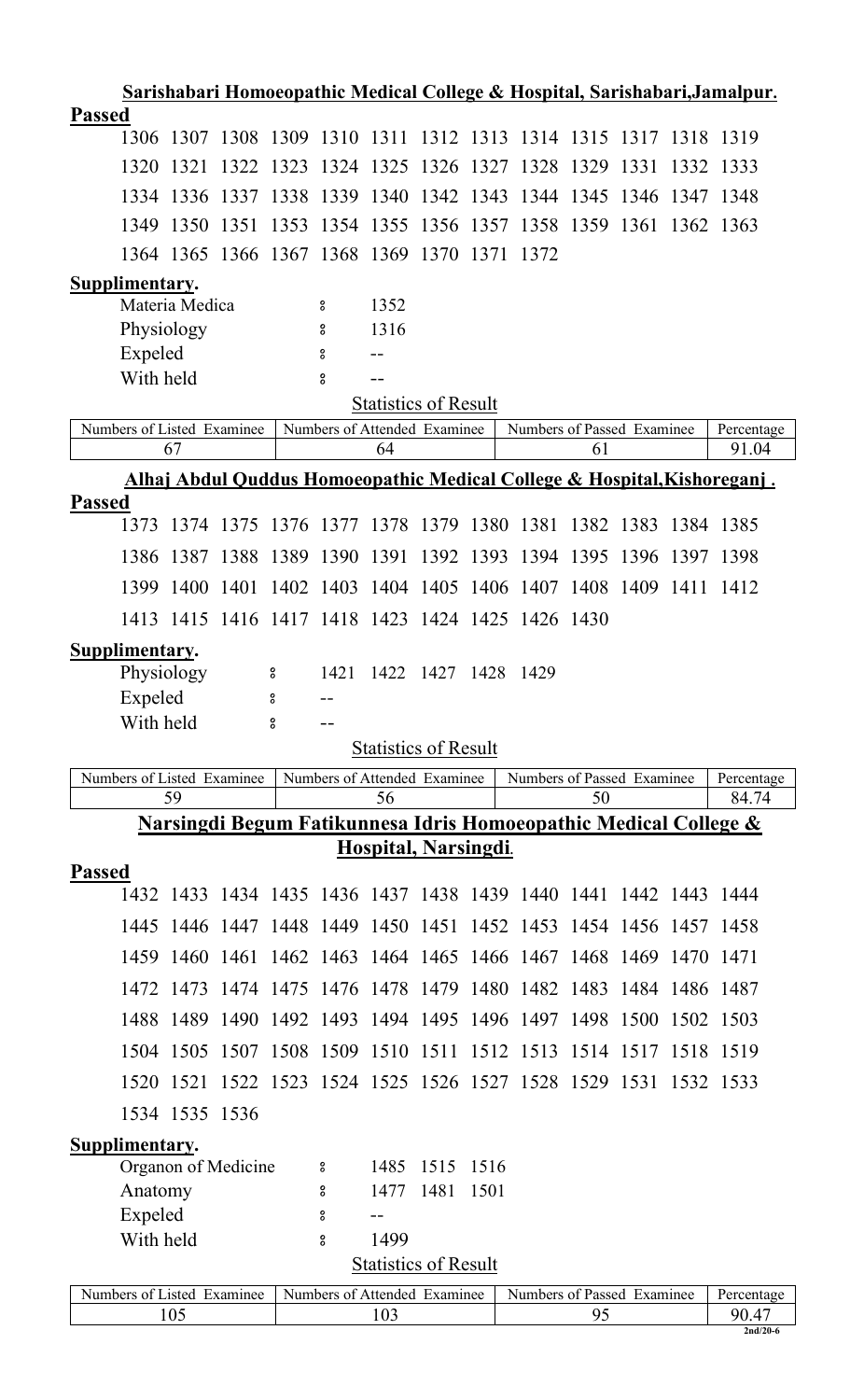| <u>Faridpur Homoeopathic Medical College &amp; Hospital, Faridpur.</u> |                                                                                                                 |            |                           |  |                    |                                         |                   |  |                                                                  |    |  |  |                                                                                  |  |
|------------------------------------------------------------------------|-----------------------------------------------------------------------------------------------------------------|------------|---------------------------|--|--------------------|-----------------------------------------|-------------------|--|------------------------------------------------------------------|----|--|--|----------------------------------------------------------------------------------|--|
| <b>Passed</b>                                                          |                                                                                                                 |            |                           |  |                    |                                         |                   |  |                                                                  |    |  |  |                                                                                  |  |
|                                                                        |                                                                                                                 |            |                           |  |                    |                                         |                   |  | 1538 1539 1540 1541 1542 1543 1544 1545 1546 1547 1548 1551 1552 |    |  |  |                                                                                  |  |
|                                                                        |                                                                                                                 |            |                           |  |                    |                                         |                   |  | 1553 1554 1555 1558 1559 1561 1562 1563 1564 1565 1566 1567 1568 |    |  |  |                                                                                  |  |
|                                                                        |                                                                                                                 |            |                           |  |                    |                                         |                   |  | 1569 1570 1571 1572 1574 1576 1577 1578 1580 1581 1582 1583 1584 |    |  |  |                                                                                  |  |
|                                                                        |                                                                                                                 |            |                           |  |                    |                                         |                   |  | 1585 1586 1588 1589 1591 1592 1594 1595 1596 1597 1598 1599 1601 |    |  |  |                                                                                  |  |
|                                                                        |                                                                                                                 |            |                           |  |                    |                                         |                   |  | 1602 1603 1605 1606 1607 1608 1609 1610 1611 1613 1614 1615 1616 |    |  |  |                                                                                  |  |
|                                                                        |                                                                                                                 |            |                           |  |                    |                                         |                   |  | 1617 1618 1619 1620 1622 1623 1624 1625 1626 1627 1628 1629 1632 |    |  |  |                                                                                  |  |
|                                                                        |                                                                                                                 |            |                           |  |                    | 1633 1635 1637 1638 1639 1640 1641 1642 |                   |  |                                                                  |    |  |  |                                                                                  |  |
| Supplimentary.                                                         |                                                                                                                 |            |                           |  |                    |                                         |                   |  |                                                                  |    |  |  |                                                                                  |  |
|                                                                        |                                                                                                                 |            |                           |  |                    | 1550                                    |                   |  |                                                                  |    |  |  |                                                                                  |  |
|                                                                        | 1573 1575 1590 1593<br>Organon of Medicine<br>$\sim$ $\sim$ $\sim$ $\sim$ $\sim$<br>Materia Medica<br>1556<br>° |            |                           |  |                    |                                         |                   |  |                                                                  |    |  |  |                                                                                  |  |
| Hygiene & Public Health &<br>1600 1604 1621 1631                       |                                                                                                                 |            |                           |  |                    |                                         |                   |  |                                                                  |    |  |  |                                                                                  |  |
|                                                                        | Expeled                                                                                                         |            |                           |  | 8                  |                                         |                   |  |                                                                  |    |  |  |                                                                                  |  |
|                                                                        | With held                                                                                                       |            |                           |  | $_{\rm o}^{\rm o}$ |                                         |                   |  |                                                                  |    |  |  |                                                                                  |  |
|                                                                        |                                                                                                                 |            |                           |  |                    | <b>Statistics of Result</b>             |                   |  |                                                                  |    |  |  |                                                                                  |  |
| Numbers of Listed Examinee                                             |                                                                                                                 |            |                           |  |                    | Numbers of Attended Examinee            |                   |  | Numbers of Passed Examinee                                       |    |  |  | Percentage                                                                       |  |
|                                                                        |                                                                                                                 | 105        |                           |  |                    | 101                                     |                   |  |                                                                  | 86 |  |  | 81.90                                                                            |  |
|                                                                        |                                                                                                                 |            |                           |  |                    |                                         |                   |  |                                                                  |    |  |  | Kazi Sirajul Islam Homoeopathic Medical College & Hospital, Alfadanga, Faridpur. |  |
| <b>Passed</b>                                                          |                                                                                                                 |            |                           |  |                    |                                         |                   |  | 1644 1645 1646 1648 1649 1650 1653 1654 1655 1657 1658 1659 1661 |    |  |  |                                                                                  |  |
|                                                                        |                                                                                                                 |            |                           |  |                    |                                         |                   |  | 1662 1663 1664 1666 1667 1668 1671 1672 1673 1674 1675 1676 1677 |    |  |  |                                                                                  |  |
|                                                                        |                                                                                                                 |            |                           |  |                    |                                         |                   |  | 1678 1679 1681 1682 1683 1684 1685 1686 1687 1689                |    |  |  |                                                                                  |  |
| Supplimentary.                                                         |                                                                                                                 |            |                           |  |                    |                                         |                   |  |                                                                  |    |  |  |                                                                                  |  |
|                                                                        |                                                                                                                 |            | Organon of Medicine       |  | $\rm ^o$           | 1665                                    |                   |  |                                                                  |    |  |  |                                                                                  |  |
|                                                                        |                                                                                                                 |            | Hygiene & Public Health & |  |                    |                                         | 1656(Conditional) |  |                                                                  |    |  |  |                                                                                  |  |
|                                                                        | Expeled                                                                                                         |            |                           |  | 8                  |                                         |                   |  |                                                                  |    |  |  |                                                                                  |  |
|                                                                        | With held                                                                                                       |            |                           |  | 8                  |                                         | 1651 1652         |  |                                                                  |    |  |  |                                                                                  |  |
|                                                                        |                                                                                                                 |            |                           |  |                    | <b>Statistics of Result</b>             |                   |  |                                                                  |    |  |  |                                                                                  |  |
| Numbers of Listed Examinee                                             |                                                                                                                 |            |                           |  |                    | Numbers of Attended Examinee            |                   |  | Numbers of Passed Examinee                                       |    |  |  | Percentage                                                                       |  |
|                                                                        |                                                                                                                 | 47         |                           |  |                    | 43                                      |                   |  |                                                                  | 38 |  |  | 80.85                                                                            |  |
|                                                                        |                                                                                                                 |            |                           |  |                    |                                         |                   |  | Rajbari Homoeopathic Medical College & Hospital, Rajbari.        |    |  |  |                                                                                  |  |
| <b>Passed</b>                                                          |                                                                                                                 |            |                           |  |                    |                                         |                   |  | 1690 1691 1692 1693 1694 1695 1696 1698 1699 1700 1701 1702 1704 |    |  |  |                                                                                  |  |
|                                                                        |                                                                                                                 |            |                           |  |                    |                                         |                   |  | 1705 1706 1707 1708 1709 1710 1711 1714 1715 1716 1717 1720 1721 |    |  |  |                                                                                  |  |
|                                                                        |                                                                                                                 |            |                           |  |                    |                                         |                   |  |                                                                  |    |  |  |                                                                                  |  |
|                                                                        |                                                                                                                 |            |                           |  |                    | 1722 1723 1724 1726 1729 1730 1731 1732 |                   |  |                                                                  |    |  |  |                                                                                  |  |
| Supplimentary.                                                         |                                                                                                                 |            |                           |  |                    |                                         |                   |  |                                                                  |    |  |  |                                                                                  |  |
|                                                                        |                                                                                                                 |            | Organon of Medicine       |  | $\rm ^o$           | 1718                                    |                   |  |                                                                  |    |  |  |                                                                                  |  |
|                                                                        |                                                                                                                 |            | Hygiene & Public Health & |  |                    | 1725                                    |                   |  |                                                                  |    |  |  |                                                                                  |  |
|                                                                        |                                                                                                                 | Physiology |                           |  | 8                  | 1728                                    |                   |  |                                                                  |    |  |  |                                                                                  |  |
|                                                                        | Anatomy                                                                                                         |            |                           |  | 8                  | 1727                                    |                   |  |                                                                  |    |  |  |                                                                                  |  |
|                                                                        | Expeled                                                                                                         |            |                           |  | ိ                  |                                         |                   |  |                                                                  |    |  |  |                                                                                  |  |
|                                                                        | With held                                                                                                       |            |                           |  | ပ္ပိ               | <b>Statistics of Result</b>             |                   |  |                                                                  |    |  |  |                                                                                  |  |
|                                                                        |                                                                                                                 |            |                           |  |                    |                                         |                   |  |                                                                  |    |  |  |                                                                                  |  |
| Numbers of Listed Examinee                                             |                                                                                                                 | 43         |                           |  |                    | Numbers of Attended Examinee<br>38      |                   |  | Numbers of Passed Examinee                                       |    |  |  | Percentage<br>79.06                                                              |  |
|                                                                        |                                                                                                                 |            |                           |  |                    |                                         |                   |  |                                                                  | 34 |  |  | $2nd/20-7$                                                                       |  |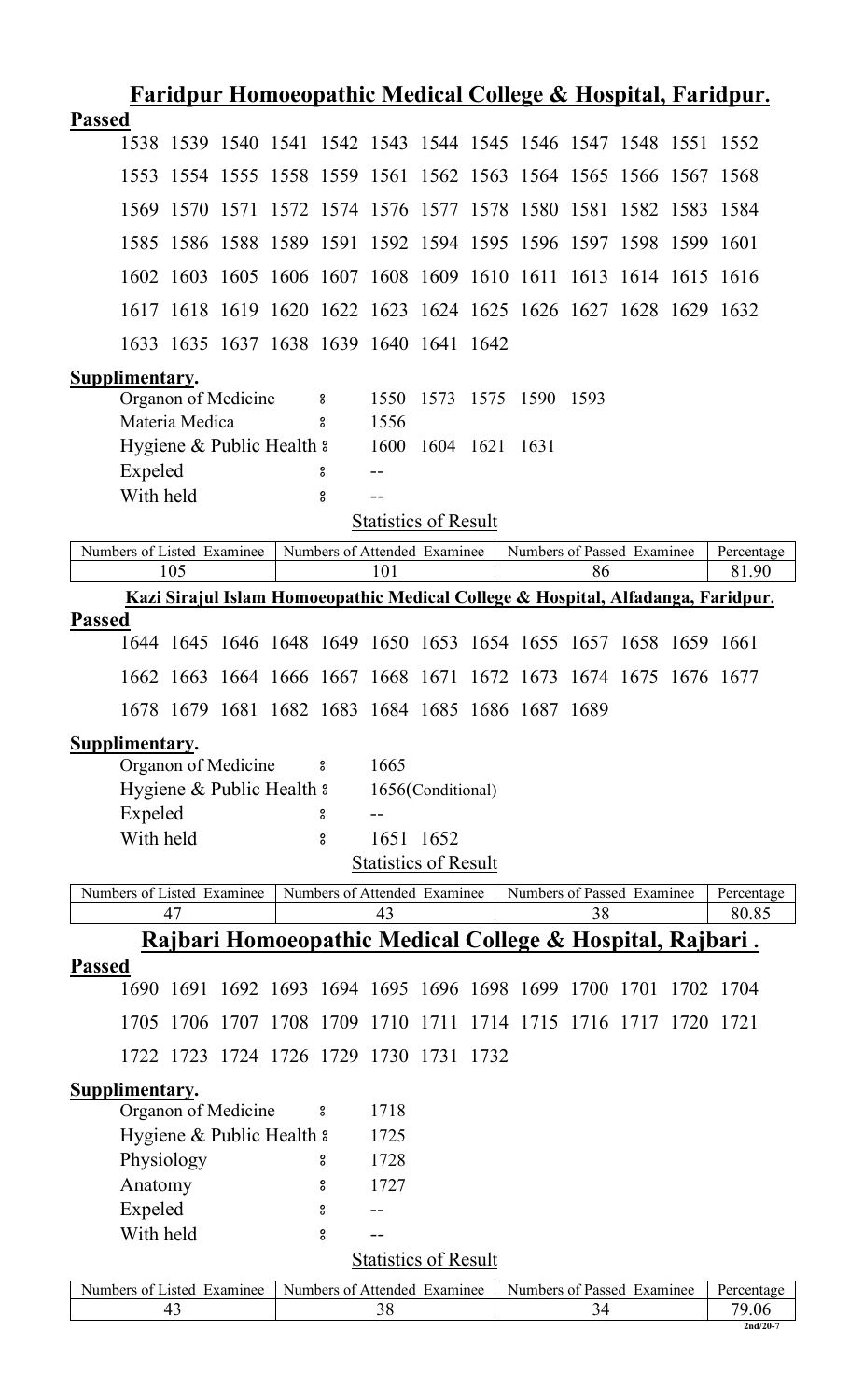| <u>Gopalganj Homoeopathic Medical College &amp; Hospital, Gopalganj.</u> |                            |                         |           |                          |                                                        |      |                             |  |  |    |                                                                        |           |            |
|--------------------------------------------------------------------------|----------------------------|-------------------------|-----------|--------------------------|--------------------------------------------------------|------|-----------------------------|--|--|----|------------------------------------------------------------------------|-----------|------------|
| <b>Passed</b>                                                            |                            |                         |           |                          |                                                        |      |                             |  |  |    |                                                                        |           |            |
|                                                                          | 1733                       |                         |           |                          |                                                        |      |                             |  |  |    | 1734 1735 1736 1737 1738 1739 1740 1742 1743 1744 1745 1746            |           |            |
|                                                                          |                            | 1747 1748               | 1749      | 1750                     |                                                        |      |                             |  |  |    | 1751 1752 1753 1754 1755 1756 1757 1758 1759                           |           |            |
|                                                                          |                            | 1760 1761               |           |                          |                                                        |      |                             |  |  |    | 1762 1763 1764 1765 1766 1767 1768 1770 1771 1772 1773                 |           |            |
|                                                                          |                            | 1774 1775               |           |                          |                                                        |      |                             |  |  |    | 1776 1777 1779 1780 1781 1782 1783 1784 1786 1787 1788                 |           |            |
|                                                                          | 1789                       | 1790                    | 1791 1792 |                          | 1793 1794 1795 1796 1797 1798 1799                     |      |                             |  |  |    |                                                                        | 1800      | -1801      |
|                                                                          | 1802                       | 1803                    | 1804 1805 |                          |                                                        |      |                             |  |  |    | 1806 1807 1808 1809 1810 1811 1812 1813 1814                           |           |            |
|                                                                          |                            |                         |           |                          | 1815 1817 1818 1819 1820 1821 1822 1824 1825 1826 1827 |      |                             |  |  |    |                                                                        |           |            |
|                                                                          | Supplimentary.             |                         |           |                          |                                                        |      |                             |  |  |    |                                                                        |           |            |
|                                                                          |                            | Homoeopathic Pharmacy 8 |           |                          |                                                        | 1829 |                             |  |  |    |                                                                        |           |            |
|                                                                          | Anatomy                    |                         |           |                          | 8                                                      | 1741 |                             |  |  |    |                                                                        |           |            |
|                                                                          | Expeled                    |                         |           |                          | $\rm ^o$                                               |      |                             |  |  |    |                                                                        |           |            |
|                                                                          | With held                  |                         |           |                          | $_{\rm o}^{\rm o}$                                     |      |                             |  |  |    |                                                                        |           |            |
|                                                                          |                            |                         |           |                          |                                                        |      | <b>Statistics of Result</b> |  |  |    |                                                                        |           |            |
|                                                                          | Numbers of Listed Examinee |                         |           |                          | Numbers of Attended Examinee                           |      |                             |  |  |    | Numbers of Passed Examinee                                             |           | Percentage |
|                                                                          |                            | 97                      |           |                          |                                                        | 91   |                             |  |  | 89 |                                                                        |           | 91.75      |
|                                                                          |                            |                         |           |                          |                                                        |      |                             |  |  |    |                                                                        |           |            |
|                                                                          |                            |                         |           |                          |                                                        |      |                             |  |  |    |                                                                        |           |            |
|                                                                          |                            |                         |           |                          |                                                        |      |                             |  |  |    | Dr. Zakir Hossain Homoeopathic Medical College & Hospital, Chattogram. |           |            |
| <b>Passed</b>                                                            |                            | 1830 1831               |           |                          | 1832 1833 1834 1835 1836 1837 1839 1840 1841           |      |                             |  |  |    |                                                                        | 1842 1843 |            |
|                                                                          |                            |                         |           |                          |                                                        |      |                             |  |  |    | 1844 1845 1846 1847 1848 1849 1850 1851 1852 1854 1855 1856 1857       |           |            |
|                                                                          |                            |                         |           |                          |                                                        |      |                             |  |  |    | 1858 1861 1862 1863 1864 1865 1866 1867 1868 1869 1870 1871 1872       |           |            |
|                                                                          |                            |                         |           |                          |                                                        |      |                             |  |  |    | 1874 1875 1876 1877 1878 1879 1882 1883 1884 1885 1886 1888 1889       |           |            |
|                                                                          |                            |                         |           |                          |                                                        |      |                             |  |  |    | 1890 1891 1892 1893 1894 1895 1896 1897 1899 1900 1901 1902 1903       |           |            |
|                                                                          |                            |                         |           |                          |                                                        |      |                             |  |  |    | 1904 1905 1906 1907 1908 1909 1910 1911 1912 1913 1914 1915 1916       |           |            |
|                                                                          |                            |                         |           |                          |                                                        |      |                             |  |  |    | 1918 1920 1921 1922 1923 1924 1925 1926 1927 1928 1929 1930 1931       |           |            |
|                                                                          |                            |                         |           |                          |                                                        |      |                             |  |  |    | 1932 1933 1935 1936 1937 1938 1943 1944 1945 1946 1947 1948 1949       |           |            |
|                                                                          |                            |                         |           |                          |                                                        |      |                             |  |  |    | 1950 1951 1952 1953 1954 1956 1958 1960 1961 1963 1964 1965 1966       |           |            |
|                                                                          |                            |                         |           |                          |                                                        |      |                             |  |  |    | 1968 1971 1972 1973 1974 1975 1976 1977 1979 1980 1981 1982            |           |            |
|                                                                          |                            |                         |           |                          |                                                        |      |                             |  |  |    |                                                                        |           |            |
|                                                                          | Supplimentary.             | Organon of Medicine     |           | $\overline{\phantom{0}}$ |                                                        | 1838 | 1853 1919 1939 1955         |  |  |    |                                                                        |           |            |

Expeled <br>
With held <br>
Solution 2 and 2 and 2 and 2 and 2 and 2 and 2 and 2 and 2 and 2 and 2 and 2 and 2 and 2 and 2 and 2 and 2 and 2 and 2 and 2 and 2 and 2 and 2 and 2 and 2 and 2 and 2 and 2 and 2 and 2 and 2 and 2 and **Statistics of Result** 

With held

| usted.<br>Numbers of<br>Examinee | $\overline{\phantom{0}}$<br>Numbers of Attended<br>Examinee | $\blacksquare$<br><sup>c</sup> Passed<br>Examinee<br>Numbers of | Percentage |
|----------------------------------|-------------------------------------------------------------|-----------------------------------------------------------------|------------|
| $\sim$<br>⊥ັບ                    |                                                             | $\overline{\phantom{a}}$                                        | 84<br>`⊤…  |
|                                  |                                                             |                                                                 | $2nd/20-8$ |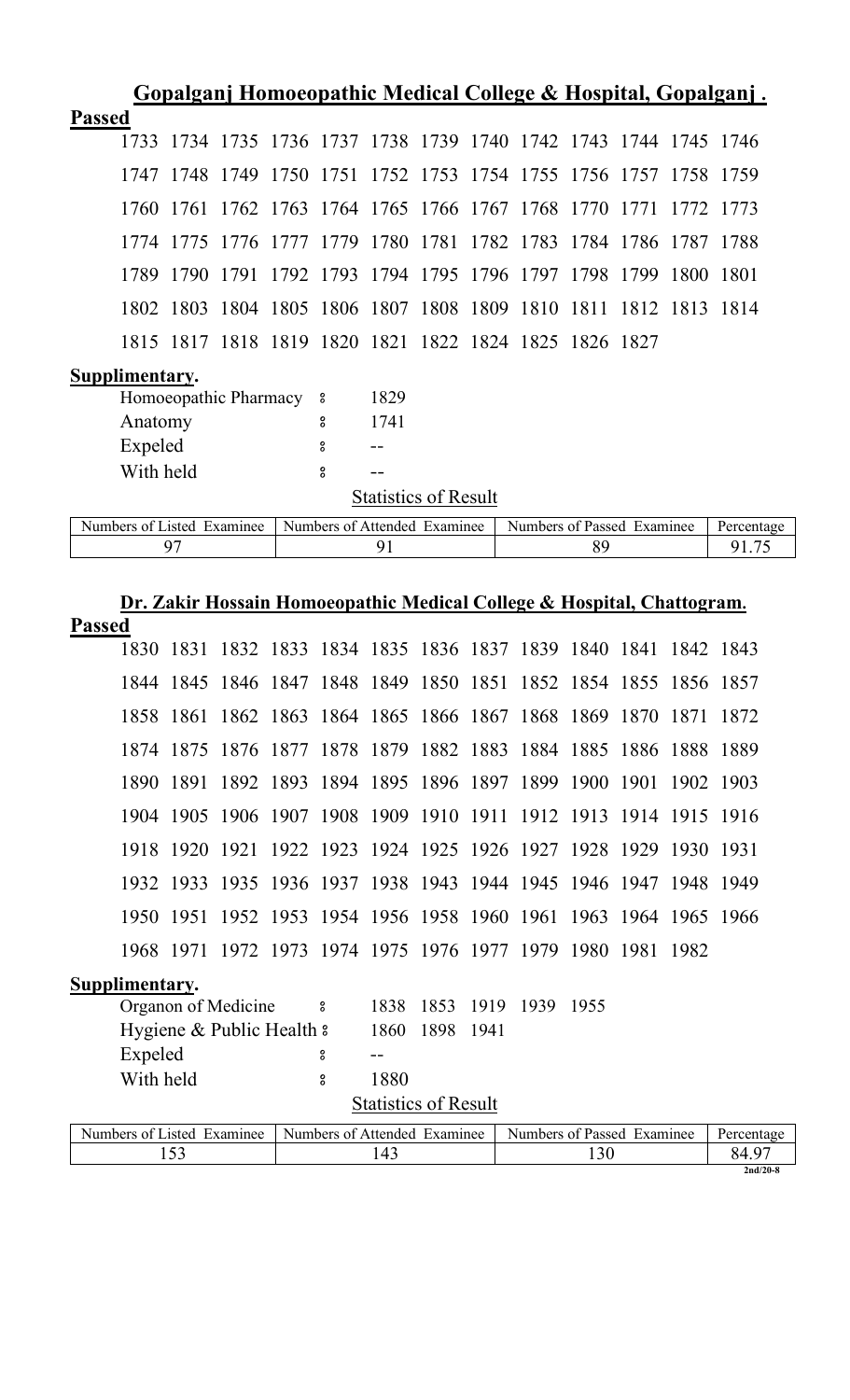| Azizur Rahman Homoeopathic Medical College & Hospital, Chattogram. |  |  |  |  |
|--------------------------------------------------------------------|--|--|--|--|
|--------------------------------------------------------------------|--|--|--|--|

| 2010 |               |                                                                        |                |                                                   |      |      |           |                                                             |                                              |                          |     |                                                                                                                                                                                                                                                                                                                                                                                                                                                                                                                                                                                                                                                                                                                               |
|------|---------------|------------------------------------------------------------------------|----------------|---------------------------------------------------|------|------|-----------|-------------------------------------------------------------|----------------------------------------------|--------------------------|-----|-------------------------------------------------------------------------------------------------------------------------------------------------------------------------------------------------------------------------------------------------------------------------------------------------------------------------------------------------------------------------------------------------------------------------------------------------------------------------------------------------------------------------------------------------------------------------------------------------------------------------------------------------------------------------------------------------------------------------------|
|      |               |                                                                        |                |                                                   |      |      |           |                                                             |                                              |                          |     |                                                                                                                                                                                                                                                                                                                                                                                                                                                                                                                                                                                                                                                                                                                               |
|      |               |                                                                        |                |                                                   |      |      |           |                                                             |                                              |                          |     |                                                                                                                                                                                                                                                                                                                                                                                                                                                                                                                                                                                                                                                                                                                               |
|      |               |                                                                        |                |                                                   |      |      |           |                                                             |                                              |                          |     |                                                                                                                                                                                                                                                                                                                                                                                                                                                                                                                                                                                                                                                                                                                               |
|      |               |                                                                        |                |                                                   |      |      |           |                                                             |                                              |                          |     |                                                                                                                                                                                                                                                                                                                                                                                                                                                                                                                                                                                                                                                                                                                               |
|      |               |                                                                        |                |                                                   |      |      |           |                                                             |                                              |                          |     |                                                                                                                                                                                                                                                                                                                                                                                                                                                                                                                                                                                                                                                                                                                               |
|      |               |                                                                        |                |                                                   |      |      |           |                                                             |                                              |                          |     |                                                                                                                                                                                                                                                                                                                                                                                                                                                                                                                                                                                                                                                                                                                               |
|      |               |                                                                        |                |                                                   |      |      |           |                                                             |                                              |                          |     |                                                                                                                                                                                                                                                                                                                                                                                                                                                                                                                                                                                                                                                                                                                               |
|      |               |                                                                        |                |                                                   |      |      |           |                                                             |                                              |                          |     |                                                                                                                                                                                                                                                                                                                                                                                                                                                                                                                                                                                                                                                                                                                               |
|      |               |                                                                        |                |                                                   |      |      |           |                                                             |                                              |                          |     |                                                                                                                                                                                                                                                                                                                                                                                                                                                                                                                                                                                                                                                                                                                               |
|      |               |                                                                        |                | $\rm ^o$                                          | 2073 | 2076 |           |                                                             |                                              |                          |     |                                                                                                                                                                                                                                                                                                                                                                                                                                                                                                                                                                                                                                                                                                                               |
|      |               |                                                                        |                | $\rm ^o$                                          | 2134 |      |           |                                                             |                                              |                          |     |                                                                                                                                                                                                                                                                                                                                                                                                                                                                                                                                                                                                                                                                                                                               |
|      |               |                                                                        |                | 8                                                 |      |      |           |                                                             |                                              |                          |     |                                                                                                                                                                                                                                                                                                                                                                                                                                                                                                                                                                                                                                                                                                                               |
|      |               |                                                                        |                | 8                                                 |      |      |           |                                                             |                                              |                          |     |                                                                                                                                                                                                                                                                                                                                                                                                                                                                                                                                                                                                                                                                                                                               |
|      |               |                                                                        |                | 8                                                 |      |      |           |                                                             |                                              |                          |     |                                                                                                                                                                                                                                                                                                                                                                                                                                                                                                                                                                                                                                                                                                                               |
|      |               |                                                                        |                | $\boldsymbol{S}$                                  |      |      |           |                                                             |                                              |                          |     |                                                                                                                                                                                                                                                                                                                                                                                                                                                                                                                                                                                                                                                                                                                               |
|      |               |                                                                        |                |                                                   |      |      |           |                                                             |                                              |                          |     |                                                                                                                                                                                                                                                                                                                                                                                                                                                                                                                                                                                                                                                                                                                               |
|      |               |                                                                        |                |                                                   |      |      |           |                                                             |                                              |                          |     | Percentage                                                                                                                                                                                                                                                                                                                                                                                                                                                                                                                                                                                                                                                                                                                    |
|      |               |                                                                        |                |                                                   | 165  |      |           |                                                             |                                              |                          |     | 84.24                                                                                                                                                                                                                                                                                                                                                                                                                                                                                                                                                                                                                                                                                                                         |
|      | <b>Passed</b> | Supplimentary.<br>Physiology<br>Anatomy<br>Expeled<br>With held<br>165 | Materia Medica | Organon of Medicine<br>Numbers of Listed Examinee |      |      | 2086 2127 | <b>Statistics of Result</b><br>Numbers of Attended Examinee | 2138 2140 2141 2142 2143 2144 2145 2146 6423 | 2032 2085 2095 2096 2122 | 139 | 1983 1984 1985 1986 1987 1988 1989 1990 1991 1992 1993 1994 1995<br>1996 1997 1998 1999 2000 2001 2002 2003 2004 2005 2007 2008 2009<br>2011 2012 2013 2014 2015 2016 2017 2018 2019 2020 2021 2022<br>2023 2025 2026 2028 2029 2030 2031 2033 2034 2035 2036 2037 2039<br>2040 2041 2042 2043 2044 2045 2046 2047 2048 2049 2050 2051 2052<br>2053 2055 2056 2057 2058 2059 2060 2061 2062 2063 2064 2065 2066<br>2067 2068 2069 2070 2071 2072 2074 2077 2078 2080 2081 2083 2084<br>2087 2088 2089 2090 2091 2092 2093 2094 2097 2098 2099 2100 2101<br>2102 2103 2105 2106 2107 2108 2110 2111 2112 2113 2114 2115 2116<br>2117 2118 2121 2123 2125 2126 2128 2130 2131 2132 2133 2135 2136<br>Numbers of Passed Examinee |

# **Chattogram Homoeopathic Medical College & Hospital, Chattogram.**

| <b>Passed</b>  |                                                                  |  |  |  |  |  |  |
|----------------|------------------------------------------------------------------|--|--|--|--|--|--|
|                | 2147 2148 2152 2153 2154 2155 2156 2157 2158 2159 2160 2161 2162 |  |  |  |  |  |  |
|                | 2164 2165 2166 2168 2170 2171 2172 2173 2176 2178 2179 2180 2181 |  |  |  |  |  |  |
|                | 2182 2184 2185 2188 2190 2191 2192 2194 2197 2198 2199 2202 2203 |  |  |  |  |  |  |
|                | 2204 2206 2210 2211 2212 2213 2215 2216 2221 2226 2227 2228 2230 |  |  |  |  |  |  |
|                | 2232 2234 2235 2236 2237                                         |  |  |  |  |  |  |
| Supplimentary. |                                                                  |  |  |  |  |  |  |

| мирринценти у              |                              |                             |                     |                               |    |                            |            |
|----------------------------|------------------------------|-----------------------------|---------------------|-------------------------------|----|----------------------------|------------|
| Organon of Medicine        | 8                            |                             | 2163 2167 2205 2208 |                               |    |                            |            |
| Materia Medica             | 8                            | 2214 2225                   |                     |                               |    |                            |            |
| Physiology                 | 8                            |                             |                     | 2175 2187 2189 2195 2201 2229 |    |                            |            |
| Expeled                    | 8                            |                             |                     |                               |    |                            |            |
| With held                  | 8                            |                             | 2169 2200 2207      |                               |    |                            |            |
|                            |                              | <b>Statistics of Result</b> |                     |                               |    |                            |            |
| Numbers of Listed Examinee | Numbers of Attended Examinee |                             |                     |                               |    | Numbers of Passed Examinee | Percentage |
| 91                         |                              | 81                          |                     |                               | 60 |                            | 65.93      |
|                            |                              |                             |                     |                               |    |                            | $2nd/20-9$ |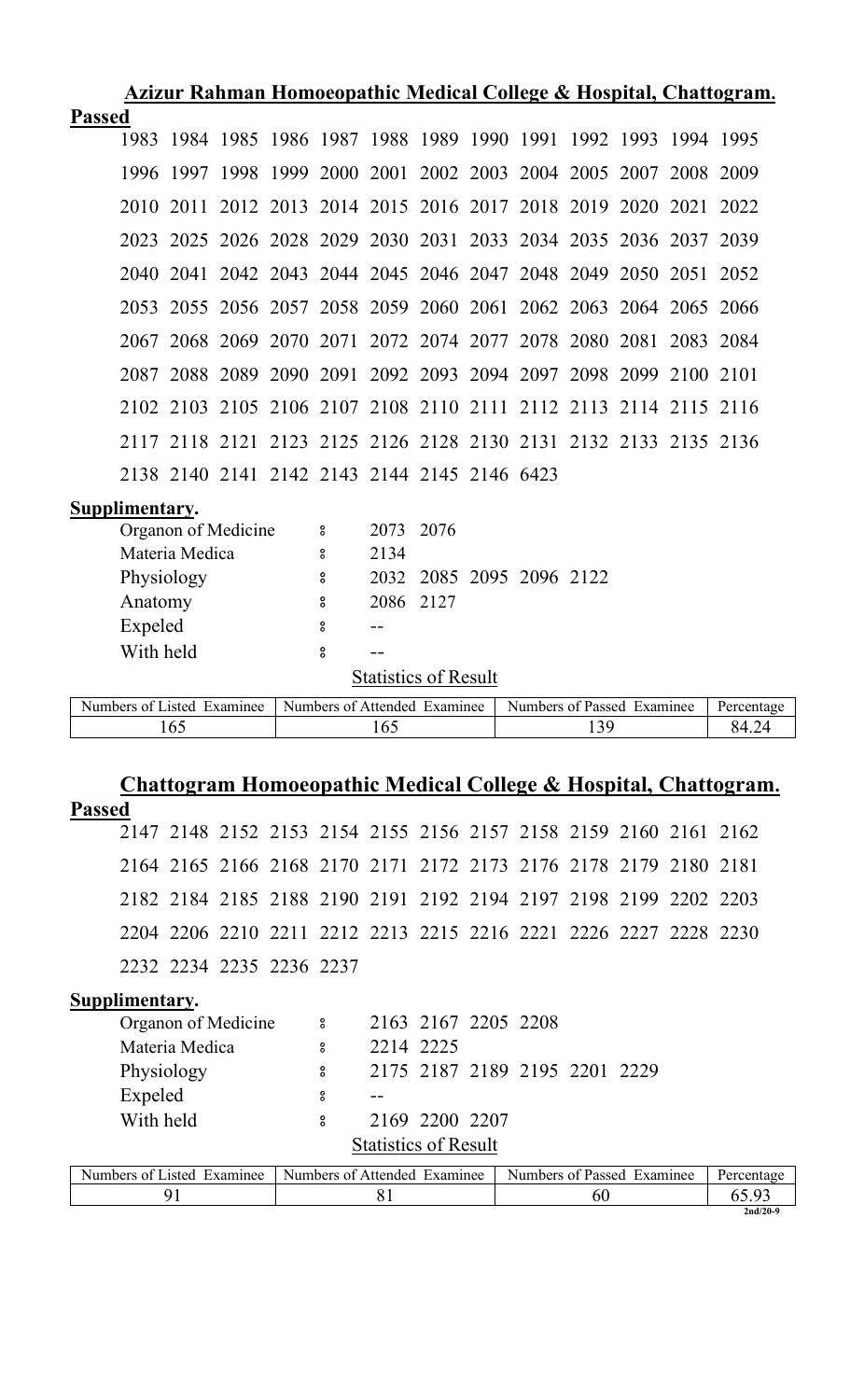| <u>Hahnemann Homoeopathic Medical College &amp; Hospital, Cumilla.</u> |                                                                                                        |            |                           |          |                    |                              |                     |      |                                                                                 |           |           |           |                      |  |
|------------------------------------------------------------------------|--------------------------------------------------------------------------------------------------------|------------|---------------------------|----------|--------------------|------------------------------|---------------------|------|---------------------------------------------------------------------------------|-----------|-----------|-----------|----------------------|--|
| <b>Passed</b>                                                          |                                                                                                        |            |                           |          |                    |                              |                     |      |                                                                                 |           |           |           |                      |  |
|                                                                        | 2238                                                                                                   | 2239       | 2240                      | 2241     |                    |                              |                     |      | 2243 2244 2245 2246 2247                                                        | 2248      | 2250      | 2251      | 2252                 |  |
|                                                                        | 2253                                                                                                   | 2254       | 2255                      | 2256     | 2257               | 2258                         | 2259                | 2260 | 2261                                                                            | 2262      | 2263      | 2264      | 2265                 |  |
|                                                                        | 2266                                                                                                   | 2267       | 2268                      | 2269     | 2270               | 2271                         | 2272                | 2273 | 2274                                                                            | 2275      | 2276      | 2277      | 2278                 |  |
|                                                                        | 2279                                                                                                   | 2280       | 2281                      | 2282     | 2283               | 2284                         | 2285                | 2286 | 2287                                                                            | 2288      | 2289      | 2290      | 2291                 |  |
|                                                                        | 2293                                                                                                   | 2294       | 2295                      | 2296     | 2297               | 2298                         | 2300                | 2301 | 2302                                                                            | 2304 2305 |           | 2306      | 2307                 |  |
|                                                                        | 2308                                                                                                   | 2309       | 2312                      | 2313     | 2314 2315          |                              | 2317                | 2318 | 2319                                                                            | 2320      | 2321      | 2322      | 2323                 |  |
|                                                                        | 2325                                                                                                   | 2326       | 2327                      | 2328     | 2329 2330          |                              | 2331                |      | 2332 2333 2334 2335                                                             |           |           | 2336      | 2337                 |  |
|                                                                        | 2338                                                                                                   | 2339       | 2340                      | 2341     | 2342               | 2343                         | 2344                | 2345 | 2346                                                                            | 2347      | 2348      | 2349      | 2350                 |  |
|                                                                        | 2352                                                                                                   | 2353       | 2354                      | 2355     | 2356               | 2357                         | 2358                | 2359 | 2360                                                                            | 2361      | 2362      | 2363      | 2364                 |  |
|                                                                        | 2365                                                                                                   | 2366       | 2367                      | 2370     | 2371               | 2372                         | 2373                | 2374 | 2375                                                                            | 2376      | 2377      | 2378      | 2379                 |  |
|                                                                        | 2380                                                                                                   | 2381       | 2382 2383                 |          | 2386               | 2388                         | 2389                | 2390 | 2391                                                                            |           | 2392 2393 | 2395      | 2396                 |  |
|                                                                        | 2398                                                                                                   | 2399       | 2400                      | 2401     |                    | 2403 2404 2405               |                     | 2407 | 2408                                                                            | 2409      | 2410      | 2411      | 2412                 |  |
|                                                                        | 2413                                                                                                   | 2414       | 2415                      | 2416     | 2417 2418          |                              | 2419                | 2420 | 2421                                                                            |           | 2422 2424 | 2425      | 2426                 |  |
|                                                                        | 2427                                                                                                   | 2428       | 2429                      | 2430     | 2431               |                              |                     |      | 2432 2433 2434 2435                                                             | 2436 2438 |           | 2439      | 2440                 |  |
|                                                                        | 2441                                                                                                   |            |                           |          |                    |                              |                     |      | 2442 2443 2445 2446 2447 2451 2456 2457 2459 2461                               |           |           | 2462 2463 |                      |  |
|                                                                        | 2466                                                                                                   |            |                           |          |                    |                              |                     |      |                                                                                 |           |           |           |                      |  |
|                                                                        |                                                                                                        |            |                           |          |                    |                              |                     |      |                                                                                 |           |           |           |                      |  |
|                                                                        | Supplimentary.<br>Organon of Medicine<br>2423<br>$\rm ^o$                                              |            |                           |          |                    |                              |                     |      |                                                                                 |           |           |           |                      |  |
| Materia Medica<br>2324<br>8                                            |                                                                                                        |            |                           |          |                    |                              |                     |      |                                                                                 |           |           |           |                      |  |
|                                                                        |                                                                                                        |            | Homoeopathic Pharmacy 8   |          |                    | 2384                         |                     |      |                                                                                 |           |           |           |                      |  |
|                                                                        |                                                                                                        |            | Hygiene & Public Health & |          |                    | 2299 2316                    |                     |      |                                                                                 |           |           |           |                      |  |
|                                                                        |                                                                                                        | Physiology |                           |          | 8                  |                              | 2397 2437 2450      |      |                                                                                 |           |           |           |                      |  |
|                                                                        | Anatomy                                                                                                |            |                           |          | 8                  |                              | 2394 2452 2455 2458 |      |                                                                                 |           |           |           |                      |  |
|                                                                        | Expeled                                                                                                |            |                           |          | 8                  |                              |                     |      |                                                                                 |           |           |           |                      |  |
|                                                                        | With held                                                                                              |            |                           |          | $_{\rm 8}^{\rm o}$ |                              |                     |      |                                                                                 |           |           |           |                      |  |
|                                                                        |                                                                                                        |            |                           |          |                    | <b>Statistics of Result</b>  |                     |      |                                                                                 |           |           |           |                      |  |
| Numbers of Listed Examinee                                             |                                                                                                        |            |                           |          |                    | Numbers of Attended Examinee |                     |      | Numbers of Passed Examinee                                                      |           |           |           | Percentage           |  |
|                                                                        |                                                                                                        | 229        |                           |          |                    | 220                          |                     |      | <u> Brahmanbaria Homoeopathic Medical College &amp; Hospital, Brahmanbaria.</u> | 196       |           |           | 85.58                |  |
| <b>Passed</b>                                                          |                                                                                                        |            |                           |          |                    |                              |                     |      |                                                                                 |           |           |           |                      |  |
|                                                                        |                                                                                                        |            |                           |          |                    |                              |                     |      | 2467 2468 2469 2470 2471 2473 2474 2475 2476 2477 2478 2479 2480                |           |           |           |                      |  |
|                                                                        |                                                                                                        |            |                           |          |                    |                              |                     |      | 2481 2482 2483 2484 2485 2486 2487 2488 2490 2491 2492 2494 2495                |           |           |           |                      |  |
|                                                                        |                                                                                                        |            |                           |          |                    |                              |                     |      | 2497 2498 2499 2500 2501 2502 2503 2504 2505 2506 2507 2508 2509                |           |           |           |                      |  |
|                                                                        |                                                                                                        |            |                           |          |                    |                              |                     |      | 2510 2511 2512 2513 2514 2515 2516 2517 2518 2519 2520 2521 2522                |           |           |           |                      |  |
|                                                                        |                                                                                                        |            |                           |          |                    |                              |                     |      | 2523 2524 2525 2527 2528 2529 2530 2531 2532 2533 2534 2535 2536                |           |           |           |                      |  |
|                                                                        |                                                                                                        |            | 2537 2538 2539 2540 2541  |          |                    |                              |                     |      |                                                                                 |           |           |           |                      |  |
| Supplimentary.                                                         |                                                                                                        |            |                           |          |                    |                              |                     |      |                                                                                 |           |           |           |                      |  |
|                                                                        | Anatomy<br>2472 2489 2493 2496<br>$\boldsymbol{S}$                                                     |            |                           |          |                    |                              |                     |      |                                                                                 |           |           |           |                      |  |
|                                                                        | Expeled                                                                                                |            |                           | $\bf{S}$ |                    |                              |                     |      |                                                                                 |           |           |           |                      |  |
|                                                                        | With held                                                                                              |            |                           | $\bf{S}$ | $ -$               |                              |                     |      |                                                                                 |           |           |           |                      |  |
|                                                                        | <b>Statistics of Result</b>                                                                            |            |                           |          |                    |                              |                     |      |                                                                                 |           |           |           |                      |  |
|                                                                        | Numbers of Listed Examinee<br>Numbers of Attended Examinee<br>Numbers of Passed Examinee<br>Percentage |            |                           |          |                    |                              |                     |      |                                                                                 |           |           |           |                      |  |
|                                                                        |                                                                                                        | 75         |                           |          |                    | 74                           |                     |      |                                                                                 | 70        |           |           | 93.33<br>$2nd/20-10$ |  |
|                                                                        |                                                                                                        |            |                           |          |                    |                              |                     |      |                                                                                 |           |           |           |                      |  |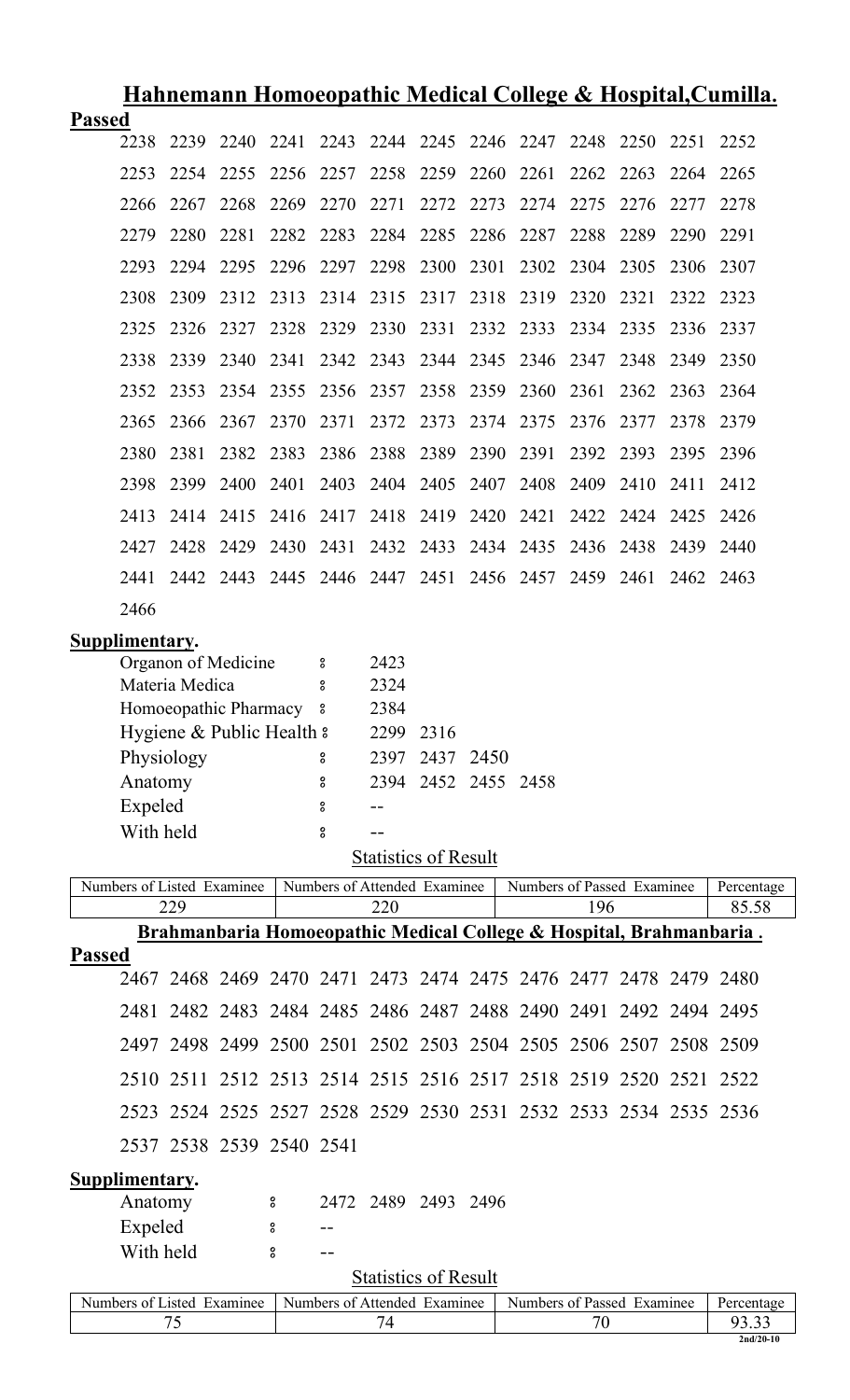| <u> Adarsha Homoeopathic Medical College &amp; Hospital, Chandpur.</u> |                                                                              |           |  |                               |                   |                             |      |                                                             |    |  |           |                                                                                 |
|------------------------------------------------------------------------|------------------------------------------------------------------------------|-----------|--|-------------------------------|-------------------|-----------------------------|------|-------------------------------------------------------------|----|--|-----------|---------------------------------------------------------------------------------|
| <b>Passed</b>                                                          |                                                                              |           |  |                               |                   |                             |      |                                                             |    |  |           |                                                                                 |
|                                                                        | 2542 2543 2544 2545 2546 2547 2548 2549 2550 2551 2552 2553 2554             |           |  |                               |                   |                             |      |                                                             |    |  |           |                                                                                 |
|                                                                        | 2555 2556 2557 2558 2559 2560 2561 2562 2563 2564 2565 2566 2567             |           |  |                               |                   |                             |      |                                                             |    |  |           |                                                                                 |
|                                                                        | 2568 2570 2571 2572 2573 2574 2575 2576 2577 2579 2580 2581 2582             |           |  |                               |                   |                             |      |                                                             |    |  |           |                                                                                 |
|                                                                        | 2583 2584 2585 2586 2587 2588 2589 2590 2591 2592 2594 2595 2596             |           |  |                               |                   |                             |      |                                                             |    |  |           |                                                                                 |
| 2597 2598 2599 2600 2601 2604 2605 2607 2608                           |                                                                              |           |  |                               |                   |                             |      |                                                             |    |  |           |                                                                                 |
| Supplimentary.                                                         | Organon of Medicine                                                          |           |  | $\boldsymbol{S}$              | 2593              |                             |      |                                                             |    |  |           |                                                                                 |
| Expeled                                                                |                                                                              |           |  | 8                             |                   |                             |      |                                                             |    |  |           |                                                                                 |
| With held                                                              |                                                                              |           |  | 8                             |                   |                             |      |                                                             |    |  |           |                                                                                 |
|                                                                        |                                                                              |           |  |                               |                   | <b>Statistics of Result</b> |      |                                                             |    |  |           |                                                                                 |
| Numbers of Listed Examinee                                             |                                                                              |           |  | Numbers of Attended Examinee  |                   |                             |      | Numbers of Passed Examinee                                  |    |  |           | Percentage                                                                      |
|                                                                        | 67                                                                           |           |  |                               | 67                |                             |      |                                                             | 61 |  |           | 91.04<br>Noakhali M A Rahman Homoeopathic Medical College & Hospital, Noakhali. |
| <b>Passed</b>                                                          |                                                                              |           |  |                               |                   |                             |      |                                                             |    |  |           |                                                                                 |
|                                                                        | 2609 2610 2611 2612 2613 2614 2615 2616 2618 2619 2620 2621 2622             |           |  |                               |                   |                             |      |                                                             |    |  |           |                                                                                 |
|                                                                        | 2624 2625 2626 2627 2628 2629 2630 2631 2632 2633 2634 2635 2636             |           |  |                               |                   |                             |      |                                                             |    |  |           |                                                                                 |
|                                                                        | 2637 2638 2639 2640 2641 2642 2643 2644 2645 2646 2647 2648 2651             |           |  |                               |                   |                             |      |                                                             |    |  |           |                                                                                 |
|                                                                        | 2652 2653 2654 2655 2656 2657 2658 2660 2661 2662 2663 2664 2665             |           |  |                               |                   |                             |      |                                                             |    |  |           |                                                                                 |
|                                                                        | 2666 2667 2668 2669 2670 2671 2672 2673 2674 2675 2677 2678 2679             |           |  |                               |                   |                             |      |                                                             |    |  |           |                                                                                 |
|                                                                        | 2680 2681 2682 2683 2685 2688 2689 2690 2691 2696 2697                       |           |  |                               |                   |                             |      |                                                             |    |  |           |                                                                                 |
| Supplimentary.                                                         |                                                                              |           |  |                               |                   |                             |      |                                                             |    |  |           |                                                                                 |
|                                                                        | Organon of Medicine                                                          |           |  | 8                             | 2684 2694<br>2659 | 2687                        | 2693 |                                                             |    |  |           |                                                                                 |
| Anatomy<br>Expeled                                                     |                                                                              |           |  | 8<br>8                        |                   |                             |      |                                                             |    |  |           |                                                                                 |
| With held                                                              |                                                                              |           |  | °                             |                   |                             |      |                                                             |    |  |           |                                                                                 |
|                                                                        |                                                                              |           |  |                               |                   | <b>Statistics of Result</b> |      |                                                             |    |  |           |                                                                                 |
| Numbers of Listed Examinee                                             |                                                                              |           |  | Numbers of Attended Examinee  |                   |                             |      | Numbers of Passed Examinee                                  |    |  |           | Percentage                                                                      |
|                                                                        | 91<br><u> Jalalabad Homoeopathic Medical College &amp; Hospital, Sylhet.</u> |           |  |                               | 83                |                             |      |                                                             | 76 |  |           | 83.51                                                                           |
| <b>Passed</b>                                                          |                                                                              |           |  |                               |                   |                             |      |                                                             |    |  |           |                                                                                 |
| 2700                                                                   |                                                                              |           |  |                               |                   |                             |      | 2701 2702 2705 2707 2708 2709 2710 2711 2712 2715 2717 2718 |    |  |           |                                                                                 |
| 2721                                                                   |                                                                              | 2722 2723 |  |                               |                   |                             |      | 2724 2725 2726 2727 2728 2729 2730 2731                     |    |  | 2732 2733 |                                                                                 |
|                                                                        | 2736 2737 2739 2740 2741 2742 2743 2745 2746 2748 2749 2754 2755             |           |  |                               |                   |                             |      |                                                             |    |  |           |                                                                                 |
|                                                                        | 2756 2757 2758 2759 2760 2761 2762 2763 2764 2765 2766 2767 2768             |           |  |                               |                   |                             |      |                                                             |    |  |           |                                                                                 |
| 2769                                                                   | 2770                                                                         | 2771      |  |                               |                   |                             |      | 2772 2773 2774 2775 2776 2777 2778 2779                     |    |  | 2780      | 2781                                                                            |
|                                                                        | 2782 2783 2784 2785 2786 2788 2789 2790 2791 2792 2793 2794 2795             |           |  |                               |                   |                             |      |                                                             |    |  |           |                                                                                 |
|                                                                        | 2796 2799                                                                    |           |  |                               |                   |                             |      | 2800 2801 2802 2803 2804 2805 2806 2808 2809 2810           |    |  |           | 2811                                                                            |
|                                                                        | 2812 2814 2815 2816 2817 2818 2820                                           |           |  |                               |                   |                             |      | 2821 2822 2825 2826 2827 2829                               |    |  |           |                                                                                 |
| 2830                                                                   | 2831                                                                         |           |  | 2832 2833 2834 2835 2837      |                   |                             |      | 2838 2840 2841 2842 2844 2846                               |    |  |           |                                                                                 |
| 2847                                                                   |                                                                              |           |  | 2848 2849 2850 2851 2852 2853 |                   |                             |      | 2856 2858 2860 2861 2862 2863                               |    |  |           |                                                                                 |
|                                                                        | 2864 2865 2866 2867 2868 2869 2870 2872 2873 2876 2878 2879 2881             |           |  |                               |                   |                             |      |                                                             |    |  |           |                                                                                 |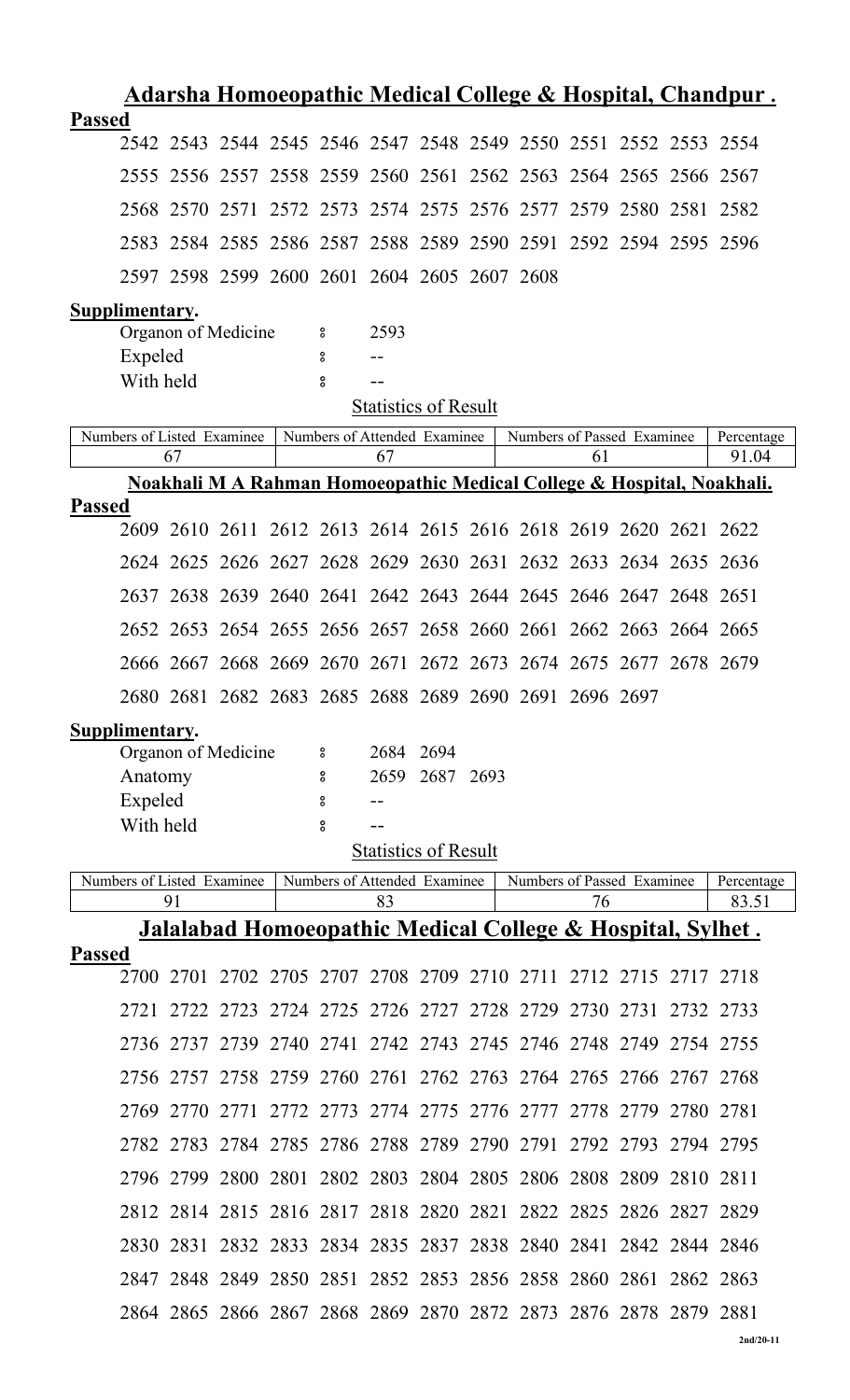2883 2884 2885 2886 2888 2890 2891 2892 2894 2895 2896 2897 2899 2900 2901 2902 2903 2904 2905 2906 2907 2908 2910 2911 2913 2914 2916 2917 2919 2920 2921 2925 2926 2927 2928 2929 2931

#### **Supplimentary.**

| Organon of Medicine     | $\overline{\phantom{0}}$ | 2752 2807                                   |
|-------------------------|--------------------------|---------------------------------------------|
| Materia Medica          | 8                        | 2836                                        |
| Homoeopathic Pharmacy 8 |                          | 2843 2845 2880                              |
| Physiology              | 8                        | 2735 2738<br>2713                           |
| Anatomy                 | 8                        | 2706 2719 2750 2797 2813 2824 2839<br>-2877 |
|                         |                          | 2889                                        |
|                         |                          | 2915 2930                                   |
| Expeled                 | 8                        |                                             |
| With held               | 8                        | 2744 2819 2854                              |
|                         |                          | <b>Statistics of Result</b>                 |

| Numbers of Listed Examinee | Numbers of Attended Examinee | Numbers of Passed<br>Examinee | Percentage |
|----------------------------|------------------------------|-------------------------------|------------|
|                            |                              |                               |            |

### **Rajshahi Homoeopathic Medical College & Hospital, Rajshahi.**

| <b>Passed</b> |           |                                                                  |           |  |                                                             |  |  |           |      |      |
|---------------|-----------|------------------------------------------------------------------|-----------|--|-------------------------------------------------------------|--|--|-----------|------|------|
|               |           | 2932 2933 2934 2935 2936 2937 2938 2939 2940 2941 2942 2945 2946 |           |  |                                                             |  |  |           |      |      |
|               | 2947      | 2948 2950                                                        |           |  | 2951 2952 2953 2954 2956 2957 2959 2962 2964 2965           |  |  |           |      |      |
|               |           | 2966 2967 2968 2969 2970 2971 2973 2974 2976 2977                |           |  |                                                             |  |  | 2980 2981 |      | 2983 |
|               | 2984      | 2985                                                             |           |  | 2986 2987 2988 2989 2991 2992 2993 2994 2995 2996 2997      |  |  |           |      |      |
|               | 2998      | 2999                                                             |           |  | 3000 3001 3002 3003 3004 3005 3006 3007 3008 3009           |  |  |           |      | 3010 |
|               | 3011      |                                                                  |           |  | 3012 3013 3014 3015 3016 3017 3018 3019 3020 3021 3022 3023 |  |  |           |      |      |
|               | 3024      |                                                                  |           |  | 3025 3026 3027 3028 3029 3031 3032 3033 3034 3035 3036 3037 |  |  |           |      |      |
|               | 3038      | 3039                                                             |           |  | 3043 3044 3045 3046 3047 3048 3049 3050 3051 3052 3053      |  |  |           |      |      |
|               | 3054      |                                                                  |           |  | 3055 3056 3057 3059 3060 3061 3063 3064 3065 3066 3067 3068 |  |  |           |      |      |
|               | 3069      | 3070                                                             | 3071      |  | 3072 3073 3074 3075 3076 3077 3078 3079                     |  |  |           | 3080 | 3081 |
|               |           | 3082 3083 3084 3085 3086 3087 3088 3089 3091 3092 3093 3094 3095 |           |  |                                                             |  |  |           |      |      |
|               |           | 3096 3097 3098 3099 3100 3102 3103 3104 3105 3106 3108 3109 3110 |           |  |                                                             |  |  |           |      |      |
|               | 3111      |                                                                  | 3112 3113 |  | 3114 3115 3116 3117 3118 3119 3120 3121 3122 3123           |  |  |           |      |      |
|               |           | 3125 3126 3127 3132 3133 3134 3135 3136 3137 3138 3140 3142 3143 |           |  |                                                             |  |  |           |      |      |
|               |           | 3144 3145 3146 3147 3148 3150 3151 3152 3153 3156 3158 3159 3160 |           |  |                                                             |  |  |           |      |      |
|               | 3161 3162 |                                                                  |           |  |                                                             |  |  |           |      |      |
|               |           |                                                                  |           |  |                                                             |  |  |           |      |      |

### **Supplimentary.**

| Organon of Medicine       | ိ |                             | 3062 3090 3107 |                          |  |                                    |  |
|---------------------------|---|-----------------------------|----------------|--------------------------|--|------------------------------------|--|
| Homoeopathic Pharmacy 8   |   | 3155 3157                   |                |                          |  |                                    |  |
| Hygiene & Public Health & |   | 3139                        |                |                          |  |                                    |  |
| Physiology                | 8 | 2943                        |                |                          |  | 2958 2960 2961 2963 2978 3030 3058 |  |
|                           |   |                             |                | 3124 3128 3129 3131 3141 |  |                                    |  |
| Anatomy                   | 8 | 2979                        |                |                          |  |                                    |  |
| Expeled                   | 8 |                             |                |                          |  |                                    |  |
| With held                 | 8 | 3101                        |                |                          |  |                                    |  |
|                           |   | <b>Statistics of Result</b> |                |                          |  |                                    |  |
|                           |   |                             |                |                          |  |                                    |  |

| Listed.<br>Examinee<br>Numbers of L | Numbers of Attended<br>Examinee | $\blacksquare$<br>Numbers of Passed<br>Examinee | Percentage  |
|-------------------------------------|---------------------------------|-------------------------------------------------|-------------|
|                                     | ∩∩<br>∠∠∪                       | .98                                             |             |
|                                     |                                 |                                                 | $2nd/20-12$ |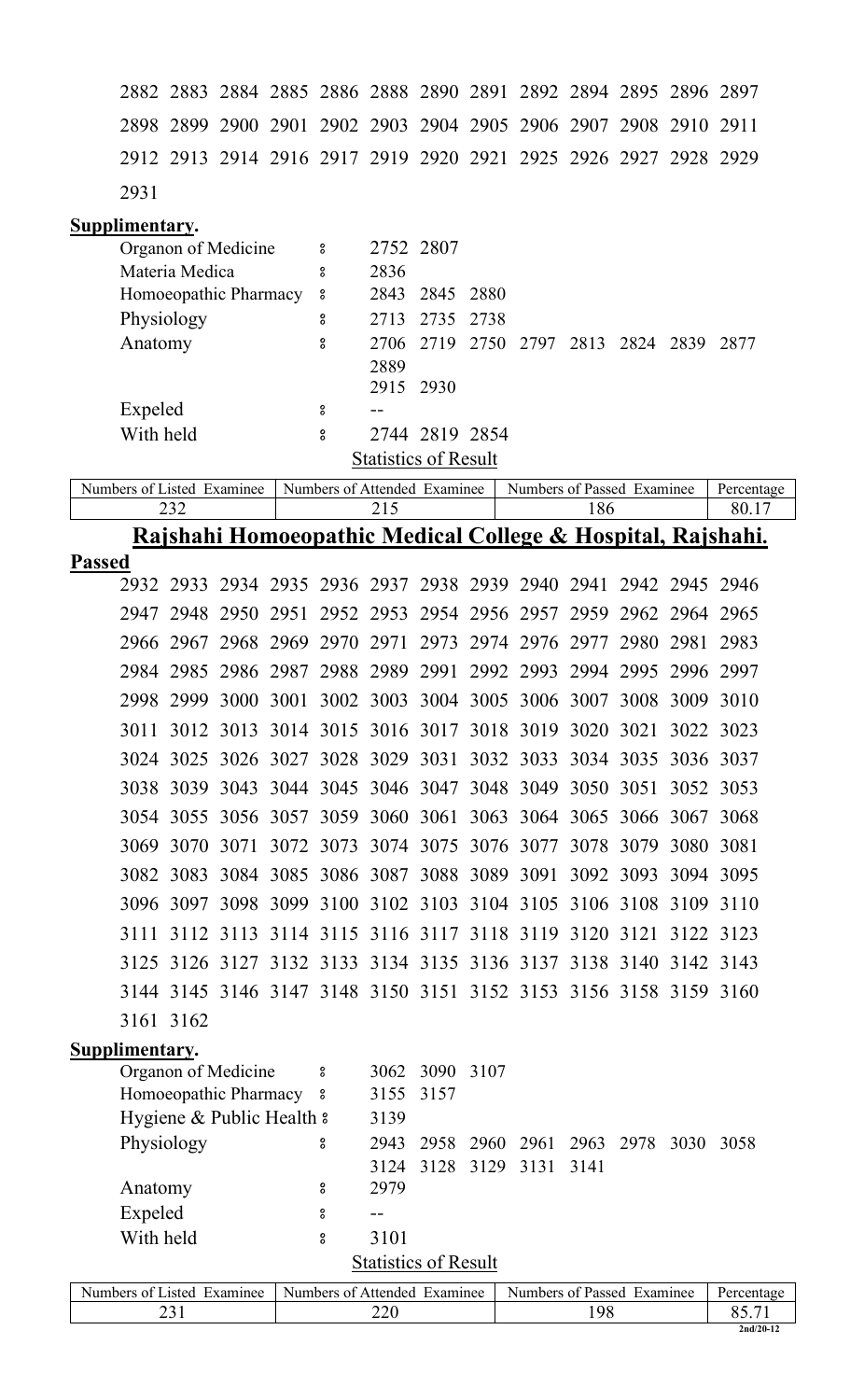|               | <u>Bogura Homoeopathic Medical College &amp; Hospital, Bogura.</u>                                                                    |                       |              |                    |              |                                     |                   |              |                                    |           |              |              |                                                                              |  |
|---------------|---------------------------------------------------------------------------------------------------------------------------------------|-----------------------|--------------|--------------------|--------------|-------------------------------------|-------------------|--------------|------------------------------------|-----------|--------------|--------------|------------------------------------------------------------------------------|--|
| <b>Passed</b> |                                                                                                                                       |                       |              |                    |              |                                     |                   |              |                                    |           |              |              |                                                                              |  |
|               | 3165                                                                                                                                  | 3166                  | 3167         | 3168               | 3169         | 3171                                | 3172              | 3173         | 3174                               | 3175      | 3176         | 3177         | 3178                                                                         |  |
|               | 3179                                                                                                                                  | 3180                  | 3181         | 3182               | 3183         | 3184                                | 3185              | 3186         | 3187                               | 3188      | 3189         | 3190         | 3191                                                                         |  |
|               | 3192                                                                                                                                  | 3193                  | 3194         | 3195               | 3196         | 3197                                | 3198              | 3199         | 3200                               | 3201      | 3202         | 3203         | 3204                                                                         |  |
|               | 3205                                                                                                                                  | 3207                  | 3209         | 3211               | 3212         | 3213                                | 3214              | 3215         | 3216                               | 3217      | 3218         | 3219         | 3220                                                                         |  |
|               | 3221                                                                                                                                  | 3222                  | 3223         | 3225               | 3226         | 3227                                | 3228              | 3229         | 3230                               | 3231      | 3232         | 3233         | 3234                                                                         |  |
|               | 3235                                                                                                                                  | 3236                  | 3239         | 3240               | 3242         | 3243                                | 3244              | 3245         | 3246                               | 3247      | 3249         | 3250         | 3251                                                                         |  |
|               | 3252                                                                                                                                  | 3253                  | 3254         | 3255               | 3256         | 3257                                | 3258              | 3259         | 3260                               | 3261      | 3262         | 3263         | 3264                                                                         |  |
|               | 3265                                                                                                                                  | 3267                  | 3268         | 3269               | 3270         | 3271                                |                   |              |                                    |           |              |              |                                                                              |  |
|               | Supplimentary.                                                                                                                        |                       |              |                    |              |                                     |                   |              |                                    |           |              |              |                                                                              |  |
|               | Anatomy                                                                                                                               |                       |              | 8                  | 3208         | 3266                                |                   |              |                                    |           |              |              |                                                                              |  |
|               | Expeled                                                                                                                               |                       |              | $\rm ^o$           |              |                                     |                   |              |                                    |           |              |              |                                                                              |  |
|               | With held                                                                                                                             |                       |              | $_{\rm o}^{\rm o}$ |              |                                     |                   |              |                                    |           |              |              |                                                                              |  |
|               | <b>Statistics of Result</b><br>Numbers of Listed Examinee<br>Numbers of Attended Examinee<br>Numbers of Passed Examinee<br>Percentage |                       |              |                    |              |                                     |                   |              |                                    |           |              |              |                                                                              |  |
|               |                                                                                                                                       | 109                   |              |                    |              | 109                                 |                   |              |                                    | 99        |              |              | 90.82                                                                        |  |
|               | <u> Pabna Homoeopathic Medical College &amp; Hospital, Pabna.</u>                                                                     |                       |              |                    |              |                                     |                   |              |                                    |           |              |              |                                                                              |  |
| <b>Passed</b> |                                                                                                                                       |                       | 3274         |                    |              |                                     |                   |              |                                    | 3281      |              |              |                                                                              |  |
|               | 3272<br>3285                                                                                                                          | 3273<br>3286          | 3287         | 3275<br>3288       | 3276<br>3289 | 3277<br>3290                        | 3278<br>3291      | 3279<br>3292 | 3280<br>3293                       | 3294      | 3282<br>3295 | 3283<br>3296 | 3284<br>3297                                                                 |  |
|               | 3298                                                                                                                                  | 3299                  | 3300         | 3301               | 3302         | 3303                                | 3304              | 3305         | 3306                               | 3308      | 3309         | 3310         | 3311                                                                         |  |
|               |                                                                                                                                       |                       | 3314         | 3315               | 3316         |                                     | 3318              | 3319         | 3320                               | 3321      |              | 3324         |                                                                              |  |
|               | 3312                                                                                                                                  | 3313                  |              | 3329               | 3330         | 3317<br>3331                        |                   | 3333         |                                    | 3335      | 3322         |              | 3325                                                                         |  |
|               | 3326                                                                                                                                  | 3327                  | 3328         |                    |              |                                     | 3332              |              | 3334                               |           | 3336         | 3337         | 3338                                                                         |  |
|               | 3339                                                                                                                                  | 3340                  | 3342         | 3343               | 3344         | 3345                                | 3346              | 3347         | 3348                               | 3350      | 3351         | 3352         | 3353                                                                         |  |
|               | 3354                                                                                                                                  | 3356                  | 3357<br>3370 | 3358               | 3359<br>3372 |                                     |                   |              | 3360 3361 3362 3363 3364 3365 3366 |           |              |              | 3367                                                                         |  |
|               | 3368                                                                                                                                  | 3369                  |              | 3371               |              | 3373                                |                   |              |                                    |           |              |              |                                                                              |  |
|               | <b>Supplimentary.</b>                                                                                                                 | Organon of Medicine   |              |                    | 8            | 3307 3341                           |                   |              |                                    |           |              |              |                                                                              |  |
|               | Expeled                                                                                                                               |                       |              |                    | ိ            |                                     |                   |              |                                    |           |              |              |                                                                              |  |
|               | With held                                                                                                                             |                       |              |                    | o<br>0       | 3355                                |                   |              |                                    |           |              |              |                                                                              |  |
|               |                                                                                                                                       |                       |              |                    |              | <b>Statistics of Result</b>         |                   |              |                                    |           |              |              |                                                                              |  |
|               | Numbers of Listed Examinee                                                                                                            | 102                   |              |                    |              | Numbers of Attended Examinee<br>100 |                   |              | Numbers of Passed Examinee         | 98        |              |              | Percentage<br>96.07                                                          |  |
|               |                                                                                                                                       |                       |              |                    |              |                                     |                   |              |                                    |           |              |              | Rohanpur Homoeopathic Medical College & Hospital, Gomostapur, Chaipnawabganj |  |
| <b>Passed</b> |                                                                                                                                       |                       |              |                    |              |                                     |                   |              |                                    |           |              |              |                                                                              |  |
|               | 3374                                                                                                                                  | 3375                  | 3376         | 3377               | 3378         | 3380                                | 3381              | 3382         | 3383                               | 3384 3385 |              | 3386         | 3387                                                                         |  |
|               | 3389                                                                                                                                  | 3390                  | 3392         | 3393               | 3395         | 3396                                | 3397              | 3398         | 3399                               | 3400      | 3401         | 3402         | 3403                                                                         |  |
|               | 3405                                                                                                                                  | 3406                  | 3408         | 3409               | 3410         | 3411                                | 3413              | 3414         | 3415                               | 3416      | 3417         | 3418         | 3419                                                                         |  |
|               | 3420                                                                                                                                  | 3421                  | 3423         | 3424               | 3425         | 3426                                | 3427              | 3428         | 3429                               | 3430      | 3431         | 3432         | 3434                                                                         |  |
|               | 3439                                                                                                                                  | 3440                  | 3441         | 3442               | 3443         | 3444                                | 3445              | 3446         | 3447                               | 3448      | 3451         | 3452         | 3453                                                                         |  |
|               | 3458                                                                                                                                  | 3461                  | 3464 3466    |                    | 3467         | 3468                                | 3471              |              |                                    |           |              |              |                                                                              |  |
|               | <b>Supplimentary.</b>                                                                                                                 |                       |              |                    |              |                                     |                   |              |                                    |           |              |              |                                                                              |  |
|               |                                                                                                                                       | Organon of Medicine   |              |                    | 8            |                                     |                   |              | 3388 3394 3404 3407 3433 3435      |           |              | 3436         |                                                                              |  |
|               |                                                                                                                                       |                       |              |                    |              |                                     | 3449(Conditional) |              | 3454 3455 3456 3459 3462 3465      |           |              | 3469         | 3470                                                                         |  |
|               |                                                                                                                                       | Homoeopathic Pharmacy |              |                    | °            | 3422 3463                           |                   |              |                                    |           |              |              |                                                                              |  |
|               | Expeled                                                                                                                               |                       |              |                    | 8            |                                     |                   |              |                                    |           |              |              |                                                                              |  |
|               | With held                                                                                                                             |                       |              |                    | °            |                                     |                   |              |                                    |           |              |              |                                                                              |  |
|               |                                                                                                                                       |                       |              |                    |              | <b>Statistics of Result</b>         |                   |              |                                    |           |              |              |                                                                              |  |

| $\sim$<br>$\sim$ $\sim$<br><b>Examinee</b><br>1010<br><b>Numbers</b><br>Λt | $\sim$ $\sim$<br><b>Numbers</b><br>- Affended<br>Examinee<br>ΩŤ | <u>т</u><br>÷<br><b>Numbers</b><br>Examinee<br>. വ<br>Paccar | 110000      |
|----------------------------------------------------------------------------|-----------------------------------------------------------------|--------------------------------------------------------------|-------------|
| Q۶                                                                         | ΩC<br>. ب                                                       | $\overline{\phantom{a}}$                                     | 70          |
|                                                                            |                                                                 |                                                              | $2nd/20-13$ |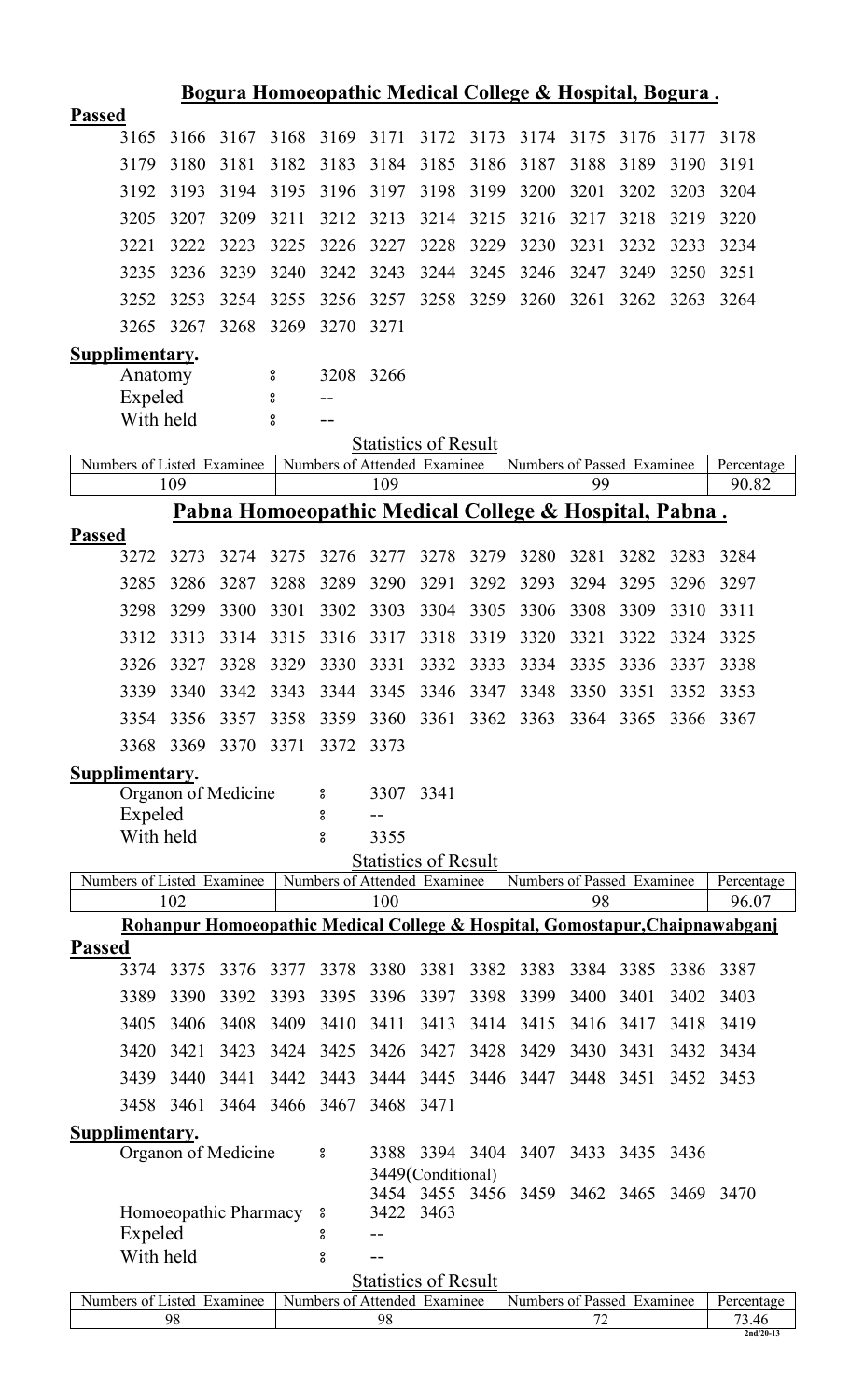| <u>Rangpur Homoeopathic Medical College &amp; Hospital, Rangpur.</u> |                |                           |  |                  |                              |                     |  |                                                                  |     |  |  |            |
|----------------------------------------------------------------------|----------------|---------------------------|--|------------------|------------------------------|---------------------|--|------------------------------------------------------------------|-----|--|--|------------|
| <b>Passed</b>                                                        |                |                           |  |                  |                              |                     |  |                                                                  |     |  |  |            |
|                                                                      |                |                           |  |                  |                              |                     |  | 3472 3473 3475 3476 3477 3478 3479 3480 3481 3482 3483 3485 3486 |     |  |  |            |
|                                                                      |                |                           |  |                  |                              |                     |  | 3487 3488 3489 3490 3491 3492 3493 3494 3496 3499 3500 3502 3503 |     |  |  |            |
|                                                                      |                |                           |  |                  |                              |                     |  | 3504 3505 3506 3507 3508 3509 3511 3512 3513 3514 3515 3516 3517 |     |  |  |            |
|                                                                      |                |                           |  |                  |                              |                     |  | 3518 3519 3520 3521 3522 3523 3524 3525 3526 3527 3528 3529 3530 |     |  |  |            |
|                                                                      |                |                           |  |                  |                              |                     |  | 3531 3532 3533 3534 3535 3536 3537 3538 3539 3540 3541 3542 3543 |     |  |  |            |
|                                                                      |                |                           |  |                  |                              |                     |  | 3544 3545 3546 3547 3548 3549 3550 3551 3552 3554 3556 3557 3558 |     |  |  |            |
|                                                                      |                |                           |  |                  |                              |                     |  | 3559 3560 3561 3562 3563 3564 3565 3566 3567 3568 3569 3570 3572 |     |  |  |            |
|                                                                      |                |                           |  |                  |                              |                     |  | 3573 3574 3575 3576 3577 3578 3579 3580 3581 3582 3583 3584 3585 |     |  |  |            |
|                                                                      |                |                           |  |                  |                              |                     |  | 3586 3587 3588 3589 3590 3591 3592 3593 3594 3596 3597 3598 3599 |     |  |  |            |
|                                                                      |                |                           |  |                  |                              |                     |  | 3600 3601 3602 3603 3604 3605 3607 3608 3609 3610 3611 3613 3614 |     |  |  |            |
|                                                                      |                |                           |  |                  |                              |                     |  | 3615 3616 3617 3619 3620 3621 3622 3623 3624 3626 3627 3628 3629 |     |  |  |            |
|                                                                      |                | 3630 3631 3634 3638       |  |                  |                              |                     |  |                                                                  |     |  |  |            |
| Supplimentary.                                                       |                |                           |  |                  |                              |                     |  |                                                                  |     |  |  |            |
|                                                                      | Materia Medica |                           |  | $\boldsymbol{S}$ | 3510 3632                    |                     |  | 3633 3635                                                        |     |  |  |            |
|                                                                      |                | Homoeopathic Pharmacy 8   |  |                  | 3556                         | 3625                |  |                                                                  |     |  |  |            |
|                                                                      |                | Hygiene & Public Health & |  |                  | 3497                         |                     |  |                                                                  |     |  |  |            |
| Anatomy                                                              |                |                           |  | 8                |                              | 3484 3595 3606 3612 |  |                                                                  |     |  |  |            |
| Expeled                                                              |                |                           |  | 8                |                              |                     |  |                                                                  |     |  |  |            |
| With held                                                            |                |                           |  | $\bf{g}$         | 3553                         |                     |  |                                                                  |     |  |  |            |
| <b>Statistics of Result</b>                                          |                |                           |  |                  |                              |                     |  |                                                                  |     |  |  |            |
| Numbers of Listed Examinee                                           |                |                           |  |                  | Numbers of Attended Examinee |                     |  | Numbers of Passed Examinee                                       |     |  |  | Percentage |
|                                                                      | 167            |                           |  |                  | 163                          |                     |  |                                                                  | 148 |  |  | 88.62      |

# **Dinajpur Homoeopathic Medical College & Hospital, Dinajpur .**

| <b>Passed</b>               |                                                                  |  |  |                              |      |      |  |                            |    |  |  |             |  |
|-----------------------------|------------------------------------------------------------------|--|--|------------------------------|------|------|--|----------------------------|----|--|--|-------------|--|
|                             | 3639 3640 3641 3642 3643 3644 3646 3647 3649 3650 3651 3652 3653 |  |  |                              |      |      |  |                            |    |  |  |             |  |
|                             | 3654 3655 3656 3657 3658 3659 3660 3661 3662 3663 3665 3666 3667 |  |  |                              |      |      |  |                            |    |  |  |             |  |
|                             | 3668 3669 3670 3671 3672 3673 3674 3675 3677 3678 3679 3680 3681 |  |  |                              |      |      |  |                            |    |  |  |             |  |
|                             | 3682 3683 3684 3685 3686 3688 3689 3690 3691 3693 3695 3696 3697 |  |  |                              |      |      |  |                            |    |  |  |             |  |
|                             | 3698 3699 3700 3701 3702 3703 3704 3705 3706 3707 3708 3709      |  |  |                              |      |      |  |                            |    |  |  |             |  |
| Supplimentary.              |                                                                  |  |  |                              |      |      |  |                            |    |  |  |             |  |
|                             | Organon of Medicine                                              |  |  | $\boldsymbol{\mathsf{s}}$    | 3694 |      |  |                            |    |  |  |             |  |
|                             | Homoeopathic Pharmacy                                            |  |  | $^{\circ}_{\circ}$           | 3648 |      |  |                            |    |  |  |             |  |
|                             | Anatomy                                                          |  |  | 8                            | 3645 | 3664 |  |                            |    |  |  |             |  |
|                             | Expeled                                                          |  |  | 8                            |      |      |  |                            |    |  |  |             |  |
|                             | With held                                                        |  |  | 8                            |      |      |  |                            |    |  |  |             |  |
| <b>Statistics of Result</b> |                                                                  |  |  |                              |      |      |  |                            |    |  |  |             |  |
|                             | Numbers of Listed Examinee                                       |  |  | Numbers of Attended Examinee |      |      |  | Numbers of Passed Examinee |    |  |  | Percentage  |  |
|                             | 71                                                               |  |  |                              | 68   |      |  |                            | 64 |  |  | 90.14       |  |
|                             |                                                                  |  |  |                              |      |      |  |                            |    |  |  | $2nd/20-14$ |  |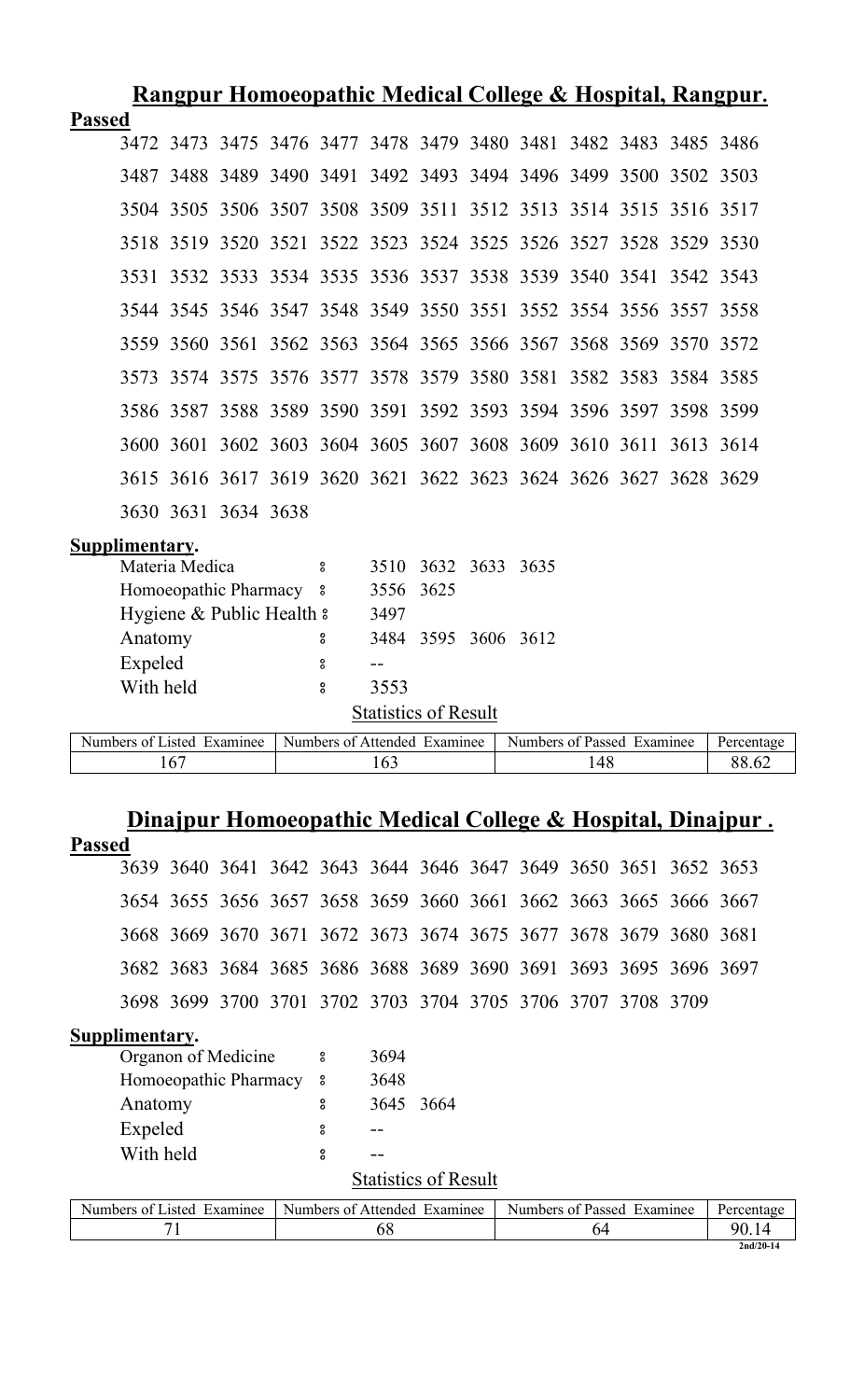| <u>Syedpur Homoeopathic Medical College &amp; Hospital, Sydepur, Nilphamari</u>      |                                                        |                             |      |           |  |                                  |  |  |                     |  |  |  |  |
|--------------------------------------------------------------------------------------|--------------------------------------------------------|-----------------------------|------|-----------|--|----------------------------------|--|--|---------------------|--|--|--|--|
| <b>Passed</b>                                                                        |                                                        |                             |      |           |  |                                  |  |  |                     |  |  |  |  |
| 3710 3712 3713 3714 3715 3716 3718 3719 3720 3721 3722 3724 3726                     |                                                        |                             |      |           |  |                                  |  |  |                     |  |  |  |  |
| 3728 3729 3730 3733 3734 3735 3737 3738 3739 3740 3741 3742<br>3727                  |                                                        |                             |      |           |  |                                  |  |  |                     |  |  |  |  |
| 3743<br>3745                                                                         | 3747 3750 3751 3752 3753 3755 3758 3759 3760 3761 3762 |                             |      |           |  |                                  |  |  |                     |  |  |  |  |
| 3764 3765 3766 3767 3768 3769 3770 3771 3774 3778 3780 3781<br>3763                  |                                                        |                             |      |           |  |                                  |  |  |                     |  |  |  |  |
| 3782 3783 3784 3787 3788                                                             |                                                        |                             |      |           |  |                                  |  |  |                     |  |  |  |  |
| Supplimentary.                                                                       |                                                        |                             |      |           |  |                                  |  |  |                     |  |  |  |  |
| Organon of Medicine<br>3736 3744 3746<br>3725<br>3749<br>3717<br>$\rm ^o$            |                                                        |                             |      |           |  |                                  |  |  |                     |  |  |  |  |
| Physiology                                                                           | 8                                                      | 3775                        | 3776 |           |  |                                  |  |  |                     |  |  |  |  |
| Anatomy                                                                              | 8                                                      | 3711                        | 3732 | 3756 3757 |  |                                  |  |  |                     |  |  |  |  |
| Expeled                                                                              | 8                                                      |                             |      |           |  |                                  |  |  |                     |  |  |  |  |
| With held                                                                            | 8                                                      |                             |      |           |  |                                  |  |  |                     |  |  |  |  |
|                                                                                      |                                                        | <b>Statistics of Result</b> |      |           |  |                                  |  |  |                     |  |  |  |  |
| Numbers of Listed Examinee                                                           | Numbers of Attended Examinee                           |                             |      |           |  | Numbers of Passed Examinee       |  |  | Percentage          |  |  |  |  |
|                                                                                      |                                                        |                             |      |           |  |                                  |  |  |                     |  |  |  |  |
| 80<br>78<br>57<br>71.25                                                              |                                                        |                             |      |           |  |                                  |  |  |                     |  |  |  |  |
| <u>Nilphamari Homoeopathic Medical College &amp; Hospital, Nilphamari.</u>           |                                                        |                             |      |           |  |                                  |  |  |                     |  |  |  |  |
| <b>Passed</b><br>3791 3792 3793 3794 3795 3796 3797 3798 3799 3800 3801 3802<br>3790 |                                                        |                             |      |           |  |                                  |  |  |                     |  |  |  |  |
| 3804 3805 3806 3807 3808 3809 3810 3812 3813 3814 3816 3818<br>3803                  |                                                        |                             |      |           |  |                                  |  |  |                     |  |  |  |  |
| 3820 3821 3824 3825 3826 3827 3828 3829 3830 3831<br>3819                            |                                                        |                             |      |           |  |                                  |  |  |                     |  |  |  |  |
|                                                                                      |                                                        |                             |      |           |  |                                  |  |  |                     |  |  |  |  |
| Supplimentary.<br>8                                                                  |                                                        | 3811 3817 3823              |      |           |  |                                  |  |  |                     |  |  |  |  |
| Anatomy<br>8                                                                         |                                                        |                             |      |           |  |                                  |  |  |                     |  |  |  |  |
| Expeled<br>With held<br>8                                                            |                                                        |                             |      |           |  |                                  |  |  |                     |  |  |  |  |
|                                                                                      |                                                        | <b>Statistics of Result</b> |      |           |  |                                  |  |  |                     |  |  |  |  |
|                                                                                      |                                                        |                             |      |           |  |                                  |  |  |                     |  |  |  |  |
| Numbers of Listed Examinee<br>42                                                     | Numbers of Attended Examinee                           | 41                          |      |           |  | Numbers of Passed Examinee<br>37 |  |  | Percentage<br>88.09 |  |  |  |  |

|                |                                                                  |     |      |                              |                |                            |    |  | Panchagarh Homoeopathic Medical College & Hospital, Panchagarh. |
|----------------|------------------------------------------------------------------|-----|------|------------------------------|----------------|----------------------------|----|--|-----------------------------------------------------------------|
| <b>Passed</b>  |                                                                  |     |      |                              |                |                            |    |  |                                                                 |
|                | 3832 3833 3834 3835 3836 3837 3838 3840 3841 3842 3843 3844 3845 |     |      |                              |                |                            |    |  |                                                                 |
|                | 3846 3848 3849 3851 3852 3854 3855 3856 3857 3858 3859 3860 3861 |     |      |                              |                |                            |    |  |                                                                 |
|                | 3862 3863 3864                                                   |     |      |                              |                |                            |    |  |                                                                 |
| Supplimentary. |                                                                  |     |      |                              |                |                            |    |  |                                                                 |
|                | Materia Medica                                                   | - 8 | 3839 | 3847                         | 3850 3853 3865 |                            |    |  |                                                                 |
|                | Expeled                                                          | 8   | $ -$ |                              |                |                            |    |  |                                                                 |
|                | With held                                                        | 8   | --   |                              |                |                            |    |  |                                                                 |
|                |                                                                  |     |      | <b>Statistics of Result</b>  |                |                            |    |  |                                                                 |
|                | Numbers of Listed Examinee                                       |     |      | Numbers of Attended Examinee |                | Numbers of Passed Examinee |    |  | Percentage                                                      |
|                | 34                                                               |     |      | 34                           |                |                            | 29 |  | 85.29                                                           |
|                |                                                                  |     |      |                              |                |                            |    |  | $2nd/20-15$                                                     |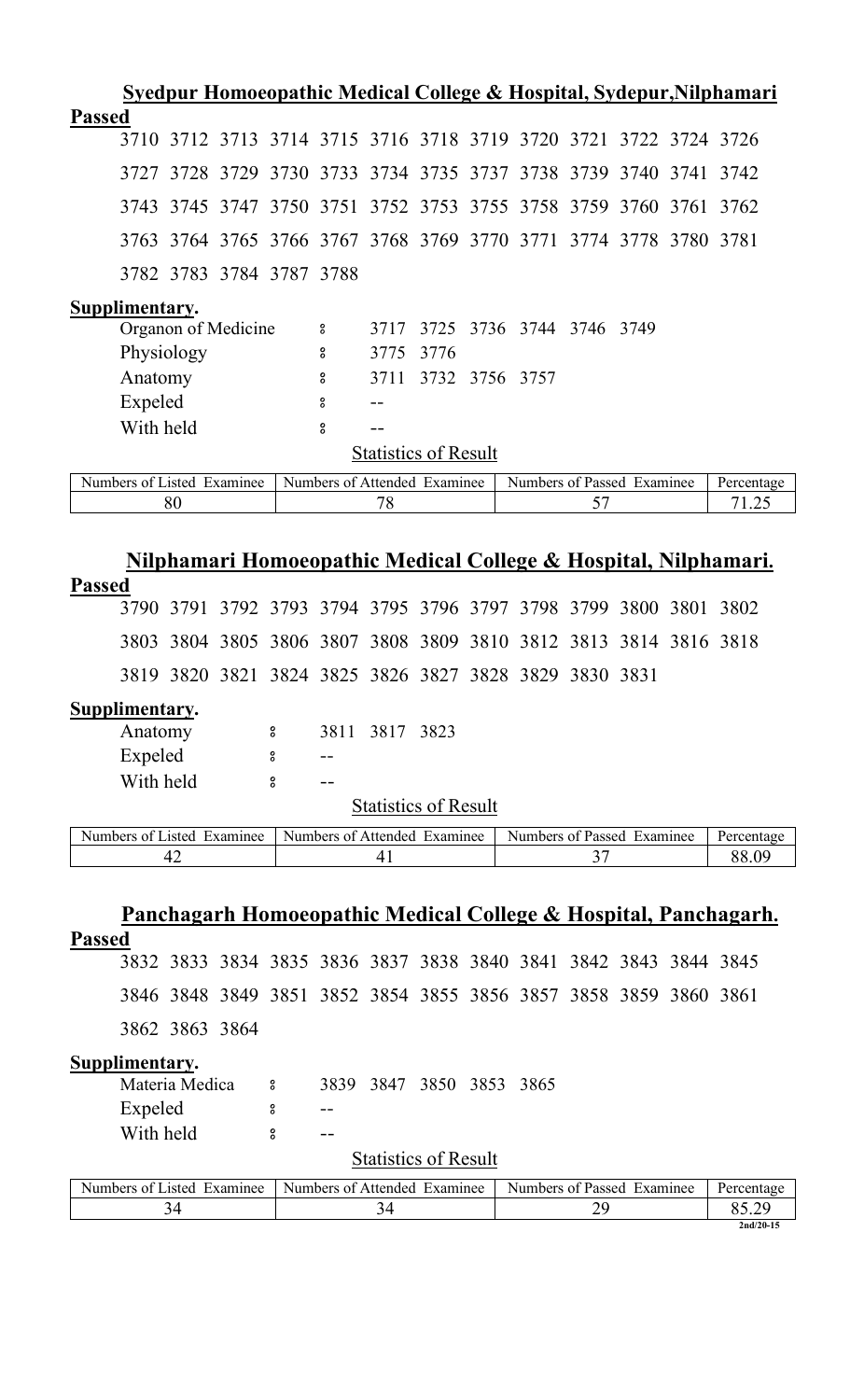|               |                            |                |                       |           |                    |                                     |              |      | <u>Khulna Homoeopathic Medical College &amp; Hospital, Khulna.</u>     |      |      |      |                     |
|---------------|----------------------------|----------------|-----------------------|-----------|--------------------|-------------------------------------|--------------|------|------------------------------------------------------------------------|------|------|------|---------------------|
| <b>Passed</b> |                            |                |                       |           |                    |                                     |              |      |                                                                        |      |      |      |                     |
|               | 3866                       | 3868           | 3869                  | 3870      | 3872               | 3873                                | 3874         | 3875 | 3877                                                                   | 3878 | 3880 | 3881 | 3882                |
|               | 3883                       | 3884           | 3885                  | 3886      | 3890               | 3891                                | 3892         | 3893 | 3895                                                                   | 3896 | 3898 | 3899 | 3900                |
|               | 3901                       | 3902           | 3903                  | 3904      | 3905               | 3906                                | 3907         | 3908 | 3909                                                                   | 3910 | 3911 | 3912 | 3913                |
|               | 3914                       | 3915           | 3916                  | 3917      | 3918               | 3919                                | 3920         | 3921 | 3922                                                                   | 3923 | 3924 | 3925 | 3926                |
|               | 3927                       | 3928           | 3931                  | 3932      | 3933               | 3934                                | 3935         | 3936 | 3937                                                                   | 3939 | 3940 | 3942 | 3944                |
|               | 3945                       | 3946           | 3947                  | 3948      | 3949               | 3950                                | 3951         | 3952 | 3953                                                                   | 3954 | 3955 | 3957 | 3958                |
|               | 3959                       | 3960           | 3961                  | 3963      | 3964               | 3965                                | 3966         | 3967 | 3968                                                                   | 3970 | 3973 | 3974 | 3975                |
|               | 3976                       | 3977           | 3978                  | 3979      | 3980               | 3982                                | 3984         | 3985 | 3986                                                                   | 3989 | 3991 | 3992 | 3993                |
|               | 3994                       | 3995           | 3996                  | 3997      | 3998               | 3999                                | 4001         | 4003 | 4004                                                                   | 4005 | 4008 | 4009 | 4010                |
|               | 4011                       | 4012           | 4013                  | 4014      | 4018               | 4019                                | 4021         | 4022 | 4023                                                                   | 4024 | 4025 | 4026 | 4027                |
|               | 4028                       | 4029           | 4030                  | 4031      | 4032               | 4033                                | 4034         | 4035 | 4036                                                                   | 4037 | 4038 | 4039 | 4040                |
|               | 4041                       | 4042           | 4043                  | 4045      | 4046               | 4048                                | 4050         | 4051 | 4054                                                                   | 4058 | 4061 | 4062 | 4063                |
|               | 4065                       | 4067           | 4069                  | 4071      | 4072               | 4073                                | 4074         | 4075 | 4076                                                                   | 4077 | 4078 | 4079 | 4082                |
|               | 4083                       | 4084           | 4085                  | 4086      | 4087               | 4090                                | 4092         | 4093 | 4098                                                                   | 4099 | 4100 | 4101 | 4102                |
|               | 4104                       | 4105           | 4106                  | 4107      | 4108               | 4109                                | 4111         | 4112 | 4114                                                                   | 4115 | 4117 | 4119 | 4120                |
|               | 4121                       | 4122           |                       |           |                    |                                     |              |      |                                                                        |      |      |      |                     |
|               |                            |                |                       |           |                    |                                     |              |      |                                                                        |      |      |      |                     |
|               | Supplimentary.             |                | Organon of Medicine   |           | °                  | 3938                                | 4000         | 4006 | 4007                                                                   | 4020 | 4052 | 4053 | 4060                |
|               |                            |                |                       |           |                    | 4088                                | 4089<br>3941 | 4091 | 4113                                                                   | 4116 | 4123 |      |                     |
|               |                            | Physiology     | Homoeopathic Pharmacy |           | °<br>°             | 3889<br>3888                        | 3983         | 3990 |                                                                        |      |      |      |                     |
|               | Anatomy                    |                |                       |           | $^{\rm o}_{\rm o}$ | 3871                                | 3897         | 3929 | 3930                                                                   | 3956 | 3969 | 3971 | 3981                |
|               |                            |                |                       |           |                    | 4002<br>4095                        | 4015         | 4016 | 4017                                                                   | 4057 | 4064 | 4070 | 4080                |
|               | Expeled                    |                |                       |           | °                  |                                     |              |      |                                                                        |      |      |      |                     |
|               | With held                  |                |                       |           | o<br>0             |                                     |              |      |                                                                        |      |      |      |                     |
|               |                            |                |                       |           |                    | <b>Statistics of Result</b>         |              |      |                                                                        |      |      |      |                     |
|               |                            |                |                       |           |                    |                                     |              |      |                                                                        |      |      |      |                     |
|               | Numbers of Listed Examinee |                |                       |           |                    | Numbers of Attended Examinee        |              |      | Numbers of Passed Examinee                                             |      |      |      | Percentage          |
|               |                            | 258            |                       |           |                    | 245                                 |              |      |                                                                        | 197  |      |      | 76.35               |
|               |                            |                |                       |           |                    |                                     |              |      | <u>D B Khan Homoeopathic Medical College &amp; Hospital, Satkhira.</u> |      |      |      |                     |
| <b>Passed</b> | 4124                       | 4125           |                       | 4126 4128 |                    | 4129 4130                           | 4132         |      | 4134 4136                                                              | 4137 | 4139 | 4140 | 4141                |
|               | 4142                       | 4143           | 4144                  | 4146      | 4147               | 4148                                | 4149         | 4150 | 4151                                                                   | 4152 | 4153 | 4154 | 4155                |
|               | 4156                       | 4157           | 4158                  | 4159      | 4160               | 4161                                | 4162         | 4163 | 4165                                                                   | 4166 | 4167 | 4168 | 4169                |
|               | 4171                       | 4172           | 4173                  |           | 4175               |                                     |              |      |                                                                        |      |      |      |                     |
|               |                            |                |                       | 4174      |                    | 4176                                | 4178         | 4179 | 4180                                                                   | 4182 | 4183 | 4184 | 4185                |
|               | 4188                       | 4189           | 4190                  | 4191      | 4192               | 4193                                | 4194         | 4195 | 4196                                                                   | 4197 | 4199 | 4200 | 4201                |
|               | 4202                       | 4203           | 4204                  | 4205      | 4206               | 4207                                | 4208         | 4209 | 4210                                                                   | 4211 | 4212 | 4213 | 4214                |
|               | 4215                       | 4217           | 4218                  | 4219      | 4220               | 4221                                | 4223         | 4224 | 4225                                                                   | 4226 | 4227 | 4228 | 4229                |
|               | 4231                       | 4232           | 4233                  | 4234      | 4235               | 4236                                | 4237         | 4238 | 4239                                                                   | 4241 | 4242 | 4243 | 4244                |
|               | 4245                       | 4247           | 4248                  | 4249      | 4250               | 4251                                | 4252         | 4253 | 4254                                                                   | 4256 | 4260 | 4261 | 4263                |
|               | 4264                       | 4265           | 4267                  | 4270      | 4271               | 4273                                | 4274         |      |                                                                        |      |      |      |                     |
|               | Supplimentary.             |                |                       |           |                    |                                     |              |      |                                                                        |      |      |      |                     |
|               |                            |                | Organon of Medicine   |           | °                  | 4127<br>4198                        | 4135<br>4216 | 4222 | 4138 4164 4170 4177<br>4230 4246                                       |      |      |      | 4186 4187           |
|               |                            | Materia Medica |                       |           | 8                  |                                     | 4258 4266    |      |                                                                        |      |      |      |                     |
|               | Expeled                    |                |                       |           | 8                  |                                     |              |      |                                                                        |      |      |      |                     |
|               | With held                  |                |                       |           | $_{\rm 8}^{\rm o}$ | 4262                                |              |      |                                                                        |      |      |      |                     |
|               |                            |                |                       |           |                    | <b>Statistics of Result</b>         |              |      |                                                                        |      |      |      |                     |
|               | Numbers of Listed Examinee | 151            |                       |           |                    | Numbers of Attended Examinee<br>141 |              |      | Numbers of Passed Examinee                                             | 125  |      |      | Percentage<br>82.78 |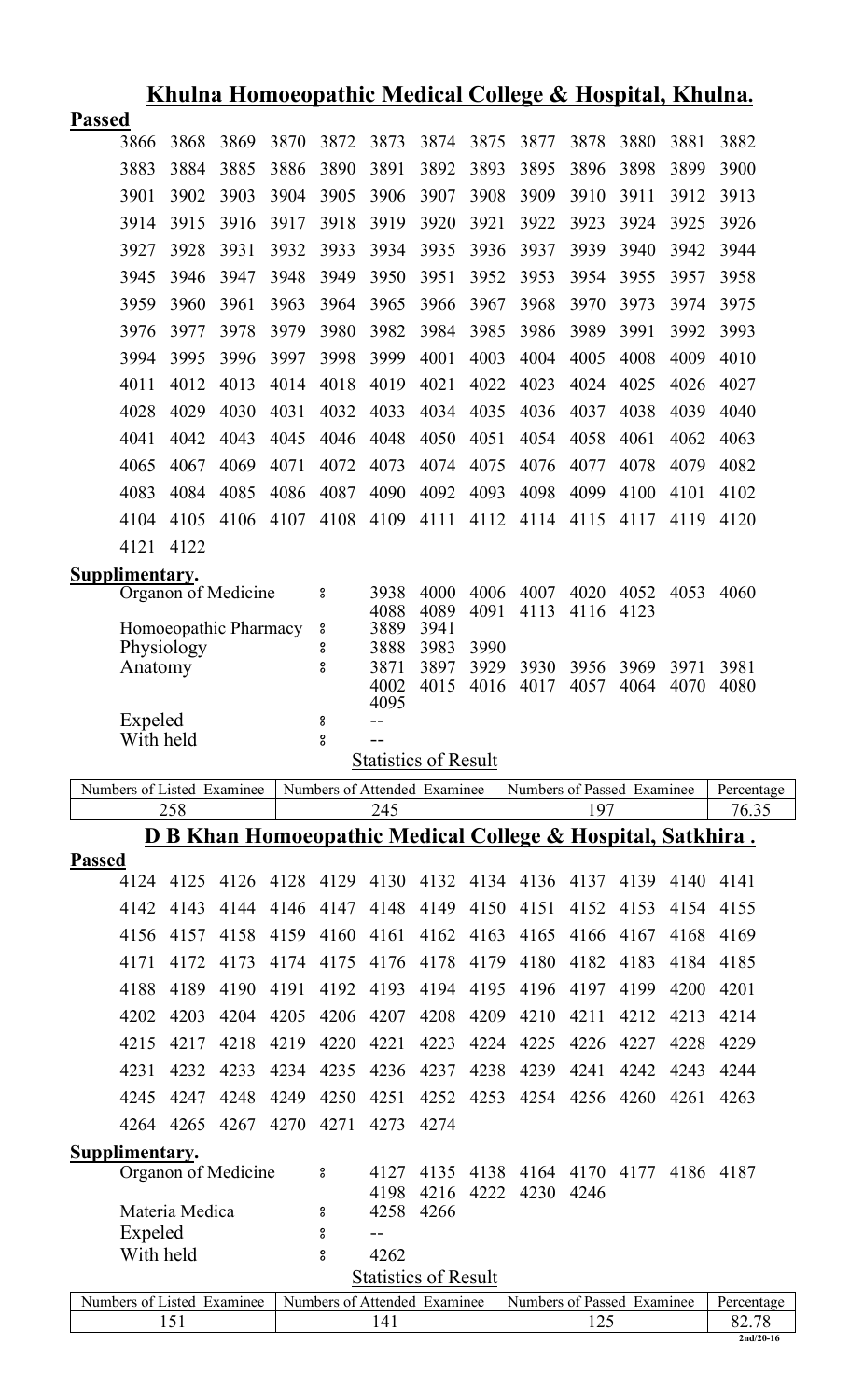|                                                                  |    |  |                                                           |                             |  |                            |    |  | <u> Bagerhat Homoeopathic Medical College &amp; Hospital, Bagerhat.</u> |
|------------------------------------------------------------------|----|--|-----------------------------------------------------------|-----------------------------|--|----------------------------|----|--|-------------------------------------------------------------------------|
| <b>Passed</b>                                                    |    |  |                                                           |                             |  |                            |    |  |                                                                         |
| 4275 4276 4278 4279 4280 4282 4283 4284 4285 4286 4287 4288 4290 |    |  |                                                           |                             |  |                            |    |  |                                                                         |
| 4291 4292 4293 4294 4295 4297 4298 4299 4300 4301 4302 4303 4304 |    |  |                                                           |                             |  |                            |    |  |                                                                         |
| 4305 4306 4307 4308 4309 4310 4311 4312 4313 4314 4315 4316 4317 |    |  |                                                           |                             |  |                            |    |  |                                                                         |
| 4318 4319 4320 4321 4322 4324 4325 4326 4327 4328 4329 4330 4332 |    |  |                                                           |                             |  |                            |    |  |                                                                         |
| 4333 4334 4335 4337 4338                                         |    |  |                                                           |                             |  |                            |    |  |                                                                         |
| Supplimentary.                                                   |    |  |                                                           |                             |  |                            |    |  |                                                                         |
| Organon of Medicine                                              |    |  | °                                                         | 4296                        |  |                            |    |  |                                                                         |
| Expeled                                                          |    |  | 8                                                         |                             |  |                            |    |  |                                                                         |
| With held                                                        |    |  | 8                                                         |                             |  |                            |    |  |                                                                         |
|                                                                  |    |  |                                                           | <b>Statistics of Result</b> |  |                            |    |  |                                                                         |
|                                                                  |    |  |                                                           |                             |  |                            |    |  |                                                                         |
| Numbers of Listed Examinee                                       |    |  | Numbers of Attended Examinee                              |                             |  | Numbers of Passed Examinee |    |  | Percentage                                                              |
|                                                                  | 64 |  |                                                           | 60                          |  |                            | 58 |  | 90.62                                                                   |
|                                                                  |    |  |                                                           |                             |  |                            |    |  |                                                                         |
|                                                                  |    |  |                                                           |                             |  |                            |    |  |                                                                         |
| <b>Passed</b>                                                    |    |  | Jeshore Homoeopathic Medical College & Hospital, Jeshore. |                             |  |                            |    |  |                                                                         |
| 4339 4340 4341 4342 4343 4344 4346 4347 4348 4349 4351 4352 4353 |    |  |                                                           |                             |  |                            |    |  |                                                                         |
| 4354 4355 4356 4357 4358 4359 4360 4362 4364 4365 4366 4367 4368 |    |  |                                                           |                             |  |                            |    |  |                                                                         |
| 4369 4370 4371 4372 4373 4374 4376 4379 4380 4382 4383 4387 4388 |    |  |                                                           |                             |  |                            |    |  |                                                                         |
| 4389 4390 4391 4392 4393 4394 4395 4396 4397 4398 4399 4400 4401 |    |  |                                                           |                             |  |                            |    |  |                                                                         |
| 4402 4403 4404 4405 4406 4407 4408 4409 4410 4411 4412 4413 4414 |    |  |                                                           |                             |  |                            |    |  |                                                                         |

| 4503 4505 4507 4508 4509 4510 4511 4512 4513 4514 4516 4517 4519 |  |  |  |                                         |  |
|------------------------------------------------------------------|--|--|--|-----------------------------------------|--|
| 4520 4521 4523 6430                                              |  |  |  |                                         |  |
| Supplimentary.                                                   |  |  |  |                                         |  |
| Organon of Medicine                                              |  |  |  | 4375 4377 4386 4438 4440 4445 4449 4452 |  |

| Organon of Medicine                                       |                             |                |  | 4373 4377 4380 4438 4440 4443 4449 4432 |  |                        |  |
|-----------------------------------------------------------|-----------------------------|----------------|--|-----------------------------------------|--|------------------------|--|
|                                                           |                             | 4462 4465 4506 |  |                                         |  |                        |  |
| Expeled                                                   | $- -$                       |                |  |                                         |  |                        |  |
| With held                                                 |                             | 4350 4467 4515 |  |                                         |  |                        |  |
|                                                           | <b>Statistics of Result</b> |                |  |                                         |  |                        |  |
| Numbers of Listed Evamines   Numbers of Attended Evamines |                             |                |  | Numbers of Dassed Evenings              |  | $D$ <sub>arcanta</sub> |  |

4428 4429 4430 4431 4432 4433 4434 4435 4436 4439 4441 4442 4443

4444 4446 4447 4448 4450 4451 4453 4454 4455 4456 4457 4458 4459

4460 4461 4463 4464 4466 4468 4470 4471 4472 4473 4474 4475 4476

4477 4478 4479 4480 4481 4482 4483 4484 4485 4486 4487 4488 4489

4490 4491 4492 4493 4494 4495 4496 4497 4498 4499 4500 4501 4502

| $\mathbf{r}$ .<br>Examinee<br>usted.<br>Numbers<br>0Ť | Numbers of<br>$\blacksquare$<br>Attended<br>Examinee | $\sim$ $\sim$<br>$\blacksquare$<br>Numbers<br>of Passed<br>Examinee | Percentage  |
|-------------------------------------------------------|------------------------------------------------------|---------------------------------------------------------------------|-------------|
| 86                                                    | $\overline{\phantom{a}}$                             | 1 V.J                                                               | ⌒冖          |
|                                                       |                                                      |                                                                     | $2nd/20-17$ |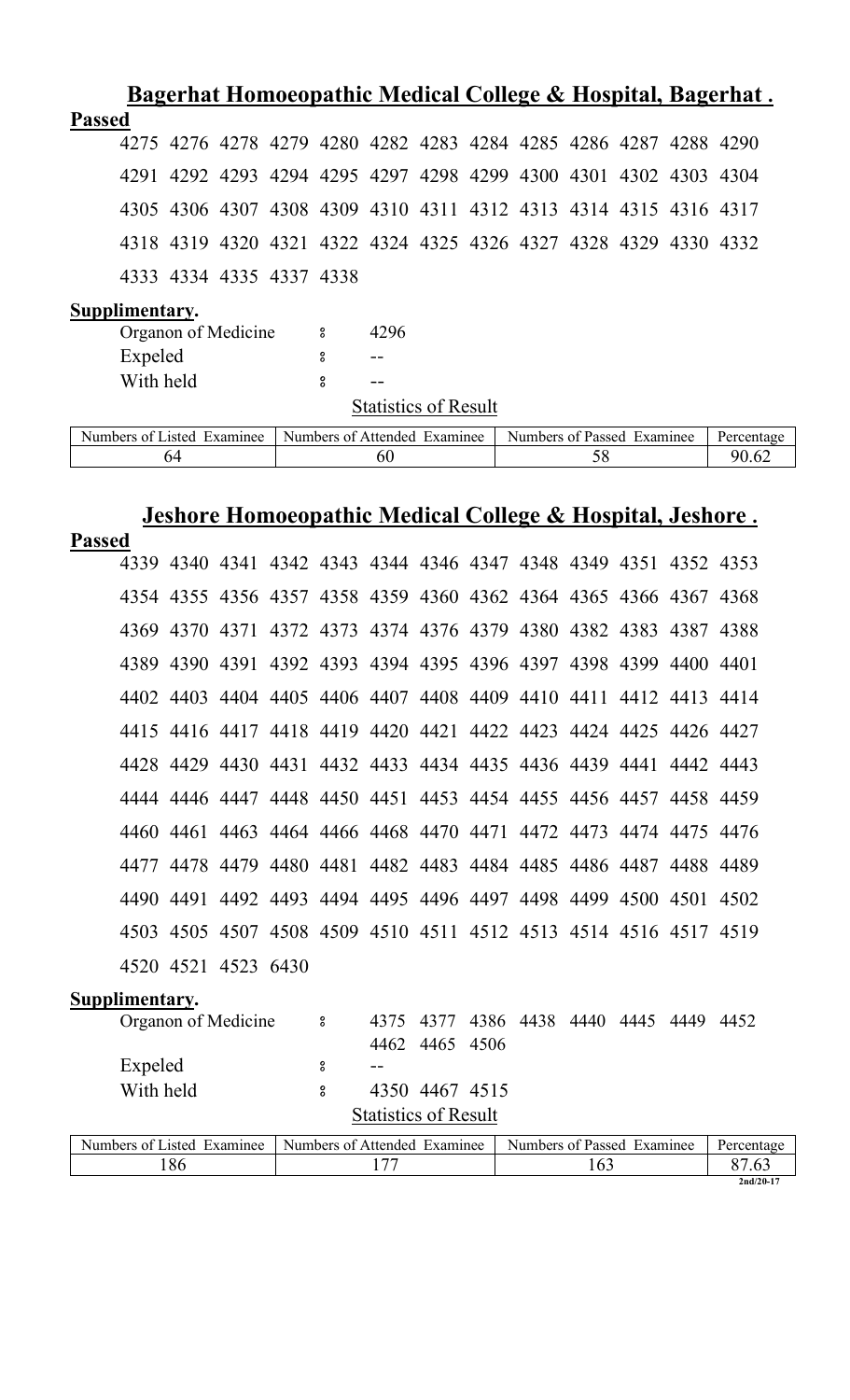|               |                            |                |                     |                              |      |                             |      | <u>Kushtia Homoeopathic Medical College &amp; Hospital, Kushtia.</u> |  |            |
|---------------|----------------------------|----------------|---------------------|------------------------------|------|-----------------------------|------|----------------------------------------------------------------------|--|------------|
| <b>Passed</b> |                            |                |                     |                              |      |                             |      |                                                                      |  |            |
|               |                            |                |                     |                              |      |                             |      | 4524 4525 4526 4527 4528 4529 4530 4531 4532 4533 4534 4535 4536     |  |            |
|               |                            |                |                     |                              |      |                             |      | 4537 4538 4539 4540 4541 4542 4543 4544 4545 4546 4548 4549 4550     |  |            |
|               |                            |                |                     |                              |      |                             |      | 4551 4552 4553 4555 4556 4557 4559 4560 4561 4562 4563 4564 4566     |  |            |
|               |                            |                |                     |                              |      |                             |      | 4567 4568 4569 4570 4571 4573 4574 4575 4576 4577 4578 4579 4580     |  |            |
|               |                            |                |                     |                              |      |                             |      | 4581 4582 4583 4584 4585 4586 4587 4588 4589 4590 4591 4592 4593     |  |            |
|               |                            |                |                     |                              |      |                             |      | 4594 4595 4596 4597 4598 4599 4600 4603 4604 4605 4606 4607 4608     |  |            |
|               |                            |                |                     |                              |      |                             |      | 4609 4610 4611 4612 4613 4614 4616 4617 4618 4619 4620 4621 4624     |  |            |
|               |                            |                |                     |                              |      |                             |      | 4625 4626 4627 4628 4629 4630 4631 4632 4633 4634 4635 4636 4637     |  |            |
|               |                            |                |                     |                              |      |                             |      | 4638 4639 4640 4641 4642 4643 4644 4645 4646 4647 4648 4649 4651     |  |            |
|               |                            |                |                     |                              |      |                             |      | 4653 4654 4655 4657 4658 4659 4660 4661 4663 4664 4665 4666 4667     |  |            |
|               |                            |                |                     |                              |      |                             |      | 4668 4669 4670 4672 4673 4674 4675 4676 4677 4678 4679 4680 4682     |  |            |
|               |                            |                |                     |                              |      |                             |      | 4683 4684 4685 4686 4687 4688 4689 4690 4691 4692 4693 4694 4695     |  |            |
|               |                            |                |                     |                              |      |                             |      | 4696 4697 4698 4699 4700 4701 4702 4703 4704 4705 4706 4707 4708     |  |            |
|               |                            |                | 4709 4710 4711 4712 |                              |      |                             |      |                                                                      |  |            |
|               | Supplimentary.             |                |                     |                              |      |                             |      |                                                                      |  |            |
|               |                            |                | Organon of Medicine | $\rm ^o$                     | 4547 | 4554                        |      | 4572 4602 4622 4623 4656                                             |  |            |
|               |                            | Materia Medica |                     | 8                            | 4558 | 4615                        | 4662 |                                                                      |  |            |
|               | Physiology                 |                |                     | 8                            | 4601 | 4650 4681                   |      |                                                                      |  |            |
|               | Expeled                    |                |                     | 8                            | $-$  |                             |      |                                                                      |  |            |
|               | With held                  |                |                     | 8                            | $-$  |                             |      |                                                                      |  |            |
|               |                            |                |                     |                              |      | <b>Statistics of Result</b> |      |                                                                      |  |            |
|               | Numbers of Listed Examinee |                |                     | Numbers of Attended Examinee |      |                             |      | Numbers of Passed Examinee                                           |  | Percentage |

## **Narail Homoeopathic Medical College & Hospital, Narail.**

190 186 173 91.05

#### **Passed**

4713 4714 4715 4716 4717 4718 4719 4720 4721 4722 4723 4724 4726 4727 4728 4729 4731 4732 4734 4735 4736 4737 4738 4739 4740 4741 4742 4743 4744 4745 4746 4747 4748 4749 4750

#### **Supplimentary.**

| Homoeopathic Pharmacy |   | 4725                 |
|-----------------------|---|----------------------|
| Expeled               |   |                      |
| With held             | ႙ |                      |
|                       |   | $\sim \cdot$ $\cdot$ |

#### **Statistics of Result**

| Numbers of<br>Examinee<br>usted. | Attended<br>Numbers of<br>Examinee | Numbers of Passed<br>Examinee | Percentage         |
|----------------------------------|------------------------------------|-------------------------------|--------------------|
| າ ເ<br>υu                        | υu                                 | ັັ                            | $\sim \cdot \cdot$ |
|                                  |                                    |                               | $2nd/20-18$        |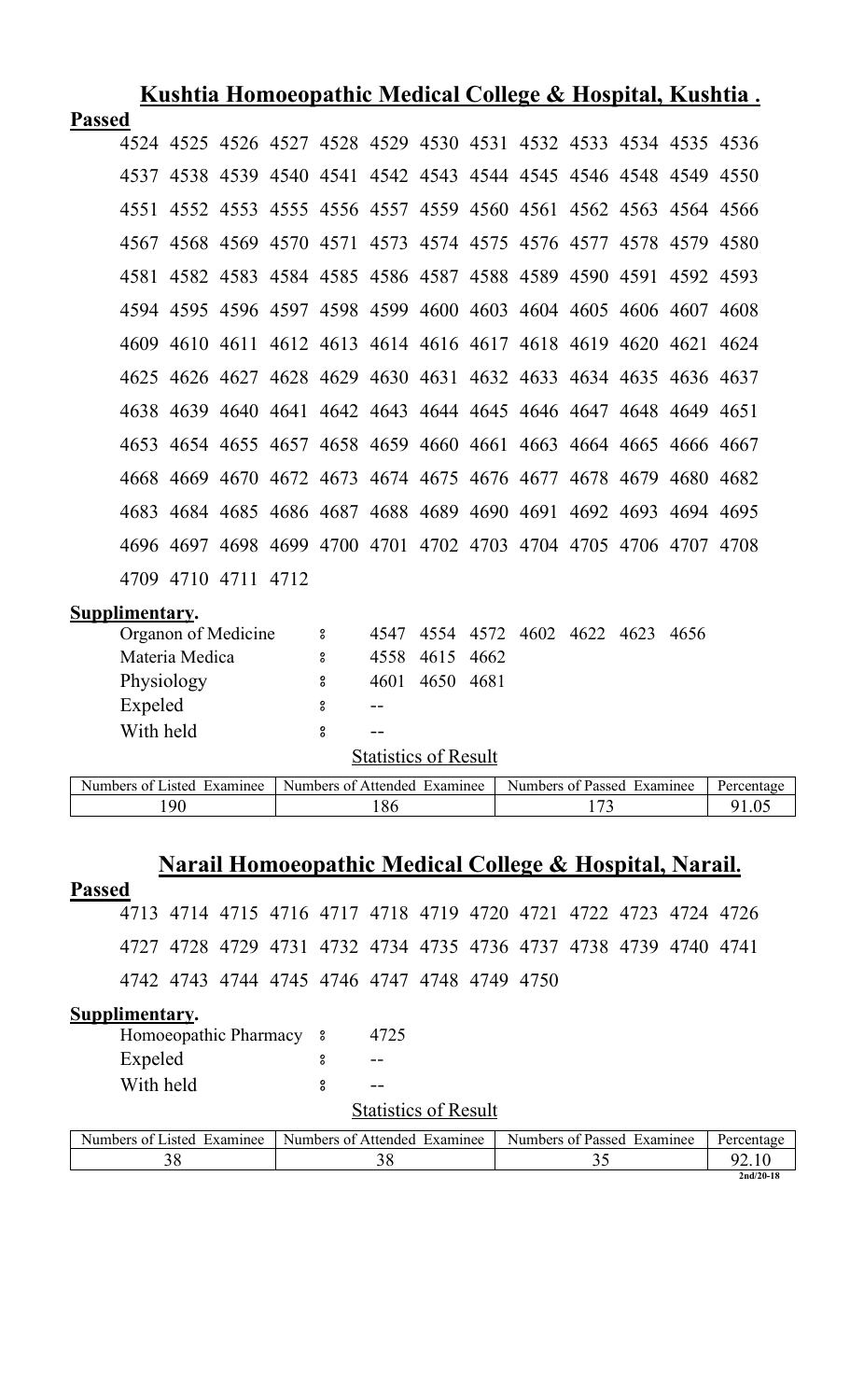| Apex Homoeopathic Medical College & Hospital, Barishal. |           |                |                            |  |   |                              |                   |  |                                                                  |      |      |      |            |
|---------------------------------------------------------|-----------|----------------|----------------------------|--|---|------------------------------|-------------------|--|------------------------------------------------------------------|------|------|------|------------|
| <b>Passed</b>                                           |           |                |                            |  |   |                              |                   |  |                                                                  |      |      |      |            |
|                                                         | 4751      |                |                            |  |   |                              |                   |  | 4752 4753 4754 4755 4756 4757 4758 4759 4760 4761 4762 4763      |      |      |      |            |
|                                                         |           |                |                            |  |   |                              |                   |  | 4765 4766 4767 4768 4769 4770 4771 4772 4774 4775 4776 4777 4778 |      |      |      |            |
|                                                         |           |                |                            |  |   |                              |                   |  | 4780 4782 4783 4784 4785 4786 4787 4788 4789 4790 4791 4794 4795 |      |      |      |            |
|                                                         |           |                |                            |  |   |                              |                   |  | 4796 4797 4798 4799 4800 4801 4804 4805 4806 4808 4815 4816      |      |      |      |            |
| Supplimentary.                                          |           |                |                            |  |   |                              |                   |  |                                                                  |      |      |      |            |
|                                                         |           |                | Organon of Medicine        |  | ° | 4773                         |                   |  | 4779 4802 4807                                                   | 4809 | 4810 | 4811 | 4812       |
|                                                         |           |                |                            |  |   |                              | 1814(Conditional) |  |                                                                  |      |      |      |            |
|                                                         |           | Materia Medica |                            |  | 8 | 4764                         |                   |  |                                                                  |      |      |      |            |
|                                                         | Anatomy   |                |                            |  | 8 | 4793                         |                   |  |                                                                  |      |      |      |            |
|                                                         | Expeled   |                |                            |  | 8 |                              |                   |  |                                                                  |      |      |      |            |
|                                                         | With held |                |                            |  | 8 |                              |                   |  |                                                                  |      |      |      |            |
|                                                         |           |                |                            |  |   | <b>Statistics of Result</b>  |                   |  |                                                                  |      |      |      |            |
|                                                         |           |                | Numbers of Listed Examinee |  |   | Numbers of Attended Examinee |                   |  | Numbers of Passed Examinee                                       |      |      |      | Percentage |
|                                                         |           | 67             |                            |  |   | 65                           |                   |  |                                                                  | 51   |      |      | 76.11      |
|                                                         |           |                |                            |  |   |                              |                   |  |                                                                  |      |      |      |            |

# **Lions Homoeopathic Medical College & Hospital, Bhola.**

| <b>Passed</b>                                                                                 |                                    |  |   |                              |      |      |                                                                  |    |           |                                                                            |
|-----------------------------------------------------------------------------------------------|------------------------------------|--|---|------------------------------|------|------|------------------------------------------------------------------|----|-----------|----------------------------------------------------------------------------|
|                                                                                               |                                    |  |   |                              |      |      | 4818 4819 4821 4822 4823 4825 4826 4827 4828 4829 4830 4831 4832 |    |           |                                                                            |
|                                                                                               |                                    |  |   |                              |      |      | 4833 4834 4835 4836 4837 4838 4840 4842 4848 4850 4851 4853 4854 |    |           |                                                                            |
|                                                                                               |                                    |  |   |                              |      |      | 4857 4858 4859 4860 4861 4862 4863 4864 4865 4866 4867 4868 4869 |    |           |                                                                            |
|                                                                                               |                                    |  |   |                              |      |      | 4870 4871 4872 4873 4874 4875 4876 4877 4878 4879 4880 4881 4882 |    |           |                                                                            |
|                                                                                               | 4883 4884 4886 4887 4888 4889 4890 |  |   |                              |      |      |                                                                  |    |           |                                                                            |
| <b>Supplimentary.</b>                                                                         |                                    |  |   |                              |      |      |                                                                  |    |           |                                                                            |
|                                                                                               | Organon of Medicine                |  | ° | 4855                         |      |      |                                                                  |    |           |                                                                            |
|                                                                                               | Homoeopathic Pharmacy 8            |  |   | 4845                         |      |      |                                                                  |    |           |                                                                            |
| Anatomy                                                                                       |                                    |  | 8 | 4820                         |      |      | 4841 4843 4844 4846 4852                                         |    | 4855 4885 |                                                                            |
|                                                                                               |                                    |  |   | 4891                         |      |      |                                                                  |    |           |                                                                            |
| Expeled                                                                                       |                                    |  | 8 |                              |      |      |                                                                  |    |           |                                                                            |
| With held                                                                                     |                                    |  | 8 |                              |      |      |                                                                  |    |           |                                                                            |
|                                                                                               |                                    |  |   |                              |      |      |                                                                  |    |           |                                                                            |
|                                                                                               |                                    |  |   | <b>Statistics of Result</b>  |      |      |                                                                  |    |           |                                                                            |
| Numbers of Listed Examinee                                                                    |                                    |  |   | Numbers of Attended Examinee |      |      | Numbers of Passed Examinee                                       |    |           | Percentage                                                                 |
|                                                                                               | 74                                 |  |   | 74                           |      |      |                                                                  | 59 |           | 79.72                                                                      |
|                                                                                               |                                    |  |   |                              |      |      |                                                                  |    |           |                                                                            |
|                                                                                               |                                    |  |   |                              |      |      |                                                                  |    |           | <u>Patuakhali Homoeopathic Medical College &amp; Hospital, Patuakhali.</u> |
| <b>Passed</b>                                                                                 |                                    |  |   |                              |      |      | 4892 4893 4894 4895 4896 4897 4898 4899 4901 4902 4903 4904 4908 |    |           |                                                                            |
|                                                                                               |                                    |  |   |                              |      |      | 4909 4910 4911 4912 4914 4915 4917 4918 4919 4924                |    |           |                                                                            |
|                                                                                               |                                    |  |   |                              |      |      |                                                                  |    |           |                                                                            |
| Supplimentary.                                                                                |                                    |  |   |                              |      |      |                                                                  |    |           |                                                                            |
|                                                                                               | Organon of Medicine                |  | 8 | 4900                         | 4913 | 4923 |                                                                  |    |           |                                                                            |
| Anatomy                                                                                       |                                    |  | ° | 4905                         | 4907 | 4916 | 4922                                                             |    |           |                                                                            |
| Expeled                                                                                       |                                    |  | 8 |                              |      |      |                                                                  |    |           |                                                                            |
| With held                                                                                     |                                    |  | 8 |                              |      |      |                                                                  |    |           |                                                                            |
|                                                                                               |                                    |  |   | <b>Statistics of Result</b>  |      |      |                                                                  |    |           |                                                                            |
| Numbers of Listed Examinee Numbers of Attended Examinee Numbers of Passed Examinee Percentage |                                    |  |   |                              |      |      |                                                                  |    |           |                                                                            |

| Numbers of Listed Examinee | Numbers of Attended Examinee | Numbers of Passed Examinee | Percentage  |
|----------------------------|------------------------------|----------------------------|-------------|
|                            |                              |                            |             |
|                            |                              |                            | $2nd/20-19$ |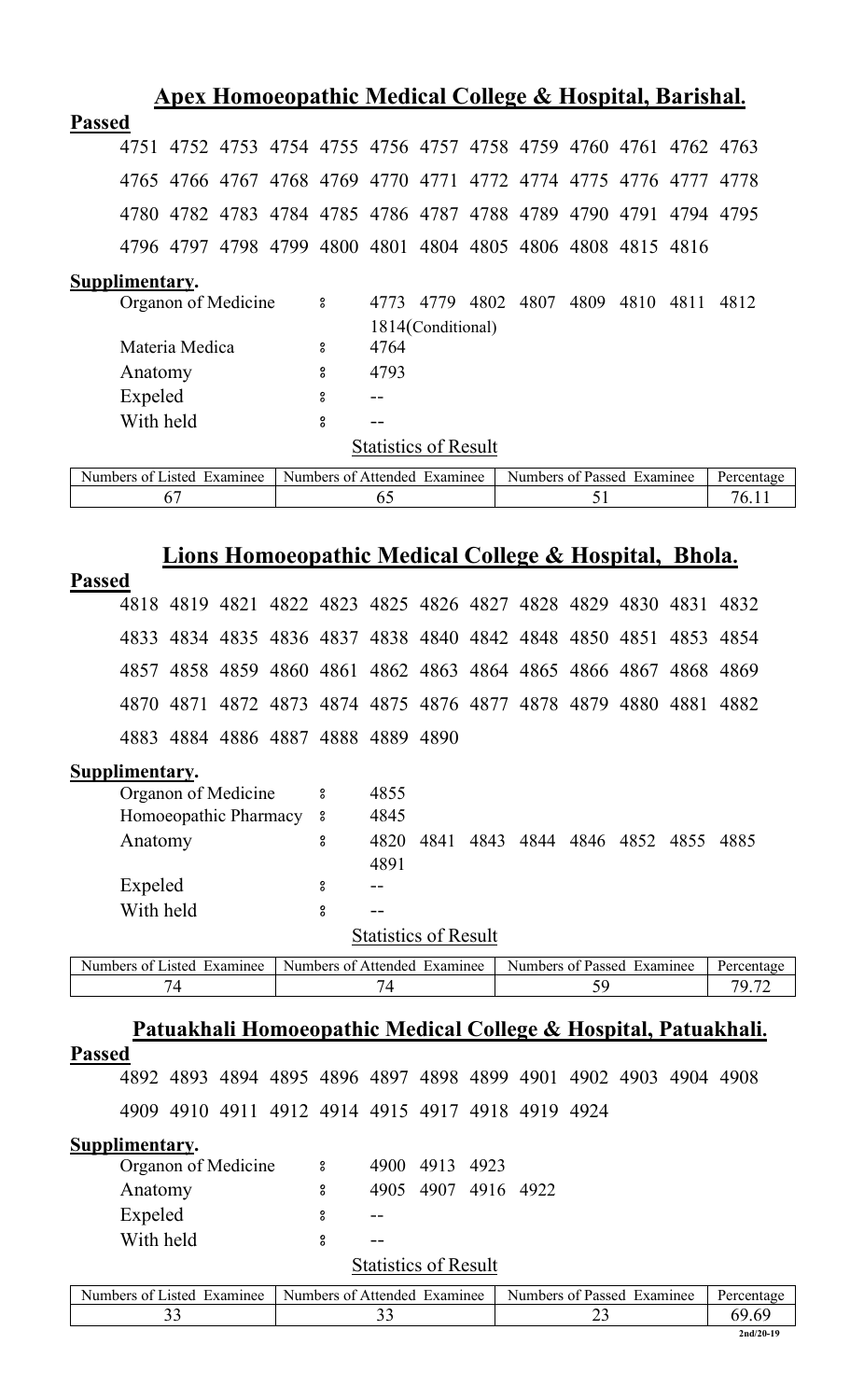|                                                                        | Barguna Homoeopathic Medical College & Hospital, Barguna.        |  |  |                              |           |                             |  |                                                             |    |  |            |
|------------------------------------------------------------------------|------------------------------------------------------------------|--|--|------------------------------|-----------|-----------------------------|--|-------------------------------------------------------------|----|--|------------|
| <b>Passed</b>                                                          |                                                                  |  |  |                              |           |                             |  |                                                             |    |  |            |
|                                                                        | 4925 4926 4927 4928 4929 4931 4932 4933 4934 4935 4936 4937 4938 |  |  |                              |           |                             |  |                                                             |    |  |            |
| 4939                                                                   |                                                                  |  |  |                              |           |                             |  | 4940 4941 4942 4943 4944 4945 4946 4947 4948 4949 4950 4952 |    |  |            |
| 4953                                                                   |                                                                  |  |  |                              |           |                             |  | 4955 4956 4957 4958 4959 4960 4961 4962 4963 4964 4965 4966 |    |  |            |
|                                                                        | 4967 4969 4970 4971 4972 4973 4974 4975 4976 4978 4980 4981      |  |  |                              |           |                             |  |                                                             |    |  |            |
| Supplimentary.                                                         |                                                                  |  |  |                              |           |                             |  |                                                             |    |  |            |
|                                                                        | Organon of Medicine                                              |  |  | $\boldsymbol{S}$             | 4968 4977 |                             |  |                                                             |    |  |            |
|                                                                        | Expeled                                                          |  |  | 8                            |           |                             |  |                                                             |    |  |            |
|                                                                        | With held                                                        |  |  | $_{\rm o}^{\rm o}$           |           |                             |  |                                                             |    |  |            |
|                                                                        |                                                                  |  |  |                              |           | <b>Statistics of Result</b> |  |                                                             |    |  |            |
| Numbers of Listed Examinee                                             |                                                                  |  |  | Numbers of Attended Examinee |           |                             |  | Numbers of Passed Examinee                                  |    |  | Percentage |
|                                                                        | 58                                                               |  |  |                              | 56        |                             |  |                                                             | 51 |  | 87.93      |
| Shariatpur Homoeopathic Medical College & Hospital, Naria, Shariatpur. |                                                                  |  |  |                              |           |                             |  |                                                             |    |  |            |
| <b>Passed</b>                                                          |                                                                  |  |  |                              |           |                             |  |                                                             |    |  |            |
| 4983                                                                   |                                                                  |  |  |                              |           |                             |  | 4985 4986 4987 4988 4989 4990 4991 4992 4993 4994           |    |  | 4995 4996  |

Supplimentary 8 --

5010 5011 5012 5013 5014 5015 5016 5017 5018

| Expeled   |  |
|-----------|--|
| With held |  |

**Statistics of Result** 

| Numbers of Listed Examinee | Numbers of Attended Examinee | Numbers of Passed Examinee | <b>Percentage</b> |
|----------------------------|------------------------------|----------------------------|-------------------|
|                            |                              |                            |                   |

4997 4998 4999 5000 5001 5002 5003 5004 5005 5006 5007 5008 5009

### **Kurigram Homoeopathic Medical College & Hospital, Kurigram.**

| L | x<br>N. | 丶<br>↖ |  |
|---|---------|--------|--|
|   |         |        |  |

|  | 5020 5021 5022 5023 5024 5025 5026 5027 5028 5029 5030 5031 5034 |  |  |  |  |  |
|--|------------------------------------------------------------------|--|--|--|--|--|
|  | 5035 5036 5037 5038 5039 5040 5041 5042 5043 5044 5045 5046 5048 |  |  |  |  |  |
|  | 5049 5050 5051 5052 5053 5054 5055 5056 5058 5059 5060 5061 5062 |  |  |  |  |  |
|  | 5064 5065 5066 5067 5068 5069 5070 5071 5072 5073 5074 5075 5076 |  |  |  |  |  |
|  | 5077 5079 5081 5082 5085 5086 5087 5088                          |  |  |  |  |  |

### **Supplimentary.**

| Anatomy   | ႙ | 5033 5084 |  |
|-----------|---|-----------|--|
| Expeled   |   |           |  |
| With held | ႙ |           |  |

#### **Statistics of Result**

| $\blacksquare$<br>Examinee<br>Numbers of<br>.1sted | Numbers of Attended<br>$\blacksquare$<br>Examinee | $\blacksquare$<br>Passed<br>Examinee<br>Numbers of | Percentage  |
|----------------------------------------------------|---------------------------------------------------|----------------------------------------------------|-------------|
|                                                    | - OC                                              | υU                                                 | 86.9        |
|                                                    |                                                   |                                                    | $2nd/20-20$ |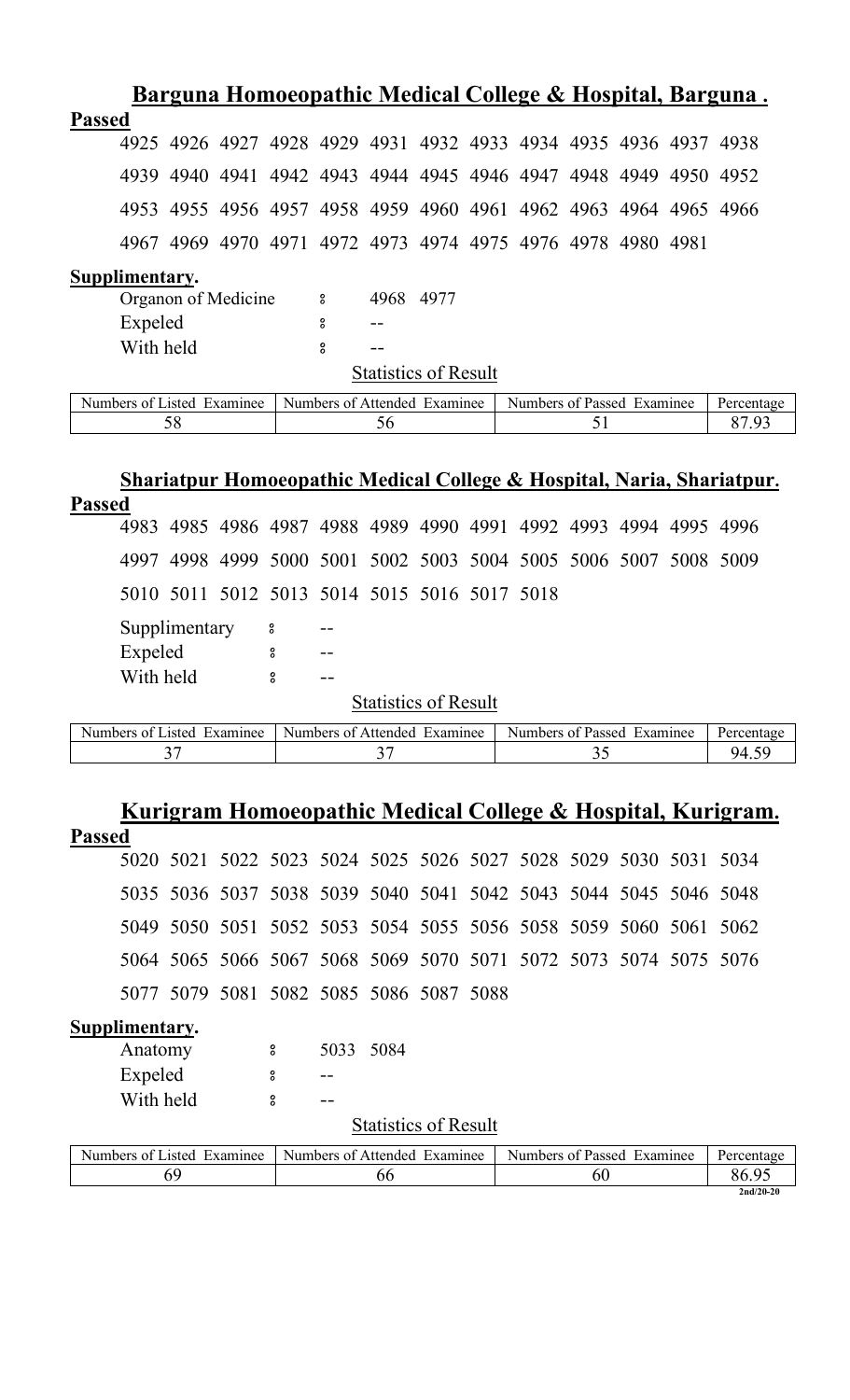| <b>Passed</b><br>5089<br>5091<br>5093<br>5094<br>5095<br>5096<br>5099<br>5090<br>5092<br>5098<br>5101<br>5103<br>5104<br>5106<br>5108<br>5109<br>5105<br>5107<br>5110<br>5111<br>5112<br>5113<br>5114<br>5115<br>5117<br>5118<br>5124<br>5125<br>5126<br>5127<br>5128<br>5129<br>5130<br>5120<br>5121<br>5122<br>5123<br>5131<br>5132<br>5134<br>5135<br>5136<br>5137<br>5138<br>5139<br>5140<br>5141<br>5143<br>5133<br>5142<br>5144<br>5145<br>5148<br>5150<br>5151<br>5152 5153<br>5154 5155<br>5156<br>5157<br>5146<br>5147<br>5158<br>5160<br>5162<br>5163<br>5165<br>5161<br>Supplimentary.<br>Organon of Medicine<br>5100 5102 5119 5164<br>5097<br>$\bf{S}$<br>Hygiene & Public Health &<br>5149<br>Expeled<br>8<br>With held<br>$^{\rm o}_{\rm o}$<br>Statistics of Result<br>Numbers of Listed Examinee<br>Numbers of Attended Examinee<br>Numbers of Passed Examinee<br>Percentage<br>77<br>69<br>89.61<br>77<br>Thakurgaon Homoeopathic Medical College & Hospital, Thakurgaon.<br><b>Passed</b><br>5166<br>5168<br>5169<br>5170<br>5171<br>5172<br>5173<br>5174<br>5175<br>5176<br>5179<br>5177<br>5178<br>5180<br>5181<br>5183<br>5184<br>5185<br>5186<br>5188<br>5191<br>5190<br>5192<br>5195<br>5196<br>5199<br>5209<br>5210<br>5211<br>5212<br>5213<br>5214<br>5215<br>5200<br>5206<br>5207<br>5208<br>5217<br>5218<br>5220<br>5221<br>5222<br>5219<br>Supplimentary.<br>Organon of Medicine<br>5182<br>5187<br>5189<br>5194<br>5205<br>5216<br>8<br>Homoeopathic Pharmacy<br>5167<br>5193<br>5201<br>5202<br>$\bf{S}$<br>Expeled<br>$\rm ^o$<br>With held<br>8<br><b>Statistics of Result</b><br>Numbers of Listed Examinee<br>Numbers of Attended Examinee<br>Numbers of Passed Examinee<br>Percentage<br>57<br>75.43<br>57<br>43<br>Laxmipur Rokeya N. Islam Homoeopathic Medical College & Hospital, Laxmipur.<br><b>Passed</b><br>5224<br>5225<br>5226<br>5227<br>5228<br>5229<br>5231<br>5232<br>5233<br>5234<br>5235<br>5223<br>5236<br>5238<br>5239<br>5240<br>5241<br>5243<br>5244<br>5245<br>5237<br>5242<br>5246<br>5247<br>5248<br>5249<br>5251<br>5253<br>5254<br>5255<br>5256<br>5257<br>5259<br>5260<br>5261<br>5262<br>5263<br>5250<br>5258<br>5267<br>5270<br>5273<br>5274<br>5275<br>5277<br>5264<br>5265<br>5266<br>5268<br>5269<br>5272<br>5278<br>5280<br>5281<br>5282<br>5283<br>5284<br>5285<br>5286<br>5287<br>5288<br>5289<br>5291<br>5292<br>5279<br>5294<br>5295<br>5296<br>5297<br>5298<br>5299<br>5300<br>5301<br>5302<br>5303<br>5304<br>5305<br>5293<br>5307<br>5308<br>5309<br>5311<br>5313<br>5315<br>5316<br>5317<br>5318<br>5319<br>5320<br>5306<br>5312<br>5325<br>5323<br>5324<br>5326<br>5327<br>5329<br>5330<br>5331<br>5332<br>5333<br>5321<br>5322<br>5334<br>5338<br>5339<br>5340<br>5341<br>5335<br>5336<br>5337<br>5342<br>5344<br>Supplimentary.<br>Organon of Medicine<br>5314 5328<br>5310<br>$\rm ^o$<br>Homoeopathic Pharmacy<br>5343<br>$\bf{S}$<br>Expeled<br>°<br>With held<br>$^{\rm o}_{\rm o}$<br>--<br><b>Statistics of Result</b><br>Numbers of Listed Examinee<br>Numbers of Attended Examinee<br>Numbers of Passed Examinee<br>Percentage<br>122<br>117<br>113<br>92.62<br>$2nd/20-21$ |  |  |  |  |  |  |  |  |  |  | <u> Chuadanga Homoeopathic Medical College &amp; Hospital, Chuadanga.</u> |
|--------------------------------------------------------------------------------------------------------------------------------------------------------------------------------------------------------------------------------------------------------------------------------------------------------------------------------------------------------------------------------------------------------------------------------------------------------------------------------------------------------------------------------------------------------------------------------------------------------------------------------------------------------------------------------------------------------------------------------------------------------------------------------------------------------------------------------------------------------------------------------------------------------------------------------------------------------------------------------------------------------------------------------------------------------------------------------------------------------------------------------------------------------------------------------------------------------------------------------------------------------------------------------------------------------------------------------------------------------------------------------------------------------------------------------------------------------------------------------------------------------------------------------------------------------------------------------------------------------------------------------------------------------------------------------------------------------------------------------------------------------------------------------------------------------------------------------------------------------------------------------------------------------------------------------------------------------------------------------------------------------------------------------------------------------------------------------------------------------------------------------------------------------------------------------------------------------------------------------------------------------------------------------------------------------------------------------------------------------------------------------------------------------------------------------------------------------------------------------------------------------------------------------------------------------------------------------------------------------------------------------------------------------------------------------------------------------------------------------------------------------------------------------------------------------------------------------------------------------------------------------------------------------------------------------------------------------------------------------------------------------------------------------------------------------------------------------------------------------------------------------------------------------------------|--|--|--|--|--|--|--|--|--|--|---------------------------------------------------------------------------|
|                                                                                                                                                                                                                                                                                                                                                                                                                                                                                                                                                                                                                                                                                                                                                                                                                                                                                                                                                                                                                                                                                                                                                                                                                                                                                                                                                                                                                                                                                                                                                                                                                                                                                                                                                                                                                                                                                                                                                                                                                                                                                                                                                                                                                                                                                                                                                                                                                                                                                                                                                                                                                                                                                                                                                                                                                                                                                                                                                                                                                                                                                                                                                                    |  |  |  |  |  |  |  |  |  |  |                                                                           |
|                                                                                                                                                                                                                                                                                                                                                                                                                                                                                                                                                                                                                                                                                                                                                                                                                                                                                                                                                                                                                                                                                                                                                                                                                                                                                                                                                                                                                                                                                                                                                                                                                                                                                                                                                                                                                                                                                                                                                                                                                                                                                                                                                                                                                                                                                                                                                                                                                                                                                                                                                                                                                                                                                                                                                                                                                                                                                                                                                                                                                                                                                                                                                                    |  |  |  |  |  |  |  |  |  |  |                                                                           |
|                                                                                                                                                                                                                                                                                                                                                                                                                                                                                                                                                                                                                                                                                                                                                                                                                                                                                                                                                                                                                                                                                                                                                                                                                                                                                                                                                                                                                                                                                                                                                                                                                                                                                                                                                                                                                                                                                                                                                                                                                                                                                                                                                                                                                                                                                                                                                                                                                                                                                                                                                                                                                                                                                                                                                                                                                                                                                                                                                                                                                                                                                                                                                                    |  |  |  |  |  |  |  |  |  |  |                                                                           |
|                                                                                                                                                                                                                                                                                                                                                                                                                                                                                                                                                                                                                                                                                                                                                                                                                                                                                                                                                                                                                                                                                                                                                                                                                                                                                                                                                                                                                                                                                                                                                                                                                                                                                                                                                                                                                                                                                                                                                                                                                                                                                                                                                                                                                                                                                                                                                                                                                                                                                                                                                                                                                                                                                                                                                                                                                                                                                                                                                                                                                                                                                                                                                                    |  |  |  |  |  |  |  |  |  |  |                                                                           |
|                                                                                                                                                                                                                                                                                                                                                                                                                                                                                                                                                                                                                                                                                                                                                                                                                                                                                                                                                                                                                                                                                                                                                                                                                                                                                                                                                                                                                                                                                                                                                                                                                                                                                                                                                                                                                                                                                                                                                                                                                                                                                                                                                                                                                                                                                                                                                                                                                                                                                                                                                                                                                                                                                                                                                                                                                                                                                                                                                                                                                                                                                                                                                                    |  |  |  |  |  |  |  |  |  |  |                                                                           |
|                                                                                                                                                                                                                                                                                                                                                                                                                                                                                                                                                                                                                                                                                                                                                                                                                                                                                                                                                                                                                                                                                                                                                                                                                                                                                                                                                                                                                                                                                                                                                                                                                                                                                                                                                                                                                                                                                                                                                                                                                                                                                                                                                                                                                                                                                                                                                                                                                                                                                                                                                                                                                                                                                                                                                                                                                                                                                                                                                                                                                                                                                                                                                                    |  |  |  |  |  |  |  |  |  |  |                                                                           |
|                                                                                                                                                                                                                                                                                                                                                                                                                                                                                                                                                                                                                                                                                                                                                                                                                                                                                                                                                                                                                                                                                                                                                                                                                                                                                                                                                                                                                                                                                                                                                                                                                                                                                                                                                                                                                                                                                                                                                                                                                                                                                                                                                                                                                                                                                                                                                                                                                                                                                                                                                                                                                                                                                                                                                                                                                                                                                                                                                                                                                                                                                                                                                                    |  |  |  |  |  |  |  |  |  |  |                                                                           |
|                                                                                                                                                                                                                                                                                                                                                                                                                                                                                                                                                                                                                                                                                                                                                                                                                                                                                                                                                                                                                                                                                                                                                                                                                                                                                                                                                                                                                                                                                                                                                                                                                                                                                                                                                                                                                                                                                                                                                                                                                                                                                                                                                                                                                                                                                                                                                                                                                                                                                                                                                                                                                                                                                                                                                                                                                                                                                                                                                                                                                                                                                                                                                                    |  |  |  |  |  |  |  |  |  |  |                                                                           |
|                                                                                                                                                                                                                                                                                                                                                                                                                                                                                                                                                                                                                                                                                                                                                                                                                                                                                                                                                                                                                                                                                                                                                                                                                                                                                                                                                                                                                                                                                                                                                                                                                                                                                                                                                                                                                                                                                                                                                                                                                                                                                                                                                                                                                                                                                                                                                                                                                                                                                                                                                                                                                                                                                                                                                                                                                                                                                                                                                                                                                                                                                                                                                                    |  |  |  |  |  |  |  |  |  |  |                                                                           |
|                                                                                                                                                                                                                                                                                                                                                                                                                                                                                                                                                                                                                                                                                                                                                                                                                                                                                                                                                                                                                                                                                                                                                                                                                                                                                                                                                                                                                                                                                                                                                                                                                                                                                                                                                                                                                                                                                                                                                                                                                                                                                                                                                                                                                                                                                                                                                                                                                                                                                                                                                                                                                                                                                                                                                                                                                                                                                                                                                                                                                                                                                                                                                                    |  |  |  |  |  |  |  |  |  |  |                                                                           |
|                                                                                                                                                                                                                                                                                                                                                                                                                                                                                                                                                                                                                                                                                                                                                                                                                                                                                                                                                                                                                                                                                                                                                                                                                                                                                                                                                                                                                                                                                                                                                                                                                                                                                                                                                                                                                                                                                                                                                                                                                                                                                                                                                                                                                                                                                                                                                                                                                                                                                                                                                                                                                                                                                                                                                                                                                                                                                                                                                                                                                                                                                                                                                                    |  |  |  |  |  |  |  |  |  |  |                                                                           |
|                                                                                                                                                                                                                                                                                                                                                                                                                                                                                                                                                                                                                                                                                                                                                                                                                                                                                                                                                                                                                                                                                                                                                                                                                                                                                                                                                                                                                                                                                                                                                                                                                                                                                                                                                                                                                                                                                                                                                                                                                                                                                                                                                                                                                                                                                                                                                                                                                                                                                                                                                                                                                                                                                                                                                                                                                                                                                                                                                                                                                                                                                                                                                                    |  |  |  |  |  |  |  |  |  |  |                                                                           |
|                                                                                                                                                                                                                                                                                                                                                                                                                                                                                                                                                                                                                                                                                                                                                                                                                                                                                                                                                                                                                                                                                                                                                                                                                                                                                                                                                                                                                                                                                                                                                                                                                                                                                                                                                                                                                                                                                                                                                                                                                                                                                                                                                                                                                                                                                                                                                                                                                                                                                                                                                                                                                                                                                                                                                                                                                                                                                                                                                                                                                                                                                                                                                                    |  |  |  |  |  |  |  |  |  |  |                                                                           |
|                                                                                                                                                                                                                                                                                                                                                                                                                                                                                                                                                                                                                                                                                                                                                                                                                                                                                                                                                                                                                                                                                                                                                                                                                                                                                                                                                                                                                                                                                                                                                                                                                                                                                                                                                                                                                                                                                                                                                                                                                                                                                                                                                                                                                                                                                                                                                                                                                                                                                                                                                                                                                                                                                                                                                                                                                                                                                                                                                                                                                                                                                                                                                                    |  |  |  |  |  |  |  |  |  |  |                                                                           |
|                                                                                                                                                                                                                                                                                                                                                                                                                                                                                                                                                                                                                                                                                                                                                                                                                                                                                                                                                                                                                                                                                                                                                                                                                                                                                                                                                                                                                                                                                                                                                                                                                                                                                                                                                                                                                                                                                                                                                                                                                                                                                                                                                                                                                                                                                                                                                                                                                                                                                                                                                                                                                                                                                                                                                                                                                                                                                                                                                                                                                                                                                                                                                                    |  |  |  |  |  |  |  |  |  |  |                                                                           |
|                                                                                                                                                                                                                                                                                                                                                                                                                                                                                                                                                                                                                                                                                                                                                                                                                                                                                                                                                                                                                                                                                                                                                                                                                                                                                                                                                                                                                                                                                                                                                                                                                                                                                                                                                                                                                                                                                                                                                                                                                                                                                                                                                                                                                                                                                                                                                                                                                                                                                                                                                                                                                                                                                                                                                                                                                                                                                                                                                                                                                                                                                                                                                                    |  |  |  |  |  |  |  |  |  |  |                                                                           |
|                                                                                                                                                                                                                                                                                                                                                                                                                                                                                                                                                                                                                                                                                                                                                                                                                                                                                                                                                                                                                                                                                                                                                                                                                                                                                                                                                                                                                                                                                                                                                                                                                                                                                                                                                                                                                                                                                                                                                                                                                                                                                                                                                                                                                                                                                                                                                                                                                                                                                                                                                                                                                                                                                                                                                                                                                                                                                                                                                                                                                                                                                                                                                                    |  |  |  |  |  |  |  |  |  |  |                                                                           |
|                                                                                                                                                                                                                                                                                                                                                                                                                                                                                                                                                                                                                                                                                                                                                                                                                                                                                                                                                                                                                                                                                                                                                                                                                                                                                                                                                                                                                                                                                                                                                                                                                                                                                                                                                                                                                                                                                                                                                                                                                                                                                                                                                                                                                                                                                                                                                                                                                                                                                                                                                                                                                                                                                                                                                                                                                                                                                                                                                                                                                                                                                                                                                                    |  |  |  |  |  |  |  |  |  |  |                                                                           |
|                                                                                                                                                                                                                                                                                                                                                                                                                                                                                                                                                                                                                                                                                                                                                                                                                                                                                                                                                                                                                                                                                                                                                                                                                                                                                                                                                                                                                                                                                                                                                                                                                                                                                                                                                                                                                                                                                                                                                                                                                                                                                                                                                                                                                                                                                                                                                                                                                                                                                                                                                                                                                                                                                                                                                                                                                                                                                                                                                                                                                                                                                                                                                                    |  |  |  |  |  |  |  |  |  |  |                                                                           |
|                                                                                                                                                                                                                                                                                                                                                                                                                                                                                                                                                                                                                                                                                                                                                                                                                                                                                                                                                                                                                                                                                                                                                                                                                                                                                                                                                                                                                                                                                                                                                                                                                                                                                                                                                                                                                                                                                                                                                                                                                                                                                                                                                                                                                                                                                                                                                                                                                                                                                                                                                                                                                                                                                                                                                                                                                                                                                                                                                                                                                                                                                                                                                                    |  |  |  |  |  |  |  |  |  |  |                                                                           |
|                                                                                                                                                                                                                                                                                                                                                                                                                                                                                                                                                                                                                                                                                                                                                                                                                                                                                                                                                                                                                                                                                                                                                                                                                                                                                                                                                                                                                                                                                                                                                                                                                                                                                                                                                                                                                                                                                                                                                                                                                                                                                                                                                                                                                                                                                                                                                                                                                                                                                                                                                                                                                                                                                                                                                                                                                                                                                                                                                                                                                                                                                                                                                                    |  |  |  |  |  |  |  |  |  |  |                                                                           |
|                                                                                                                                                                                                                                                                                                                                                                                                                                                                                                                                                                                                                                                                                                                                                                                                                                                                                                                                                                                                                                                                                                                                                                                                                                                                                                                                                                                                                                                                                                                                                                                                                                                                                                                                                                                                                                                                                                                                                                                                                                                                                                                                                                                                                                                                                                                                                                                                                                                                                                                                                                                                                                                                                                                                                                                                                                                                                                                                                                                                                                                                                                                                                                    |  |  |  |  |  |  |  |  |  |  |                                                                           |
|                                                                                                                                                                                                                                                                                                                                                                                                                                                                                                                                                                                                                                                                                                                                                                                                                                                                                                                                                                                                                                                                                                                                                                                                                                                                                                                                                                                                                                                                                                                                                                                                                                                                                                                                                                                                                                                                                                                                                                                                                                                                                                                                                                                                                                                                                                                                                                                                                                                                                                                                                                                                                                                                                                                                                                                                                                                                                                                                                                                                                                                                                                                                                                    |  |  |  |  |  |  |  |  |  |  |                                                                           |
|                                                                                                                                                                                                                                                                                                                                                                                                                                                                                                                                                                                                                                                                                                                                                                                                                                                                                                                                                                                                                                                                                                                                                                                                                                                                                                                                                                                                                                                                                                                                                                                                                                                                                                                                                                                                                                                                                                                                                                                                                                                                                                                                                                                                                                                                                                                                                                                                                                                                                                                                                                                                                                                                                                                                                                                                                                                                                                                                                                                                                                                                                                                                                                    |  |  |  |  |  |  |  |  |  |  |                                                                           |
|                                                                                                                                                                                                                                                                                                                                                                                                                                                                                                                                                                                                                                                                                                                                                                                                                                                                                                                                                                                                                                                                                                                                                                                                                                                                                                                                                                                                                                                                                                                                                                                                                                                                                                                                                                                                                                                                                                                                                                                                                                                                                                                                                                                                                                                                                                                                                                                                                                                                                                                                                                                                                                                                                                                                                                                                                                                                                                                                                                                                                                                                                                                                                                    |  |  |  |  |  |  |  |  |  |  |                                                                           |
|                                                                                                                                                                                                                                                                                                                                                                                                                                                                                                                                                                                                                                                                                                                                                                                                                                                                                                                                                                                                                                                                                                                                                                                                                                                                                                                                                                                                                                                                                                                                                                                                                                                                                                                                                                                                                                                                                                                                                                                                                                                                                                                                                                                                                                                                                                                                                                                                                                                                                                                                                                                                                                                                                                                                                                                                                                                                                                                                                                                                                                                                                                                                                                    |  |  |  |  |  |  |  |  |  |  |                                                                           |
|                                                                                                                                                                                                                                                                                                                                                                                                                                                                                                                                                                                                                                                                                                                                                                                                                                                                                                                                                                                                                                                                                                                                                                                                                                                                                                                                                                                                                                                                                                                                                                                                                                                                                                                                                                                                                                                                                                                                                                                                                                                                                                                                                                                                                                                                                                                                                                                                                                                                                                                                                                                                                                                                                                                                                                                                                                                                                                                                                                                                                                                                                                                                                                    |  |  |  |  |  |  |  |  |  |  |                                                                           |
|                                                                                                                                                                                                                                                                                                                                                                                                                                                                                                                                                                                                                                                                                                                                                                                                                                                                                                                                                                                                                                                                                                                                                                                                                                                                                                                                                                                                                                                                                                                                                                                                                                                                                                                                                                                                                                                                                                                                                                                                                                                                                                                                                                                                                                                                                                                                                                                                                                                                                                                                                                                                                                                                                                                                                                                                                                                                                                                                                                                                                                                                                                                                                                    |  |  |  |  |  |  |  |  |  |  |                                                                           |
|                                                                                                                                                                                                                                                                                                                                                                                                                                                                                                                                                                                                                                                                                                                                                                                                                                                                                                                                                                                                                                                                                                                                                                                                                                                                                                                                                                                                                                                                                                                                                                                                                                                                                                                                                                                                                                                                                                                                                                                                                                                                                                                                                                                                                                                                                                                                                                                                                                                                                                                                                                                                                                                                                                                                                                                                                                                                                                                                                                                                                                                                                                                                                                    |  |  |  |  |  |  |  |  |  |  |                                                                           |
|                                                                                                                                                                                                                                                                                                                                                                                                                                                                                                                                                                                                                                                                                                                                                                                                                                                                                                                                                                                                                                                                                                                                                                                                                                                                                                                                                                                                                                                                                                                                                                                                                                                                                                                                                                                                                                                                                                                                                                                                                                                                                                                                                                                                                                                                                                                                                                                                                                                                                                                                                                                                                                                                                                                                                                                                                                                                                                                                                                                                                                                                                                                                                                    |  |  |  |  |  |  |  |  |  |  |                                                                           |
|                                                                                                                                                                                                                                                                                                                                                                                                                                                                                                                                                                                                                                                                                                                                                                                                                                                                                                                                                                                                                                                                                                                                                                                                                                                                                                                                                                                                                                                                                                                                                                                                                                                                                                                                                                                                                                                                                                                                                                                                                                                                                                                                                                                                                                                                                                                                                                                                                                                                                                                                                                                                                                                                                                                                                                                                                                                                                                                                                                                                                                                                                                                                                                    |  |  |  |  |  |  |  |  |  |  |                                                                           |
|                                                                                                                                                                                                                                                                                                                                                                                                                                                                                                                                                                                                                                                                                                                                                                                                                                                                                                                                                                                                                                                                                                                                                                                                                                                                                                                                                                                                                                                                                                                                                                                                                                                                                                                                                                                                                                                                                                                                                                                                                                                                                                                                                                                                                                                                                                                                                                                                                                                                                                                                                                                                                                                                                                                                                                                                                                                                                                                                                                                                                                                                                                                                                                    |  |  |  |  |  |  |  |  |  |  |                                                                           |
|                                                                                                                                                                                                                                                                                                                                                                                                                                                                                                                                                                                                                                                                                                                                                                                                                                                                                                                                                                                                                                                                                                                                                                                                                                                                                                                                                                                                                                                                                                                                                                                                                                                                                                                                                                                                                                                                                                                                                                                                                                                                                                                                                                                                                                                                                                                                                                                                                                                                                                                                                                                                                                                                                                                                                                                                                                                                                                                                                                                                                                                                                                                                                                    |  |  |  |  |  |  |  |  |  |  |                                                                           |
|                                                                                                                                                                                                                                                                                                                                                                                                                                                                                                                                                                                                                                                                                                                                                                                                                                                                                                                                                                                                                                                                                                                                                                                                                                                                                                                                                                                                                                                                                                                                                                                                                                                                                                                                                                                                                                                                                                                                                                                                                                                                                                                                                                                                                                                                                                                                                                                                                                                                                                                                                                                                                                                                                                                                                                                                                                                                                                                                                                                                                                                                                                                                                                    |  |  |  |  |  |  |  |  |  |  |                                                                           |
|                                                                                                                                                                                                                                                                                                                                                                                                                                                                                                                                                                                                                                                                                                                                                                                                                                                                                                                                                                                                                                                                                                                                                                                                                                                                                                                                                                                                                                                                                                                                                                                                                                                                                                                                                                                                                                                                                                                                                                                                                                                                                                                                                                                                                                                                                                                                                                                                                                                                                                                                                                                                                                                                                                                                                                                                                                                                                                                                                                                                                                                                                                                                                                    |  |  |  |  |  |  |  |  |  |  |                                                                           |
|                                                                                                                                                                                                                                                                                                                                                                                                                                                                                                                                                                                                                                                                                                                                                                                                                                                                                                                                                                                                                                                                                                                                                                                                                                                                                                                                                                                                                                                                                                                                                                                                                                                                                                                                                                                                                                                                                                                                                                                                                                                                                                                                                                                                                                                                                                                                                                                                                                                                                                                                                                                                                                                                                                                                                                                                                                                                                                                                                                                                                                                                                                                                                                    |  |  |  |  |  |  |  |  |  |  |                                                                           |
|                                                                                                                                                                                                                                                                                                                                                                                                                                                                                                                                                                                                                                                                                                                                                                                                                                                                                                                                                                                                                                                                                                                                                                                                                                                                                                                                                                                                                                                                                                                                                                                                                                                                                                                                                                                                                                                                                                                                                                                                                                                                                                                                                                                                                                                                                                                                                                                                                                                                                                                                                                                                                                                                                                                                                                                                                                                                                                                                                                                                                                                                                                                                                                    |  |  |  |  |  |  |  |  |  |  |                                                                           |
|                                                                                                                                                                                                                                                                                                                                                                                                                                                                                                                                                                                                                                                                                                                                                                                                                                                                                                                                                                                                                                                                                                                                                                                                                                                                                                                                                                                                                                                                                                                                                                                                                                                                                                                                                                                                                                                                                                                                                                                                                                                                                                                                                                                                                                                                                                                                                                                                                                                                                                                                                                                                                                                                                                                                                                                                                                                                                                                                                                                                                                                                                                                                                                    |  |  |  |  |  |  |  |  |  |  |                                                                           |
|                                                                                                                                                                                                                                                                                                                                                                                                                                                                                                                                                                                                                                                                                                                                                                                                                                                                                                                                                                                                                                                                                                                                                                                                                                                                                                                                                                                                                                                                                                                                                                                                                                                                                                                                                                                                                                                                                                                                                                                                                                                                                                                                                                                                                                                                                                                                                                                                                                                                                                                                                                                                                                                                                                                                                                                                                                                                                                                                                                                                                                                                                                                                                                    |  |  |  |  |  |  |  |  |  |  |                                                                           |
|                                                                                                                                                                                                                                                                                                                                                                                                                                                                                                                                                                                                                                                                                                                                                                                                                                                                                                                                                                                                                                                                                                                                                                                                                                                                                                                                                                                                                                                                                                                                                                                                                                                                                                                                                                                                                                                                                                                                                                                                                                                                                                                                                                                                                                                                                                                                                                                                                                                                                                                                                                                                                                                                                                                                                                                                                                                                                                                                                                                                                                                                                                                                                                    |  |  |  |  |  |  |  |  |  |  |                                                                           |
|                                                                                                                                                                                                                                                                                                                                                                                                                                                                                                                                                                                                                                                                                                                                                                                                                                                                                                                                                                                                                                                                                                                                                                                                                                                                                                                                                                                                                                                                                                                                                                                                                                                                                                                                                                                                                                                                                                                                                                                                                                                                                                                                                                                                                                                                                                                                                                                                                                                                                                                                                                                                                                                                                                                                                                                                                                                                                                                                                                                                                                                                                                                                                                    |  |  |  |  |  |  |  |  |  |  |                                                                           |
|                                                                                                                                                                                                                                                                                                                                                                                                                                                                                                                                                                                                                                                                                                                                                                                                                                                                                                                                                                                                                                                                                                                                                                                                                                                                                                                                                                                                                                                                                                                                                                                                                                                                                                                                                                                                                                                                                                                                                                                                                                                                                                                                                                                                                                                                                                                                                                                                                                                                                                                                                                                                                                                                                                                                                                                                                                                                                                                                                                                                                                                                                                                                                                    |  |  |  |  |  |  |  |  |  |  |                                                                           |
|                                                                                                                                                                                                                                                                                                                                                                                                                                                                                                                                                                                                                                                                                                                                                                                                                                                                                                                                                                                                                                                                                                                                                                                                                                                                                                                                                                                                                                                                                                                                                                                                                                                                                                                                                                                                                                                                                                                                                                                                                                                                                                                                                                                                                                                                                                                                                                                                                                                                                                                                                                                                                                                                                                                                                                                                                                                                                                                                                                                                                                                                                                                                                                    |  |  |  |  |  |  |  |  |  |  |                                                                           |
|                                                                                                                                                                                                                                                                                                                                                                                                                                                                                                                                                                                                                                                                                                                                                                                                                                                                                                                                                                                                                                                                                                                                                                                                                                                                                                                                                                                                                                                                                                                                                                                                                                                                                                                                                                                                                                                                                                                                                                                                                                                                                                                                                                                                                                                                                                                                                                                                                                                                                                                                                                                                                                                                                                                                                                                                                                                                                                                                                                                                                                                                                                                                                                    |  |  |  |  |  |  |  |  |  |  |                                                                           |
|                                                                                                                                                                                                                                                                                                                                                                                                                                                                                                                                                                                                                                                                                                                                                                                                                                                                                                                                                                                                                                                                                                                                                                                                                                                                                                                                                                                                                                                                                                                                                                                                                                                                                                                                                                                                                                                                                                                                                                                                                                                                                                                                                                                                                                                                                                                                                                                                                                                                                                                                                                                                                                                                                                                                                                                                                                                                                                                                                                                                                                                                                                                                                                    |  |  |  |  |  |  |  |  |  |  |                                                                           |
|                                                                                                                                                                                                                                                                                                                                                                                                                                                                                                                                                                                                                                                                                                                                                                                                                                                                                                                                                                                                                                                                                                                                                                                                                                                                                                                                                                                                                                                                                                                                                                                                                                                                                                                                                                                                                                                                                                                                                                                                                                                                                                                                                                                                                                                                                                                                                                                                                                                                                                                                                                                                                                                                                                                                                                                                                                                                                                                                                                                                                                                                                                                                                                    |  |  |  |  |  |  |  |  |  |  |                                                                           |
|                                                                                                                                                                                                                                                                                                                                                                                                                                                                                                                                                                                                                                                                                                                                                                                                                                                                                                                                                                                                                                                                                                                                                                                                                                                                                                                                                                                                                                                                                                                                                                                                                                                                                                                                                                                                                                                                                                                                                                                                                                                                                                                                                                                                                                                                                                                                                                                                                                                                                                                                                                                                                                                                                                                                                                                                                                                                                                                                                                                                                                                                                                                                                                    |  |  |  |  |  |  |  |  |  |  |                                                                           |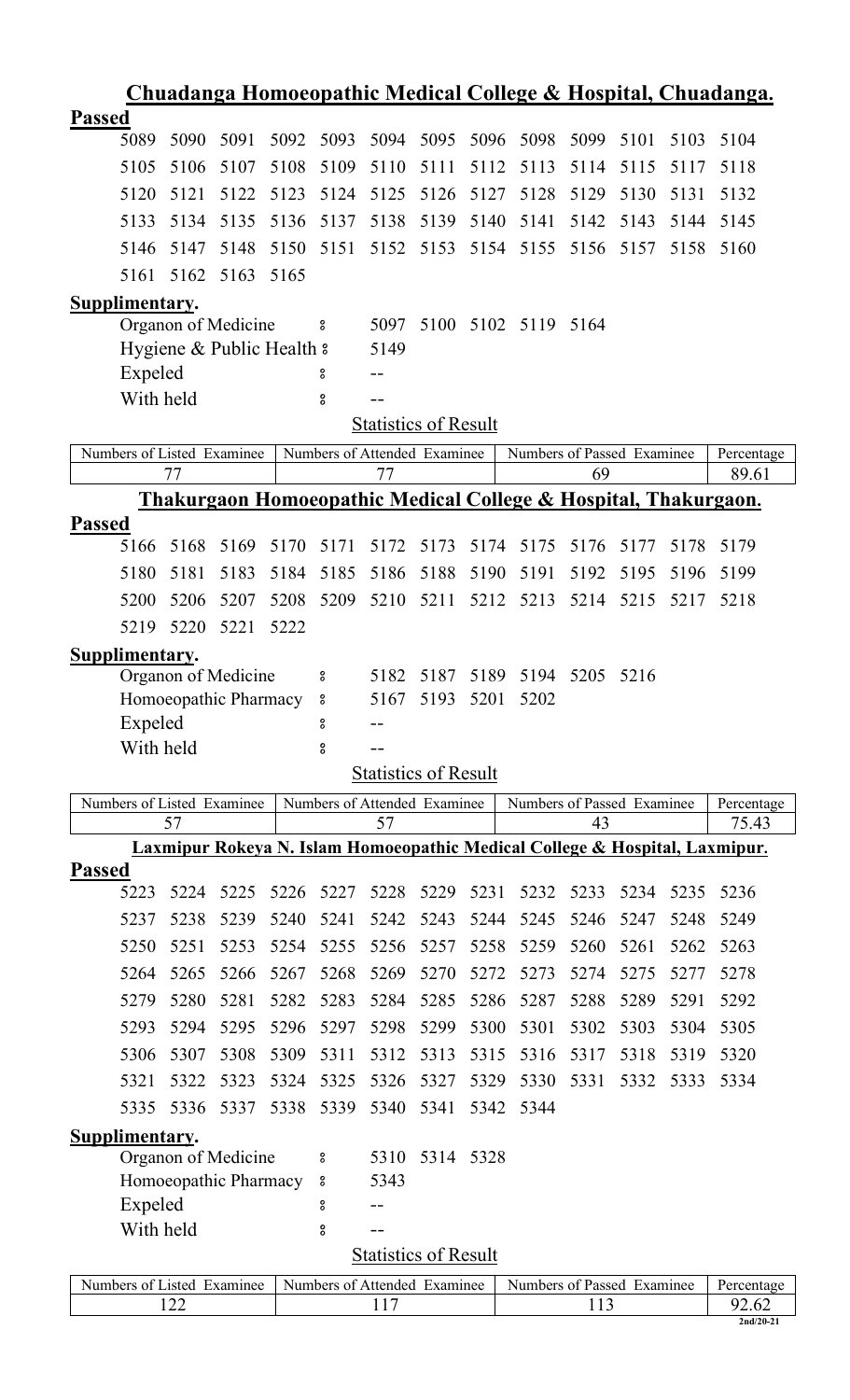| H M Parbotto Homoeopathic Medical College & Hospital, Kharachhari.                                     |  |  |  |  |  |  |  |  |  |
|--------------------------------------------------------------------------------------------------------|--|--|--|--|--|--|--|--|--|
| <b>Passed</b>                                                                                          |  |  |  |  |  |  |  |  |  |
| 5345 5346 5347 5349 5350 5353 5354 5355 5356 5357 5359 5360 5361                                       |  |  |  |  |  |  |  |  |  |
| 5362 5364 5365 5366 5367 5368 5372 5375 5379 5380                                                      |  |  |  |  |  |  |  |  |  |
| Supplimentary.                                                                                         |  |  |  |  |  |  |  |  |  |
| 5378 5381<br>Organon of Medicine 8                                                                     |  |  |  |  |  |  |  |  |  |
| Hygiene & Public Health &<br>5352                                                                      |  |  |  |  |  |  |  |  |  |
| Expeled<br>8<br>--                                                                                     |  |  |  |  |  |  |  |  |  |
| With held<br>8                                                                                         |  |  |  |  |  |  |  |  |  |
| <b>Statistics of Result</b>                                                                            |  |  |  |  |  |  |  |  |  |
| Numbers of Listed Examinee<br>Numbers of Attended Examinee<br>Numbers of Passed Examinee<br>Percentage |  |  |  |  |  |  |  |  |  |
| 39<br>23<br>28<br>58.97                                                                                |  |  |  |  |  |  |  |  |  |

# **Manikganj Homoeopathic Medical College & Hospital, Manikganj.**

| <b>Passed</b>              |                                                                  |  |          |                              |                |                            |  |            |
|----------------------------|------------------------------------------------------------------|--|----------|------------------------------|----------------|----------------------------|--|------------|
|                            | 5384 5385 5387 5388 5389 5390 5391 5392 5393 5394 5395 5396 5397 |  |          |                              |                |                            |  |            |
|                            | 5398 5399 5400 5401 5402 5403 5404 5405 5406 5407 5408 5409 5410 |  |          |                              |                |                            |  |            |
|                            | 5411 5412 5413 5414 5415 5416 5417 5418 5419 5420 5421 5422 5423 |  |          |                              |                |                            |  |            |
|                            | 5425 5427 5428 5429 5430 5431 5432 5433 5434 5435 5436 5437 5438 |  |          |                              |                |                            |  |            |
|                            | 5439 5440 5441 5442 5443 5444 5445 5446 5447 5448 5449 5450 5452 |  |          |                              |                |                            |  |            |
|                            | 5453 5454 5455 5456 5457 5458 5459 5460 5462 5463 5464 5465 5466 |  |          |                              |                |                            |  |            |
|                            | 5467 5468 5469 5470 5471 5472 5473 5474 5475 5476 5477 5478      |  |          |                              |                |                            |  |            |
| Supplimentary.             |                                                                  |  |          |                              |                |                            |  |            |
|                            | Organon of Medicine 3                                            |  |          | 5386                         |                |                            |  |            |
| Expeled                    |                                                                  |  | ႙        |                              |                |                            |  |            |
| With held                  |                                                                  |  | $\rm ^o$ |                              | 5426 5451 5461 |                            |  |            |
|                            |                                                                  |  |          | <b>Statistics of Result</b>  |                |                            |  |            |
| Numbers of Listed Examinee |                                                                  |  |          | Numbers of Attended Examinee |                | Numbers of Passed Examinee |  | Percentage |

| txamınee: | Attended       | txaminee | Percentage                  |
|-----------|----------------|----------|-----------------------------|
| usted.    | <b>Numbers</b> | Passed   |                             |
| Numbers   | Examinee       | 0Ť       |                             |
| ΩŤ        | ി 1            | Numbers  |                             |
|           |                |          | $\Omega$<br>$\cdot$ $\circ$ |

|                             |                                                                  |  |  |                          |                              |  |  |  |    |                            | Swarupkathi Homoeopathic Medical College & Hospital, Nesarabad, Pirozpur. |
|-----------------------------|------------------------------------------------------------------|--|--|--------------------------|------------------------------|--|--|--|----|----------------------------|---------------------------------------------------------------------------|
| <b>Passed</b>               |                                                                  |  |  |                          |                              |  |  |  |    |                            |                                                                           |
|                             | 5479 5480 5481 5482 5483 5484 5485 5486 5487 5488 5489 5490 5491 |  |  |                          |                              |  |  |  |    |                            |                                                                           |
|                             | 5492 5493 5494 5496 5497 5498 5499 5500 5501 5502 5504 5505 5506 |  |  |                          |                              |  |  |  |    |                            |                                                                           |
|                             | 5508 5510 5511 5512 5513 5514 5515 5516 5517 5518 5519 5520 5521 |  |  |                          |                              |  |  |  |    |                            |                                                                           |
|                             | 5522 5523 5524 5525 5527 5529 5530 5532 5535                     |  |  |                          |                              |  |  |  |    |                            |                                                                           |
| Supplimentary.              |                                                                  |  |  |                          |                              |  |  |  |    |                            |                                                                           |
|                             | Organon of Medicine                                              |  |  | $\overline{\phantom{0}}$ | 5507                         |  |  |  |    |                            |                                                                           |
|                             | Physiology                                                       |  |  | 8                        | 5503                         |  |  |  |    |                            |                                                                           |
| Expeled                     |                                                                  |  |  | 8                        |                              |  |  |  |    |                            |                                                                           |
|                             | With held                                                        |  |  | 8                        | --                           |  |  |  |    |                            |                                                                           |
| <b>Statistics of Result</b> |                                                                  |  |  |                          |                              |  |  |  |    |                            |                                                                           |
| Numbers of Listed Examinee  |                                                                  |  |  |                          | Numbers of Attended Examinee |  |  |  |    | Numbers of Passed Examinee | Percentage                                                                |
|                             | 57                                                               |  |  |                          | 51                           |  |  |  | 48 |                            | 84.21                                                                     |
|                             |                                                                  |  |  |                          |                              |  |  |  |    |                            | $2nd/20-22$                                                               |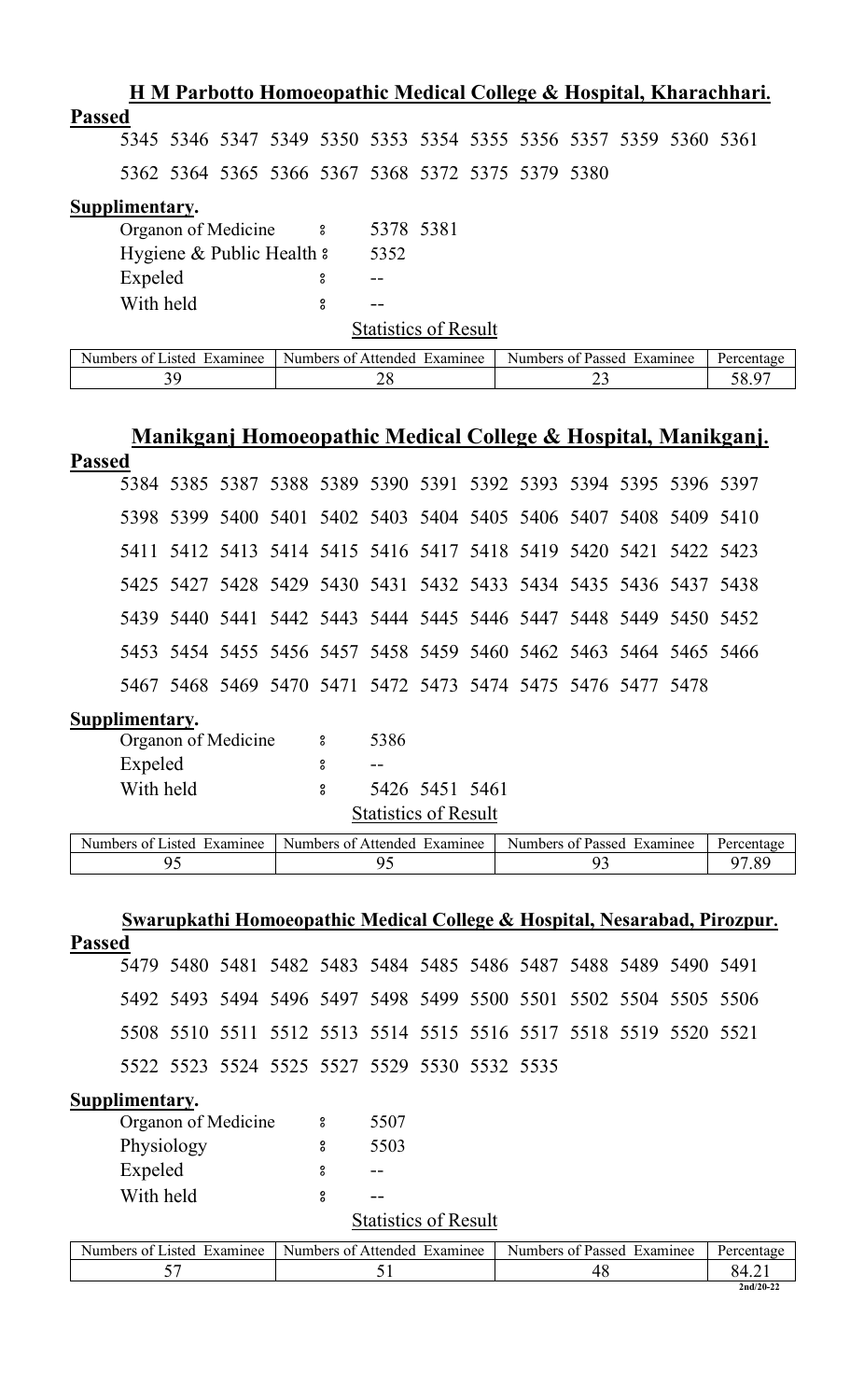|                |                                                                  |                      |                            |                    |                              |      |                             |      | <u> Uttara Homoeopathic Medical College &amp; Hospital, Dhaka.</u>           |      |      |      |            |
|----------------|------------------------------------------------------------------|----------------------|----------------------------|--------------------|------------------------------|------|-----------------------------|------|------------------------------------------------------------------------------|------|------|------|------------|
| <b>Passed</b>  |                                                                  |                      |                            |                    |                              |      |                             |      |                                                                              |      |      |      |            |
|                | 5536                                                             | 5537                 | 5538                       | 5539               | 5540                         | 5541 | 5542                        | 5543 | 5544                                                                         | 5545 | 5546 | 5547 | 5548       |
|                | 5549                                                             | 5550                 | 5551                       | 5552               | 5553                         | 5554 | 5556                        | 5557 | 5558                                                                         | 5559 | 5560 | 5561 | 5562       |
|                | 5563                                                             | 5564                 | 5565                       | 5568               | 5569                         | 5570 | 5571                        | 5572 | 5573                                                                         | 5574 | 5576 | 5577 | 5578       |
|                | 5579                                                             | 5580                 | 5581                       | 5582               | 5583                         | 5584 | 5585                        | 5586 | 5587                                                                         | 5589 | 5590 | 5591 | 5592       |
|                | 5593                                                             | 5594                 | 5595                       | 5596               | 5597                         | 5598 | 5600                        | 5601 | 5602                                                                         | 5603 | 5604 | 5605 | 5606       |
|                | 5607                                                             | 5608                 | 5610                       | 5611               | 5612                         | 5613 | 5614                        | 5615 | 5616                                                                         | 5617 | 5618 | 5619 | 5620       |
|                | 5621                                                             | 5622                 | 5623                       | 5625               | 5626                         | 5627 | 5628                        | 5629 | 5630                                                                         | 5631 | 5632 | 5633 | 5634       |
|                | 5635                                                             | 5636                 | 5637                       | 5638               | 5639                         | 5640 | 5641                        | 5642 | 5643                                                                         | 5644 | 5645 | 5646 | 5647       |
|                | 5648                                                             | 5649                 | 5650                       | 5651               | 5653                         | 5654 | 5655                        | 5656 | 5657                                                                         | 5658 | 5659 | 5660 | 5661       |
|                | 5662                                                             | 5664                 | 5665                       | 5666               | 5667                         | 5668 | 5669                        | 5671 | 5672                                                                         | 5675 |      |      |            |
| Supplimentary. |                                                                  |                      |                            |                    |                              |      |                             |      |                                                                              |      |      |      |            |
|                |                                                                  |                      | Hygiene & Public Health &  |                    |                              | 5567 | 5670                        | 5673 |                                                                              |      |      |      |            |
|                | Expeled                                                          |                      |                            |                    | 8                            | 5599 |                             |      |                                                                              |      |      |      |            |
|                | With held                                                        |                      |                            |                    | 8                            | --   |                             |      |                                                                              |      |      |      |            |
|                | Incomplete                                                       |                      |                            |                    | 8                            |      | 5663 (Conditional)          |      |                                                                              |      |      |      |            |
|                |                                                                  |                      |                            |                    |                              |      | <b>Statistics of Result</b> |      |                                                                              |      |      |      |            |
|                |                                                                  |                      | Numbers of Listed Examinee |                    | Numbers of Attended Examinee |      |                             |      | Numbers of Passed Examinee                                                   |      |      |      | Percentage |
|                |                                                                  | 140                  |                            |                    |                              | 134  |                             |      |                                                                              | 127  |      |      | 90.71      |
|                | Sheikh Kamal Homoeopathic Medical College & Hospital, Madaripur. |                      |                            |                    |                              |      |                             |      |                                                                              |      |      |      |            |
| Passed         |                                                                  | 5676 5677            | 5678                       |                    |                              |      |                             |      | 5679 5680 5681 5682 5683 5685 5686 5687                                      |      |      |      | 5689 5690  |
|                |                                                                  |                      |                            |                    |                              |      |                             |      |                                                                              |      |      |      |            |
|                |                                                                  |                      |                            |                    |                              |      |                             |      | 5691 5692 5693 5695 5696 5698 5699 5700 5701 5702 5703 5705 5706             |      |      |      |            |
|                |                                                                  |                      |                            |                    |                              |      |                             |      | 5707 5708 5709 5710 5711 5712 5713 5714 5716 5717 5718 5719                  |      |      |      |            |
|                |                                                                  | <b>Supplimentary</b> |                            | 8                  |                              |      |                             |      |                                                                              |      |      |      |            |
|                | Expeled                                                          |                      |                            | 8                  |                              |      |                             |      |                                                                              |      |      |      |            |
|                | With held                                                        |                      |                            | o<br>0             |                              |      |                             |      |                                                                              |      |      |      |            |
|                |                                                                  |                      |                            |                    |                              |      | <b>Statistics of Result</b> |      |                                                                              |      |      |      |            |
|                |                                                                  |                      | Numbers of Listed Examinee |                    | Numbers of Attended Examinee |      |                             |      | Numbers of Passed Examinee                                                   |      |      |      | Percentage |
|                |                                                                  | 44                   |                            |                    |                              | 39   |                             |      |                                                                              | 38   |      |      | 86.36      |
|                |                                                                  |                      |                            |                    |                              |      |                             |      | Motaher Hossain Talukder Homoeopathic Medical College & Hospital, Sirajganj. |      |      |      |            |
| <b>Passed</b>  | 5720                                                             | 5721                 | 5722                       | 5723               | 5724                         | 5725 | 5726                        | 5727 | 5728                                                                         | 5729 | 5730 | 5731 | 5732       |
|                | 5733                                                             | 5734                 | 5735                       | 5736               | 5737                         | 5738 | 5740                        | 5741 | 5742                                                                         | 5743 | 5745 | 5746 | 5747       |
|                |                                                                  |                      |                            |                    |                              |      |                             |      |                                                                              |      |      |      |            |
|                | 5749                                                             | 5750                 | 5751                       | 5752               | 5753                         | 5754 | 5755                        | 5756 | 5757                                                                         | 5760 | 5761 | 5762 | 5763       |
|                | 5764                                                             | 5765                 | 5766                       | 5767               | 5768                         | 5769 | 5770                        | 5771 | 5772                                                                         | 5773 | 5774 | 5775 | 5776       |
|                | 5777                                                             | 5779                 | 5780                       | 5781               | 5782                         | 5783 | 5784                        | 5785 | 5786                                                                         | 5787 | 5788 | 5789 | 5790       |
|                | 5791                                                             | 5792                 | 5793                       | 5794               | 5795                         | 5796 | 5797                        | 5798 | 5799                                                                         | 5800 | 5801 | 5802 | 5803       |
|                | 5804                                                             |                      |                            |                    |                              |      |                             |      |                                                                              |      |      |      |            |
| Supplimentary. |                                                                  |                      |                            |                    |                              |      |                             |      |                                                                              |      |      |      |            |
|                | Anatomy                                                          |                      |                            | 8                  | 5744                         |      |                             |      |                                                                              |      |      |      |            |
|                | Expeled                                                          |                      |                            | 8                  |                              |      |                             |      |                                                                              |      |      |      |            |
|                | With held                                                        |                      |                            | $_{\rm o}^{\rm o}$ | 5759                         |      |                             |      |                                                                              |      |      |      |            |
|                |                                                                  |                      |                            |                    |                              |      | <b>Statistics of Result</b> |      |                                                                              |      |      |      |            |
|                |                                                                  |                      | Numbers of Listed Examinee |                    | Numbers of Attended Examinee |      |                             |      | Numbers of Passed Examinee                                                   |      |      |      | Percentage |
|                |                                                                  | 86                   |                            |                    |                              | 81   |                             |      |                                                                              | 80   |      |      | 93.02      |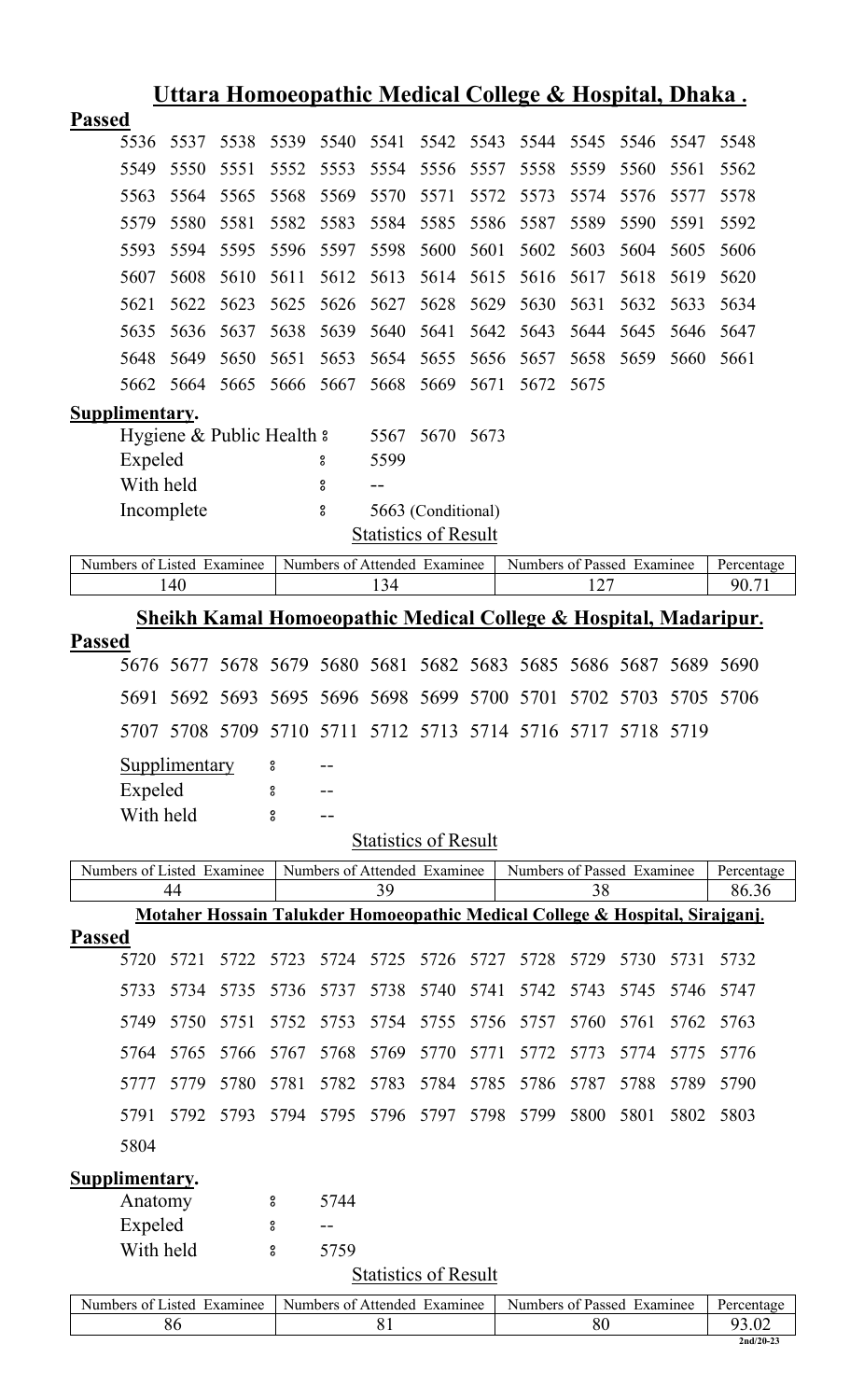|                            | <u>Naogaon Homoeopathic Medical College &amp; Hospital, Naogaon.</u>                                   |      |      |                    |                              |           |      |                                                       |      |           |      |             |
|----------------------------|--------------------------------------------------------------------------------------------------------|------|------|--------------------|------------------------------|-----------|------|-------------------------------------------------------|------|-----------|------|-------------|
| <b>Passed</b>              |                                                                                                        |      |      |                    |                              |           |      |                                                       |      |           |      |             |
| 5806                       | 5808                                                                                                   | 5809 | 5810 | 5811               | 5812                         | 5813      | 5814 | 5815                                                  | 5819 | 5820      | 5821 | 5822        |
| 5823                       | 5824                                                                                                   | 5825 | 5826 | 5827               | 5828                         | 5829      | 5831 | 5832                                                  | 5833 | 5835      | 5836 | 5838        |
| 5839                       | 5840                                                                                                   | 5841 | 5842 | 5843               | 5844                         | 5845      | 5846 | 5847                                                  | 5848 | 5849      | 5852 | 5853        |
| 5854                       | 5855                                                                                                   | 5856 | 5857 | 5858               | 5860                         | 5861      | 5862 | 5863                                                  | 5864 | 5865      | 5866 | 5868        |
| 5869                       | 5870                                                                                                   | 5871 | 5872 | 5873               | 5874                         | 5875      | 5876 | 5877                                                  | 5878 | 5879      | 5880 | 5881        |
| 5882                       | 5883                                                                                                   | 5886 | 5887 | 5888               | 5889                         | 5890      | 5891 | 5893                                                  | 5895 | 5896      | 5897 | 5898        |
| 5899                       | 5900                                                                                                   | 5901 | 5902 | 5903               | 5904                         | 5906      | 5907 | 5908                                                  | 5909 | 5910      | 5911 | 5912        |
| 5913                       | 5914                                                                                                   | 5915 | 5916 | 5917               | 5918                         |           |      |                                                       |      |           |      |             |
| Supplimentary.             |                                                                                                        |      |      |                    |                              |           |      |                                                       |      |           |      |             |
|                            | Organon of Medicine                                                                                    |      |      | °                  | 5816                         | 5818      | 5830 |                                                       |      |           |      |             |
|                            | Materia Medica                                                                                         |      |      | 8                  | 5834                         | 5859      | 5919 | 5920                                                  |      |           |      |             |
| Expeled                    |                                                                                                        |      |      | 8                  |                              |           |      |                                                       |      |           |      |             |
|                            | With held                                                                                              |      |      | 8                  |                              |           |      |                                                       |      |           |      |             |
|                            |                                                                                                        |      |      |                    | <b>Statistics of Result</b>  |           |      |                                                       |      |           |      |             |
| Numbers of Listed Examinee |                                                                                                        |      |      |                    | Numbers of Attended Examinee |           |      | Numbers of Passed Examinee                            |      |           |      | Percentage  |
|                            | 115                                                                                                    |      |      |                    | 105                          |           |      |                                                       | 97   |           |      | 84.34       |
|                            | Firoza Amu Homoeopathic Medical College & Hospital, Jhalkathi.                                         |      |      |                    |                              |           |      |                                                       |      |           |      |             |
| <b>Passed</b>              |                                                                                                        |      |      |                    |                              |           |      |                                                       |      |           |      |             |
| 5921                       | 5922                                                                                                   | 5923 | 5925 | 5926               | 5927                         | 5928      | 5929 | 5930                                                  | 5931 | 5932      | 5933 | 5934        |
| 5935                       | 5936                                                                                                   | 5937 | 5938 | 5939               | 5940                         | 5941      | 5942 | 5943                                                  | 5944 | 5945      | 5947 | 5948        |
| 5949                       | 5950                                                                                                   | 5951 | 5952 | 5953               | 5955                         | 5956      | 5957 | 5958                                                  | 5961 | 5962      | 5963 | 5964        |
| 5965                       | 5966                                                                                                   | 5967 | 5968 | 5969               | 5970                         | 5971      | 5972 | 5973                                                  |      | 5974 5975 | 5976 | 5978        |
| 5979                       | 5980                                                                                                   | 5981 | 5982 | 5983               | 5984                         | 5985      |      |                                                       |      |           |      |             |
| Supplimentary.             |                                                                                                        |      |      |                    |                              |           |      |                                                       |      |           |      |             |
|                            | Organon of Medicine                                                                                    |      |      | 8                  |                              | 5946 5954 |      |                                                       |      |           |      |             |
| Expeled                    |                                                                                                        |      |      | °                  |                              |           |      |                                                       |      |           |      |             |
|                            | With held                                                                                              |      |      | °                  |                              |           |      |                                                       |      |           |      |             |
|                            |                                                                                                        |      |      |                    | Statistics of Result         |           |      |                                                       |      |           |      |             |
|                            | Numbers of Listed Examinee<br>Numbers of Attended Examinee<br>Numbers of Passed Examinee<br>Percentage |      |      |                    |                              |           |      |                                                       |      |           |      |             |
|                            | 65                                                                                                     |      |      |                    | 62                           |           |      |                                                       | 59   |           |      | 90.76       |
|                            |                                                                                                        |      |      |                    |                              |           |      | Savar Homoeopathic Medical College & Hospital, Dhaka. |      |           |      |             |
| <b>Passed</b>              |                                                                                                        |      |      |                    |                              |           |      |                                                       |      |           |      |             |
| 5986                       | 5988                                                                                                   | 5989 | 5990 | 5991               | 5992                         | 5993      | 5994 | 5995                                                  | 5996 | 5997      | 5998 | 5999        |
| 6000                       | 6001                                                                                                   | 6002 | 6003 | 6004               | 6005                         | 6007      | 6009 | 6011                                                  | 6012 | 6014      | 6015 | 6016        |
| 6017                       | 6018                                                                                                   | 6019 | 6021 | 6022               | 6023                         | 6024      | 6026 | 6027                                                  | 6029 | 6030      | 6031 | 6032        |
| 6033                       | 6034                                                                                                   | 6035 | 6036 | 6037               | 6038                         | 6039      | 6040 | 6041                                                  | 6042 | 6043      | 6044 | 6045        |
| 6046                       | 6047                                                                                                   | 6048 | 6049 | 6051               | 6052                         | 6053      | 6054 |                                                       |      |           |      |             |
| Supplimentary.             |                                                                                                        |      |      |                    |                              |           |      |                                                       |      |           |      |             |
|                            | Physiology                                                                                             |      |      | 8                  | 6050                         |           |      |                                                       |      |           |      |             |
| Expeled                    |                                                                                                        |      |      | °                  |                              |           |      |                                                       |      |           |      |             |
|                            | With held                                                                                              |      |      | $_{\rm o}^{\rm o}$ |                              |           |      |                                                       |      |           |      |             |
|                            |                                                                                                        |      |      |                    | <b>Statistics of Result</b>  |           |      |                                                       |      |           |      |             |
| Numbers of Listed Examinee |                                                                                                        |      |      |                    | Numbers of Attended Examinee |           |      | Numbers of Passed Examinee                            |      |           |      | Percentage  |
|                            | 70                                                                                                     |      |      |                    | 64                           |           |      |                                                       | 61   |           |      | 87.14       |
|                            |                                                                                                        |      |      |                    |                              |           |      |                                                       |      |           |      | $2nd/20-24$ |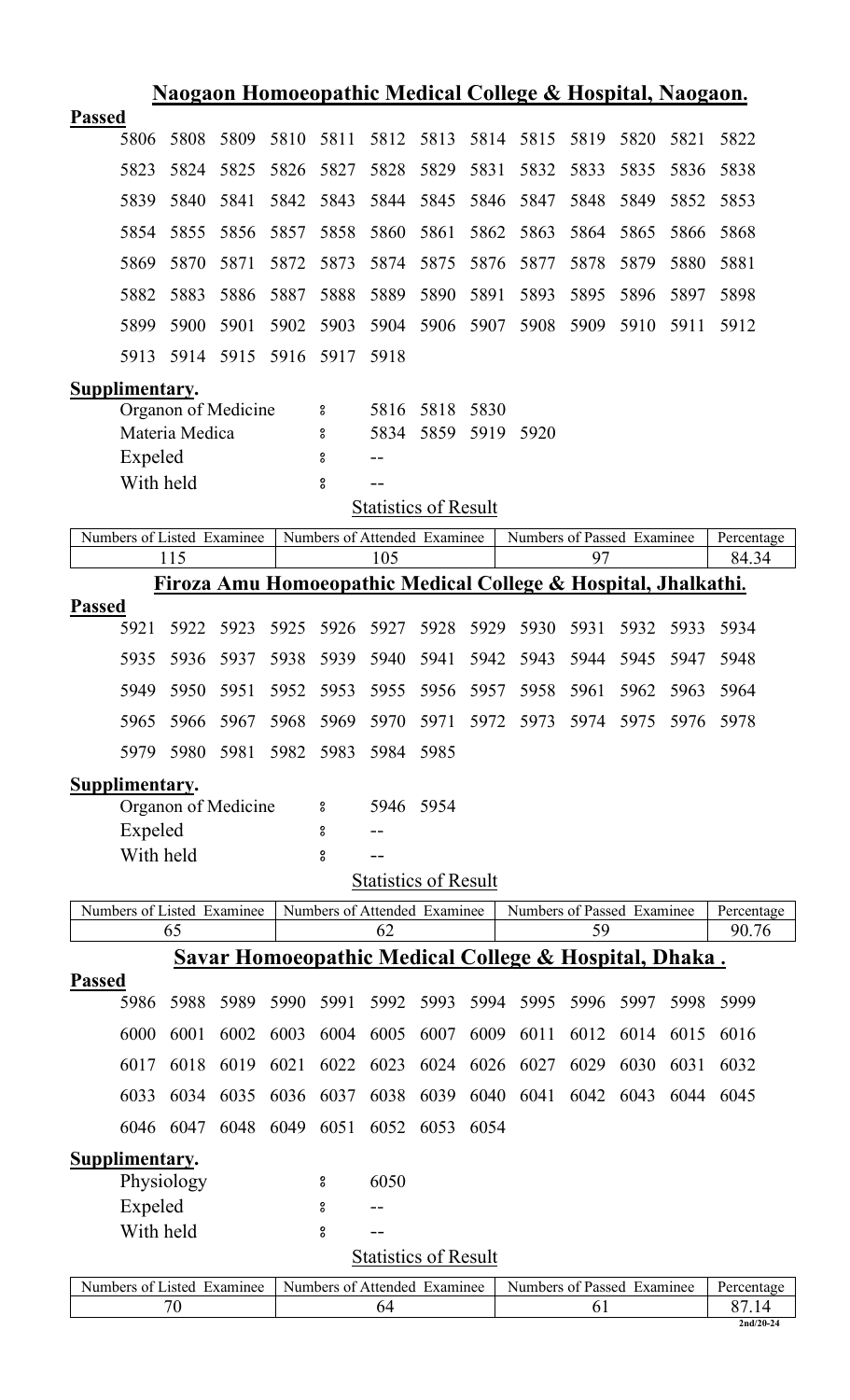| <b>Passed</b><br>6057 6060 6063 6064 6065 6066 6067 6068 6069 6070 6072 6073 6074<br>6075 6076 6077 6078 6081 6082 6084 6086 6087 6088 6089 6090 6094<br>6095 6096 6100 6103 6104<br>Supplimentary.<br>Physiology<br>6056<br>$\rm ^o$<br>$\rm ^o$<br>6059<br>Anatomy<br>6061 6079 6085 6093 6097 6105<br>Expeled<br>$\rm ^o$<br>With held<br>8<br>$ -$<br><b>Statistics of Result</b><br>Numbers of Listed Examinee<br>Numbers of Attended Examinee<br>Numbers of Passed Examinee<br>Percentage<br>62.00<br>50<br>45<br>31<br>Dr. Dilip Roy Homoeopathic Medical College & Hospital, Boalmari, Faridpur.<br><b>Passed</b><br>6107 6110 6111 6113 6114 6115 6116 6117 6120 6121 6122 6123 6124<br>6125 6127 6130 6131 6132 6133 6134 6135 6136 6137 6138 6139 6140<br>6141 6142 6143 6144 6145 6146 6147 6148 6149 6151 6152 6153 6154<br>6155 6156 6157 6158 6159 6161 6162 6163 6164 6165 6166 6167 6168<br>6169 6171 6172 6173 6174 6175 6176 6177 6178 6179 6181 6182 6183<br>6184 6185 6186 6188 6190 6191 6192<br>Supplimentary.<br>Organon of Medicine 8 6106 6108 6126 6128 6129<br>Materia Medica<br>5112<br>8<br>Expeled<br>8<br>With held<br>$_{\rm o}^{\rm o}$<br><b>Statistics of Result</b><br>Numbers of Listed Examinee<br>Numbers of Attended Examinee<br>Numbers of Passed Examinee<br>Percentage<br>87<br>83.90<br>79<br>73<br>Birmuktijodha Atiur Rahman Model Homoeopathic Medical College &<br>Hospital, Sherpur.<br><b>Passed</b><br>6193 6194 6195 6196 6197 6198 6199 6200 6201 6202 6203 6204 6205<br>6206 6207 6208 6209 6210 6211 6212 6213 6214 6215 6216 6217 6218<br>6219 6220 6221 6222 6223 6224 6225 6226 6227 6228 6229 6230 6231<br>6232 6233 6234 6235 6236 6237 6238 6239 6240 6241 6242 6243 6244<br>6245 6246 6247 6248 6249 6250 6251 6252 6254 6255 6256 6258 6261<br>6262 6263 6265 6266<br>Supplimentary.<br>Hygiene & Public Health &<br>6257 6259<br>Anatomy<br>6260<br>8<br>Expeled<br>8<br>With held<br>8<br><b>Statistics of Result</b><br>Numbers of Listed Examinee<br>Numbers of Attended Examinee<br>Numbers of Passed Examinee<br>Percentage<br>72<br>74<br>69<br>93.24<br>$2nd/20-25$ |  |  |  |  |  |  |  |  | <u>Feni Homoeopathic Medical College &amp; Hospital, Feni.</u> |  |  |  |
|---------------------------------------------------------------------------------------------------------------------------------------------------------------------------------------------------------------------------------------------------------------------------------------------------------------------------------------------------------------------------------------------------------------------------------------------------------------------------------------------------------------------------------------------------------------------------------------------------------------------------------------------------------------------------------------------------------------------------------------------------------------------------------------------------------------------------------------------------------------------------------------------------------------------------------------------------------------------------------------------------------------------------------------------------------------------------------------------------------------------------------------------------------------------------------------------------------------------------------------------------------------------------------------------------------------------------------------------------------------------------------------------------------------------------------------------------------------------------------------------------------------------------------------------------------------------------------------------------------------------------------------------------------------------------------------------------------------------------------------------------------------------------------------------------------------------------------------------------------------------------------------------------------------------------------------------------------------------------------------------------------------------------------------------------------------------------------------------------------------------------------------------|--|--|--|--|--|--|--|--|----------------------------------------------------------------|--|--|--|
|                                                                                                                                                                                                                                                                                                                                                                                                                                                                                                                                                                                                                                                                                                                                                                                                                                                                                                                                                                                                                                                                                                                                                                                                                                                                                                                                                                                                                                                                                                                                                                                                                                                                                                                                                                                                                                                                                                                                                                                                                                                                                                                                             |  |  |  |  |  |  |  |  |                                                                |  |  |  |
|                                                                                                                                                                                                                                                                                                                                                                                                                                                                                                                                                                                                                                                                                                                                                                                                                                                                                                                                                                                                                                                                                                                                                                                                                                                                                                                                                                                                                                                                                                                                                                                                                                                                                                                                                                                                                                                                                                                                                                                                                                                                                                                                             |  |  |  |  |  |  |  |  |                                                                |  |  |  |
|                                                                                                                                                                                                                                                                                                                                                                                                                                                                                                                                                                                                                                                                                                                                                                                                                                                                                                                                                                                                                                                                                                                                                                                                                                                                                                                                                                                                                                                                                                                                                                                                                                                                                                                                                                                                                                                                                                                                                                                                                                                                                                                                             |  |  |  |  |  |  |  |  |                                                                |  |  |  |
|                                                                                                                                                                                                                                                                                                                                                                                                                                                                                                                                                                                                                                                                                                                                                                                                                                                                                                                                                                                                                                                                                                                                                                                                                                                                                                                                                                                                                                                                                                                                                                                                                                                                                                                                                                                                                                                                                                                                                                                                                                                                                                                                             |  |  |  |  |  |  |  |  |                                                                |  |  |  |
|                                                                                                                                                                                                                                                                                                                                                                                                                                                                                                                                                                                                                                                                                                                                                                                                                                                                                                                                                                                                                                                                                                                                                                                                                                                                                                                                                                                                                                                                                                                                                                                                                                                                                                                                                                                                                                                                                                                                                                                                                                                                                                                                             |  |  |  |  |  |  |  |  |                                                                |  |  |  |
|                                                                                                                                                                                                                                                                                                                                                                                                                                                                                                                                                                                                                                                                                                                                                                                                                                                                                                                                                                                                                                                                                                                                                                                                                                                                                                                                                                                                                                                                                                                                                                                                                                                                                                                                                                                                                                                                                                                                                                                                                                                                                                                                             |  |  |  |  |  |  |  |  |                                                                |  |  |  |
|                                                                                                                                                                                                                                                                                                                                                                                                                                                                                                                                                                                                                                                                                                                                                                                                                                                                                                                                                                                                                                                                                                                                                                                                                                                                                                                                                                                                                                                                                                                                                                                                                                                                                                                                                                                                                                                                                                                                                                                                                                                                                                                                             |  |  |  |  |  |  |  |  |                                                                |  |  |  |
|                                                                                                                                                                                                                                                                                                                                                                                                                                                                                                                                                                                                                                                                                                                                                                                                                                                                                                                                                                                                                                                                                                                                                                                                                                                                                                                                                                                                                                                                                                                                                                                                                                                                                                                                                                                                                                                                                                                                                                                                                                                                                                                                             |  |  |  |  |  |  |  |  |                                                                |  |  |  |
|                                                                                                                                                                                                                                                                                                                                                                                                                                                                                                                                                                                                                                                                                                                                                                                                                                                                                                                                                                                                                                                                                                                                                                                                                                                                                                                                                                                                                                                                                                                                                                                                                                                                                                                                                                                                                                                                                                                                                                                                                                                                                                                                             |  |  |  |  |  |  |  |  |                                                                |  |  |  |
|                                                                                                                                                                                                                                                                                                                                                                                                                                                                                                                                                                                                                                                                                                                                                                                                                                                                                                                                                                                                                                                                                                                                                                                                                                                                                                                                                                                                                                                                                                                                                                                                                                                                                                                                                                                                                                                                                                                                                                                                                                                                                                                                             |  |  |  |  |  |  |  |  |                                                                |  |  |  |
|                                                                                                                                                                                                                                                                                                                                                                                                                                                                                                                                                                                                                                                                                                                                                                                                                                                                                                                                                                                                                                                                                                                                                                                                                                                                                                                                                                                                                                                                                                                                                                                                                                                                                                                                                                                                                                                                                                                                                                                                                                                                                                                                             |  |  |  |  |  |  |  |  |                                                                |  |  |  |
|                                                                                                                                                                                                                                                                                                                                                                                                                                                                                                                                                                                                                                                                                                                                                                                                                                                                                                                                                                                                                                                                                                                                                                                                                                                                                                                                                                                                                                                                                                                                                                                                                                                                                                                                                                                                                                                                                                                                                                                                                                                                                                                                             |  |  |  |  |  |  |  |  |                                                                |  |  |  |
|                                                                                                                                                                                                                                                                                                                                                                                                                                                                                                                                                                                                                                                                                                                                                                                                                                                                                                                                                                                                                                                                                                                                                                                                                                                                                                                                                                                                                                                                                                                                                                                                                                                                                                                                                                                                                                                                                                                                                                                                                                                                                                                                             |  |  |  |  |  |  |  |  |                                                                |  |  |  |
|                                                                                                                                                                                                                                                                                                                                                                                                                                                                                                                                                                                                                                                                                                                                                                                                                                                                                                                                                                                                                                                                                                                                                                                                                                                                                                                                                                                                                                                                                                                                                                                                                                                                                                                                                                                                                                                                                                                                                                                                                                                                                                                                             |  |  |  |  |  |  |  |  |                                                                |  |  |  |
|                                                                                                                                                                                                                                                                                                                                                                                                                                                                                                                                                                                                                                                                                                                                                                                                                                                                                                                                                                                                                                                                                                                                                                                                                                                                                                                                                                                                                                                                                                                                                                                                                                                                                                                                                                                                                                                                                                                                                                                                                                                                                                                                             |  |  |  |  |  |  |  |  |                                                                |  |  |  |
|                                                                                                                                                                                                                                                                                                                                                                                                                                                                                                                                                                                                                                                                                                                                                                                                                                                                                                                                                                                                                                                                                                                                                                                                                                                                                                                                                                                                                                                                                                                                                                                                                                                                                                                                                                                                                                                                                                                                                                                                                                                                                                                                             |  |  |  |  |  |  |  |  |                                                                |  |  |  |
|                                                                                                                                                                                                                                                                                                                                                                                                                                                                                                                                                                                                                                                                                                                                                                                                                                                                                                                                                                                                                                                                                                                                                                                                                                                                                                                                                                                                                                                                                                                                                                                                                                                                                                                                                                                                                                                                                                                                                                                                                                                                                                                                             |  |  |  |  |  |  |  |  |                                                                |  |  |  |
|                                                                                                                                                                                                                                                                                                                                                                                                                                                                                                                                                                                                                                                                                                                                                                                                                                                                                                                                                                                                                                                                                                                                                                                                                                                                                                                                                                                                                                                                                                                                                                                                                                                                                                                                                                                                                                                                                                                                                                                                                                                                                                                                             |  |  |  |  |  |  |  |  |                                                                |  |  |  |
|                                                                                                                                                                                                                                                                                                                                                                                                                                                                                                                                                                                                                                                                                                                                                                                                                                                                                                                                                                                                                                                                                                                                                                                                                                                                                                                                                                                                                                                                                                                                                                                                                                                                                                                                                                                                                                                                                                                                                                                                                                                                                                                                             |  |  |  |  |  |  |  |  |                                                                |  |  |  |
|                                                                                                                                                                                                                                                                                                                                                                                                                                                                                                                                                                                                                                                                                                                                                                                                                                                                                                                                                                                                                                                                                                                                                                                                                                                                                                                                                                                                                                                                                                                                                                                                                                                                                                                                                                                                                                                                                                                                                                                                                                                                                                                                             |  |  |  |  |  |  |  |  |                                                                |  |  |  |
|                                                                                                                                                                                                                                                                                                                                                                                                                                                                                                                                                                                                                                                                                                                                                                                                                                                                                                                                                                                                                                                                                                                                                                                                                                                                                                                                                                                                                                                                                                                                                                                                                                                                                                                                                                                                                                                                                                                                                                                                                                                                                                                                             |  |  |  |  |  |  |  |  |                                                                |  |  |  |
|                                                                                                                                                                                                                                                                                                                                                                                                                                                                                                                                                                                                                                                                                                                                                                                                                                                                                                                                                                                                                                                                                                                                                                                                                                                                                                                                                                                                                                                                                                                                                                                                                                                                                                                                                                                                                                                                                                                                                                                                                                                                                                                                             |  |  |  |  |  |  |  |  |                                                                |  |  |  |
|                                                                                                                                                                                                                                                                                                                                                                                                                                                                                                                                                                                                                                                                                                                                                                                                                                                                                                                                                                                                                                                                                                                                                                                                                                                                                                                                                                                                                                                                                                                                                                                                                                                                                                                                                                                                                                                                                                                                                                                                                                                                                                                                             |  |  |  |  |  |  |  |  |                                                                |  |  |  |
|                                                                                                                                                                                                                                                                                                                                                                                                                                                                                                                                                                                                                                                                                                                                                                                                                                                                                                                                                                                                                                                                                                                                                                                                                                                                                                                                                                                                                                                                                                                                                                                                                                                                                                                                                                                                                                                                                                                                                                                                                                                                                                                                             |  |  |  |  |  |  |  |  |                                                                |  |  |  |
|                                                                                                                                                                                                                                                                                                                                                                                                                                                                                                                                                                                                                                                                                                                                                                                                                                                                                                                                                                                                                                                                                                                                                                                                                                                                                                                                                                                                                                                                                                                                                                                                                                                                                                                                                                                                                                                                                                                                                                                                                                                                                                                                             |  |  |  |  |  |  |  |  |                                                                |  |  |  |
|                                                                                                                                                                                                                                                                                                                                                                                                                                                                                                                                                                                                                                                                                                                                                                                                                                                                                                                                                                                                                                                                                                                                                                                                                                                                                                                                                                                                                                                                                                                                                                                                                                                                                                                                                                                                                                                                                                                                                                                                                                                                                                                                             |  |  |  |  |  |  |  |  |                                                                |  |  |  |
|                                                                                                                                                                                                                                                                                                                                                                                                                                                                                                                                                                                                                                                                                                                                                                                                                                                                                                                                                                                                                                                                                                                                                                                                                                                                                                                                                                                                                                                                                                                                                                                                                                                                                                                                                                                                                                                                                                                                                                                                                                                                                                                                             |  |  |  |  |  |  |  |  |                                                                |  |  |  |
|                                                                                                                                                                                                                                                                                                                                                                                                                                                                                                                                                                                                                                                                                                                                                                                                                                                                                                                                                                                                                                                                                                                                                                                                                                                                                                                                                                                                                                                                                                                                                                                                                                                                                                                                                                                                                                                                                                                                                                                                                                                                                                                                             |  |  |  |  |  |  |  |  |                                                                |  |  |  |
|                                                                                                                                                                                                                                                                                                                                                                                                                                                                                                                                                                                                                                                                                                                                                                                                                                                                                                                                                                                                                                                                                                                                                                                                                                                                                                                                                                                                                                                                                                                                                                                                                                                                                                                                                                                                                                                                                                                                                                                                                                                                                                                                             |  |  |  |  |  |  |  |  |                                                                |  |  |  |
|                                                                                                                                                                                                                                                                                                                                                                                                                                                                                                                                                                                                                                                                                                                                                                                                                                                                                                                                                                                                                                                                                                                                                                                                                                                                                                                                                                                                                                                                                                                                                                                                                                                                                                                                                                                                                                                                                                                                                                                                                                                                                                                                             |  |  |  |  |  |  |  |  |                                                                |  |  |  |
|                                                                                                                                                                                                                                                                                                                                                                                                                                                                                                                                                                                                                                                                                                                                                                                                                                                                                                                                                                                                                                                                                                                                                                                                                                                                                                                                                                                                                                                                                                                                                                                                                                                                                                                                                                                                                                                                                                                                                                                                                                                                                                                                             |  |  |  |  |  |  |  |  |                                                                |  |  |  |
|                                                                                                                                                                                                                                                                                                                                                                                                                                                                                                                                                                                                                                                                                                                                                                                                                                                                                                                                                                                                                                                                                                                                                                                                                                                                                                                                                                                                                                                                                                                                                                                                                                                                                                                                                                                                                                                                                                                                                                                                                                                                                                                                             |  |  |  |  |  |  |  |  |                                                                |  |  |  |
|                                                                                                                                                                                                                                                                                                                                                                                                                                                                                                                                                                                                                                                                                                                                                                                                                                                                                                                                                                                                                                                                                                                                                                                                                                                                                                                                                                                                                                                                                                                                                                                                                                                                                                                                                                                                                                                                                                                                                                                                                                                                                                                                             |  |  |  |  |  |  |  |  |                                                                |  |  |  |
|                                                                                                                                                                                                                                                                                                                                                                                                                                                                                                                                                                                                                                                                                                                                                                                                                                                                                                                                                                                                                                                                                                                                                                                                                                                                                                                                                                                                                                                                                                                                                                                                                                                                                                                                                                                                                                                                                                                                                                                                                                                                                                                                             |  |  |  |  |  |  |  |  |                                                                |  |  |  |
|                                                                                                                                                                                                                                                                                                                                                                                                                                                                                                                                                                                                                                                                                                                                                                                                                                                                                                                                                                                                                                                                                                                                                                                                                                                                                                                                                                                                                                                                                                                                                                                                                                                                                                                                                                                                                                                                                                                                                                                                                                                                                                                                             |  |  |  |  |  |  |  |  |                                                                |  |  |  |
|                                                                                                                                                                                                                                                                                                                                                                                                                                                                                                                                                                                                                                                                                                                                                                                                                                                                                                                                                                                                                                                                                                                                                                                                                                                                                                                                                                                                                                                                                                                                                                                                                                                                                                                                                                                                                                                                                                                                                                                                                                                                                                                                             |  |  |  |  |  |  |  |  |                                                                |  |  |  |
|                                                                                                                                                                                                                                                                                                                                                                                                                                                                                                                                                                                                                                                                                                                                                                                                                                                                                                                                                                                                                                                                                                                                                                                                                                                                                                                                                                                                                                                                                                                                                                                                                                                                                                                                                                                                                                                                                                                                                                                                                                                                                                                                             |  |  |  |  |  |  |  |  |                                                                |  |  |  |
|                                                                                                                                                                                                                                                                                                                                                                                                                                                                                                                                                                                                                                                                                                                                                                                                                                                                                                                                                                                                                                                                                                                                                                                                                                                                                                                                                                                                                                                                                                                                                                                                                                                                                                                                                                                                                                                                                                                                                                                                                                                                                                                                             |  |  |  |  |  |  |  |  |                                                                |  |  |  |
|                                                                                                                                                                                                                                                                                                                                                                                                                                                                                                                                                                                                                                                                                                                                                                                                                                                                                                                                                                                                                                                                                                                                                                                                                                                                                                                                                                                                                                                                                                                                                                                                                                                                                                                                                                                                                                                                                                                                                                                                                                                                                                                                             |  |  |  |  |  |  |  |  |                                                                |  |  |  |
|                                                                                                                                                                                                                                                                                                                                                                                                                                                                                                                                                                                                                                                                                                                                                                                                                                                                                                                                                                                                                                                                                                                                                                                                                                                                                                                                                                                                                                                                                                                                                                                                                                                                                                                                                                                                                                                                                                                                                                                                                                                                                                                                             |  |  |  |  |  |  |  |  |                                                                |  |  |  |
|                                                                                                                                                                                                                                                                                                                                                                                                                                                                                                                                                                                                                                                                                                                                                                                                                                                                                                                                                                                                                                                                                                                                                                                                                                                                                                                                                                                                                                                                                                                                                                                                                                                                                                                                                                                                                                                                                                                                                                                                                                                                                                                                             |  |  |  |  |  |  |  |  |                                                                |  |  |  |
|                                                                                                                                                                                                                                                                                                                                                                                                                                                                                                                                                                                                                                                                                                                                                                                                                                                                                                                                                                                                                                                                                                                                                                                                                                                                                                                                                                                                                                                                                                                                                                                                                                                                                                                                                                                                                                                                                                                                                                                                                                                                                                                                             |  |  |  |  |  |  |  |  |                                                                |  |  |  |
|                                                                                                                                                                                                                                                                                                                                                                                                                                                                                                                                                                                                                                                                                                                                                                                                                                                                                                                                                                                                                                                                                                                                                                                                                                                                                                                                                                                                                                                                                                                                                                                                                                                                                                                                                                                                                                                                                                                                                                                                                                                                                                                                             |  |  |  |  |  |  |  |  |                                                                |  |  |  |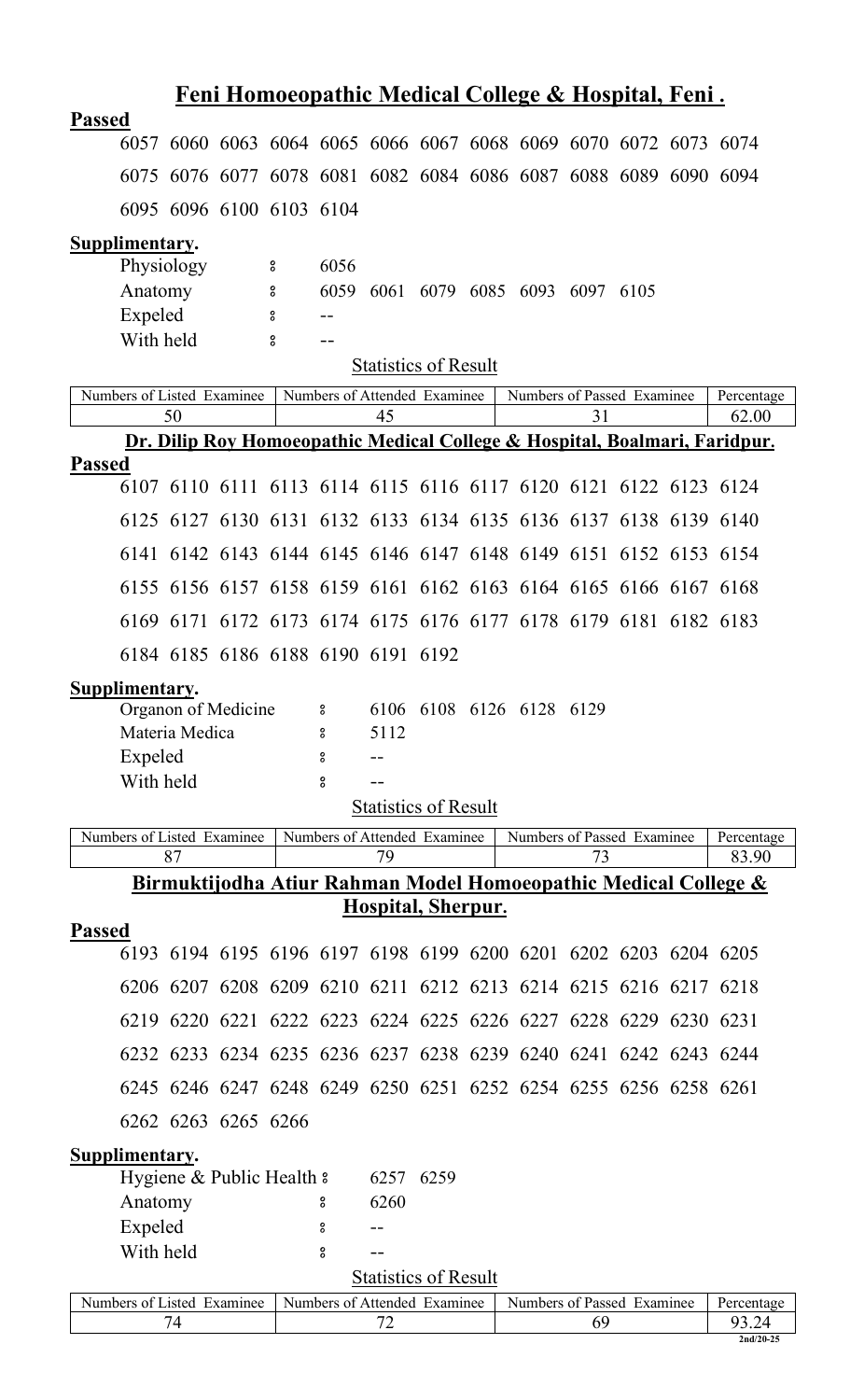| <u>Kolaroa Homoeopathic Medical College &amp; Hospital, Kolaroa, Satkhira.</u>      |                              |                             |                |                                         |    |      |             |
|-------------------------------------------------------------------------------------|------------------------------|-----------------------------|----------------|-----------------------------------------|----|------|-------------|
| <b>Passed</b>                                                                       |                              |                             |                |                                         |    |      |             |
| 6268 6270 6271 6272 6273 6274 6275 6276 6277 6278 6279 6280 6281                    |                              |                             |                |                                         |    |      |             |
| 6282 6283 6284 6286                                                                 |                              |                             |                |                                         |    |      |             |
| Supplimentary.                                                                      |                              |                             |                |                                         |    |      |             |
| Organon of Medicine                                                                 | °                            |                             | 6267 6269 6288 |                                         |    |      |             |
| Expeled                                                                             | 8                            |                             |                |                                         |    |      |             |
| With held                                                                           | $_{\rm o}^{\rm o}$           | <b>Statistics of Result</b> |                |                                         |    |      |             |
| Numbers of Listed Examinee                                                          | Numbers of Attended Examinee |                             |                | Numbers of Passed Examinee              |    |      | Percentage  |
| 22                                                                                  |                              | 20                          |                |                                         | 17 |      | 77.27       |
|                                                                                     |                              |                             |                |                                         |    |      |             |
| Chandpur Homoeopathic Medical College & Hospital, Shahrasti, Chandpur.              |                              |                             |                |                                         |    |      |             |
| <b>Passed</b>                                                                       |                              |                             |                |                                         |    |      |             |
| 6289 6290 6291 6292 6294 6295 6296 6297 6298 6299 6300 6301 6302                    |                              |                             |                |                                         |    |      |             |
| 6303 6304 6305 6306 6307 6308 6309 6311 6312 6313 6314 6315 6316                    |                              |                             |                |                                         |    |      |             |
| 6318 6319 6320 6322 6323 6324 6325 6326 6328 6329 6331 6332 6333                    |                              |                             |                |                                         |    |      |             |
| 6334 6336 6337 6338 6339 6340 6341 6342 6343 6344 6345 6346 6347                    |                              |                             |                |                                         |    |      |             |
| 6348 6349 6350 6351 6353 6354 6355 6356 6357 6358 6359 6360 6361                    |                              |                             |                |                                         |    |      |             |
| 6362 6366                                                                           |                              |                             |                |                                         |    |      |             |
| Supplimentary.                                                                      |                              |                             |                |                                         |    |      |             |
| Organon of Medicine                                                                 | 8 <sup>o</sup>               | 6293 6321                   |                |                                         |    |      |             |
| Materia Medica                                                                      | $\boldsymbol{S}$             | 6310                        |                |                                         |    |      |             |
| Anatomy                                                                             | 8                            |                             | 6335 6352 6365 |                                         |    |      |             |
| Expeled<br>With held                                                                | 8<br>8                       |                             |                |                                         |    |      |             |
|                                                                                     |                              | <b>Statistics of Result</b> |                |                                         |    |      |             |
| Numbers of Listed Examinee                                                          | Numbers of Attended Examinee |                             |                | Numbers of Passed Examinee              |    |      | Percentage  |
| 78                                                                                  |                              | 75                          |                |                                         | 67 |      | 85.89       |
|                                                                                     |                              |                             |                |                                         |    |      |             |
| <u>Tungipara Homoeopathic Medical College &amp; Hospital, Tungipara, Gopalganj.</u> |                              |                             |                |                                         |    |      |             |
| <b>Passed</b><br>6367 6368 6370 6371 6372 6373 6374 6375 6376 6377 6378 6380 6381   |                              |                             |                |                                         |    |      |             |
| 6382                                                                                |                              |                             |                |                                         |    |      |             |
| Supplimentary.                                                                      |                              |                             |                |                                         |    |      |             |
| Homoeopathic Pharmacy 8                                                             |                              | 6369 6412                   |                |                                         |    |      |             |
| Expeled                                                                             | °                            | $-$                         |                |                                         |    |      |             |
| With held                                                                           | °                            |                             |                | 6379 6385 6386 6387 6388 6389 6390 6391 |    |      |             |
|                                                                                     |                              |                             |                | 6392 6393 6394 6395 6396 6397           |    | 6398 | 6399        |
|                                                                                     |                              |                             |                | 6400 6401 6404 6405 6406 6407 6408 6409 |    |      |             |
|                                                                                     |                              |                             |                | 6410 6411 6413 6414 6415 6416 6417 6418 |    |      |             |
|                                                                                     |                              | <b>Statistics of Result</b> | 6419 6420 6421 |                                         |    |      |             |
| Numbers of Listed Examinee                                                          | Numbers of Attended Examinee |                             |                | Numbers of Passed Examinee              |    |      | Percentage  |
| 55                                                                                  |                              | 51                          |                |                                         | 49 |      | 89.09       |
|                                                                                     |                              |                             |                |                                         |    |      | $2nd/19-26$ |